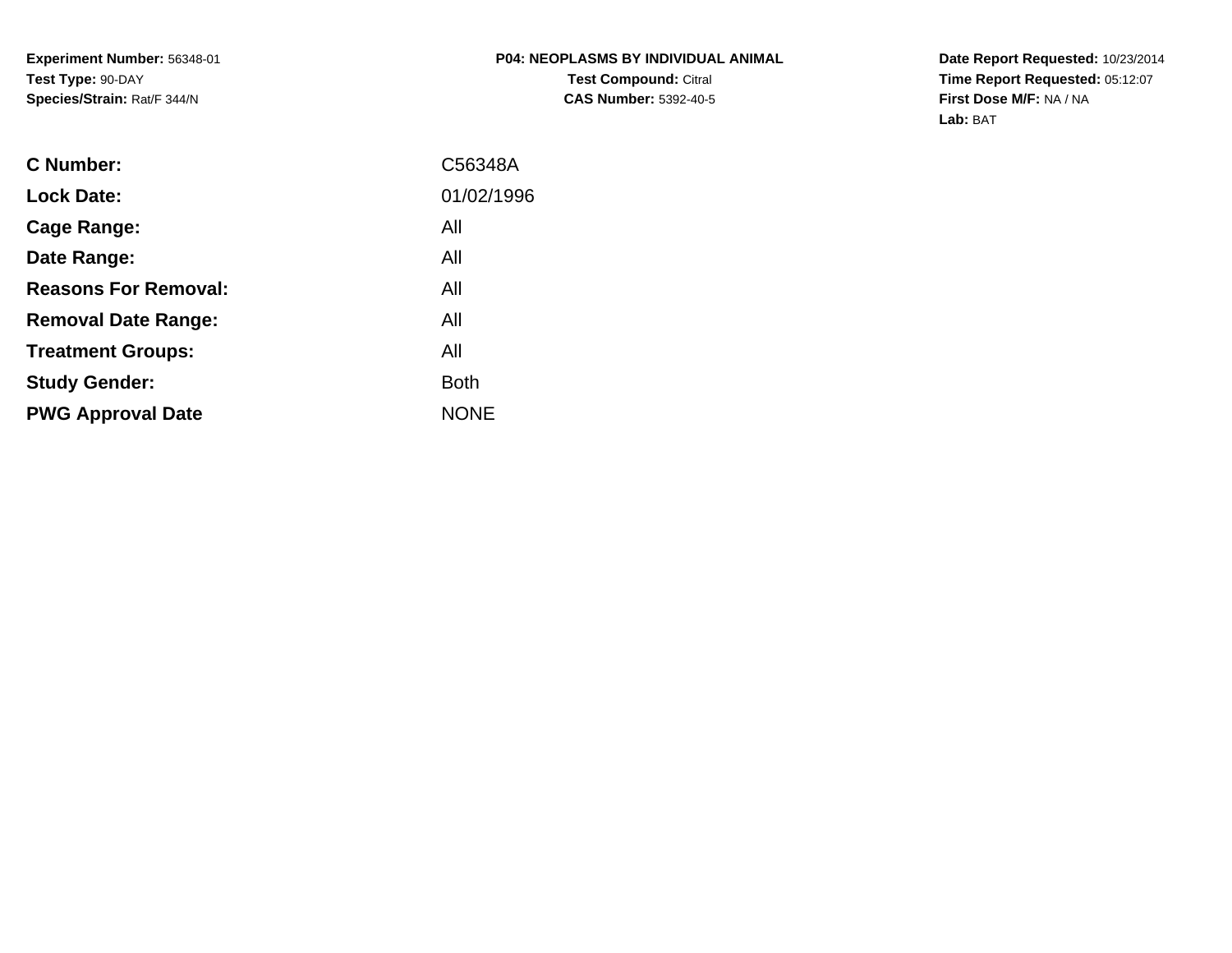## **P04: NEOPLASMS BY INDIVIDUAL ANIMALTest Compound:** Citral **CAS Number:** 5392-40-5

**Date Report Requested:** 10/23/2014**Time Report Requested:** 05:12:07**First Dose M/F:** NA / NA**Lab:** BAT

| F 344/N Rat Male<br><b>UNTREAT CONTROL</b> | DAY ON TEST      | 0<br>0<br>9<br>$\overline{\mathbf{3}}$    | 0<br>$\boldsymbol{\theta}$<br>9<br>$\mathfrak{z}$                       | 0<br>$\boldsymbol{\theta}$<br>9<br>$\boldsymbol{\mathfrak{z}}$ | 0<br>0<br>9<br>$\mathfrak{z}$                            | 0<br>0<br>9<br>$\mathfrak{z}$                     | 0<br>$\boldsymbol{\theta}$<br>9<br>$\mathfrak{z}$       | 0<br>$\boldsymbol{\theta}$<br>9<br>3                          | 0<br>0<br>9<br>$\overline{\mathbf{3}}$                     | 0<br>0<br>9<br>$\overline{\mathbf{3}}$       | 0<br>0<br>9<br>$\boldsymbol{\mathfrak{z}}$       |                       |
|--------------------------------------------|------------------|-------------------------------------------|-------------------------------------------------------------------------|----------------------------------------------------------------|----------------------------------------------------------|---------------------------------------------------|---------------------------------------------------------|---------------------------------------------------------------|------------------------------------------------------------|----------------------------------------------|--------------------------------------------------|-----------------------|
|                                            | <b>ANIMAL ID</b> | $\mathbf 0$<br>$\mathbf 0$<br>0<br>0<br>1 | $\mathbf 0$<br>$\Omega$<br>$\mathbf 0$<br>$\mathbf 0$<br>$\overline{2}$ | $\mathbf 0$<br>0<br>$\pmb{0}$<br>$\mathbf 0$<br>3              | $\mathbf 0$<br>$\Omega$<br>$\mathbf 0$<br>$\pmb{0}$<br>4 | $\mathbf 0$<br>$\mathbf 0$<br>$\pmb{0}$<br>0<br>5 | $\Omega$<br>$\Omega$<br>$\mathbf 0$<br>$\mathbf 0$<br>6 | $\mathbf 0$<br>$\mathbf 0$<br>$\mathbf 0$<br>$\mathbf 0$<br>7 | $\mathbf 0$<br>$\Omega$<br>$\mathbf 0$<br>$\mathbf 0$<br>8 | $\overline{0}$<br>0<br>$\mathbf 0$<br>0<br>9 | $\mathbf 0$<br>$\Omega$<br>$\mathbf 0$<br>1<br>0 | <i><b>*TOTALS</b></i> |
| <b>Alimentary System</b>                   |                  |                                           |                                                                         |                                                                |                                                          |                                                   |                                                         |                                                               |                                                            |                                              |                                                  |                       |
| Esophagus                                  |                  | +                                         | +                                                                       | +                                                              | +                                                        | +                                                 | +                                                       | +                                                             |                                                            | +                                            | +                                                | 10                    |
| Intestine Large, Cecum                     |                  | +                                         | +                                                                       | $\ddot{}$                                                      | +                                                        | +                                                 | +                                                       | +                                                             | +                                                          | +                                            | +                                                | 10                    |
| Intestine Large, Colon                     |                  | +                                         | +                                                                       | +                                                              | +                                                        | +                                                 | +                                                       | +                                                             | +                                                          | +                                            | +                                                | 10                    |
| Intestine Large, Rectum                    |                  | $\ddot{}$                                 | $\ddot{}$                                                               | $\ddot{}$                                                      | $\ddot{}$                                                | $\ddot{}$                                         | $\ddot{}$                                               | $\ddot{}$                                                     | $\ddot{}$                                                  | $\ddot{}$                                    | $\ddot{}$                                        | 10                    |
| Intestine Small, Duodenum                  |                  | $\ddot{}$                                 | $\ddot{}$                                                               | $\ddot{}$                                                      | $\ddot{}$                                                | $\ddot{}$                                         | $\ddot{}$                                               | $\ddot{}$                                                     | $\ddot{}$                                                  | $\ddot{}$                                    | $\ddot{}$                                        | 10                    |
| Intestine Small, Ileum                     |                  | $\ddot{}$                                 | $\ddot{}$                                                               | $\ddot{}$                                                      | $\ddot{}$                                                | $\ddot{}$                                         | +                                                       | $\ddot{}$                                                     | $\ddot{}$                                                  | $\ddot{}$                                    | $\ddot{}$                                        | 10                    |
| Intestine Small, Jejunum                   |                  | +                                         | $\ddot{}$                                                               | $\ddot{}$                                                      | +                                                        | +                                                 | +                                                       | +                                                             | +                                                          | +                                            | $\ddot{}$                                        | 10                    |
| Liver                                      |                  | $\ddot{}$                                 | $\ddot{}$                                                               | $\ddot{}$                                                      | $\ddot{}$                                                | $\ddot{}$                                         | $\ddot{}$                                               | $\ddot{}$                                                     | $\ddot{}$                                                  | $\ddot{}$                                    | $\ddot{}$                                        | 10                    |
| Pancreas                                   |                  | +                                         | $\ddot{}$                                                               | $\ddot{}$                                                      | +                                                        | +                                                 | +                                                       | +                                                             | +                                                          | $\ddot{}$                                    | +                                                | 10                    |
| <b>Salivary Glands</b>                     |                  | +                                         | +                                                                       | +                                                              | +                                                        | +                                                 | +                                                       | $\ddot{}$                                                     | $\ddot{}$                                                  | $\ddot{}$                                    | $\ddot{}$                                        | 10                    |
| Stomach, Forestomach                       |                  | $\ddot{}$                                 | $\ddot{}$                                                               | $\ddot{}$                                                      | $\ddot{}$                                                | $\ddot{}$                                         | $\ddot{}$                                               | $\ddot{}$                                                     | $\ddot{}$                                                  | $\ddot{}$                                    | $\ddot{}$                                        | 10                    |
| Stomach, Glandular                         |                  | $\ddot{}$                                 | $\ddot{}$                                                               | $\ddot{}$                                                      | $\ddot{}$                                                | $\ddot{}$                                         | $\ddot{}$                                               | $\ddot{}$                                                     | $\ddot{}$                                                  | $\ddot{}$                                    | $\ddot{}$                                        | 10                    |
| <b>Cardiovascular System</b>               |                  |                                           |                                                                         |                                                                |                                                          |                                                   |                                                         |                                                               |                                                            |                                              |                                                  |                       |
| <b>Blood Vessel</b>                        |                  | +                                         | +                                                                       | +                                                              | +                                                        | +                                                 | +                                                       | +                                                             |                                                            | +                                            | +                                                | 10                    |
| Heart                                      |                  | $\ddot{}$                                 | +                                                                       | $\ddot{}$                                                      | $\ddot{}$                                                | $\ddot{}$                                         | $\ddot{}$                                               | $\ddot{}$                                                     | $\ddot{}$                                                  | +                                            | +                                                | 10                    |
| <b>Endocrine System</b>                    |                  |                                           |                                                                         |                                                                |                                                          |                                                   |                                                         |                                                               |                                                            |                                              |                                                  |                       |
| <b>Adrenal Cortex</b>                      |                  | +                                         | +                                                                       |                                                                |                                                          | ٠                                                 | +                                                       | +                                                             |                                                            | +                                            | +                                                | 10                    |
| Adrenal Medulla                            |                  | +                                         | $\ddot{}$                                                               | $\ddot{}$                                                      | $\ddot{}$                                                | $\ddot{}$                                         | $\ddot{}$                                               | $\ddot{}$                                                     | $\ddot{}$                                                  | $\pm$                                        | +                                                | 10                    |
| Islets, Pancreatic                         |                  | +                                         | ÷                                                                       |                                                                |                                                          | $\ddot{}$                                         | $\ddot{}$                                               | $\ddot{}$                                                     | $\ddot{}$                                                  | $\pm$                                        | +                                                | 10                    |
| Parathyroid Gland                          |                  | +                                         | +                                                                       | +                                                              | +                                                        | +                                                 | $\ddot{}$                                               | $\ddot{}$                                                     | $\ddot{}$                                                  | +                                            | +                                                | 10                    |

\* ..Total animals with tissue examined microscopically; Total animals with tumor **M** . Missing tissue M ..Missing tissue

+ ..Tissue examined microscopically

I ..Insufficient tissue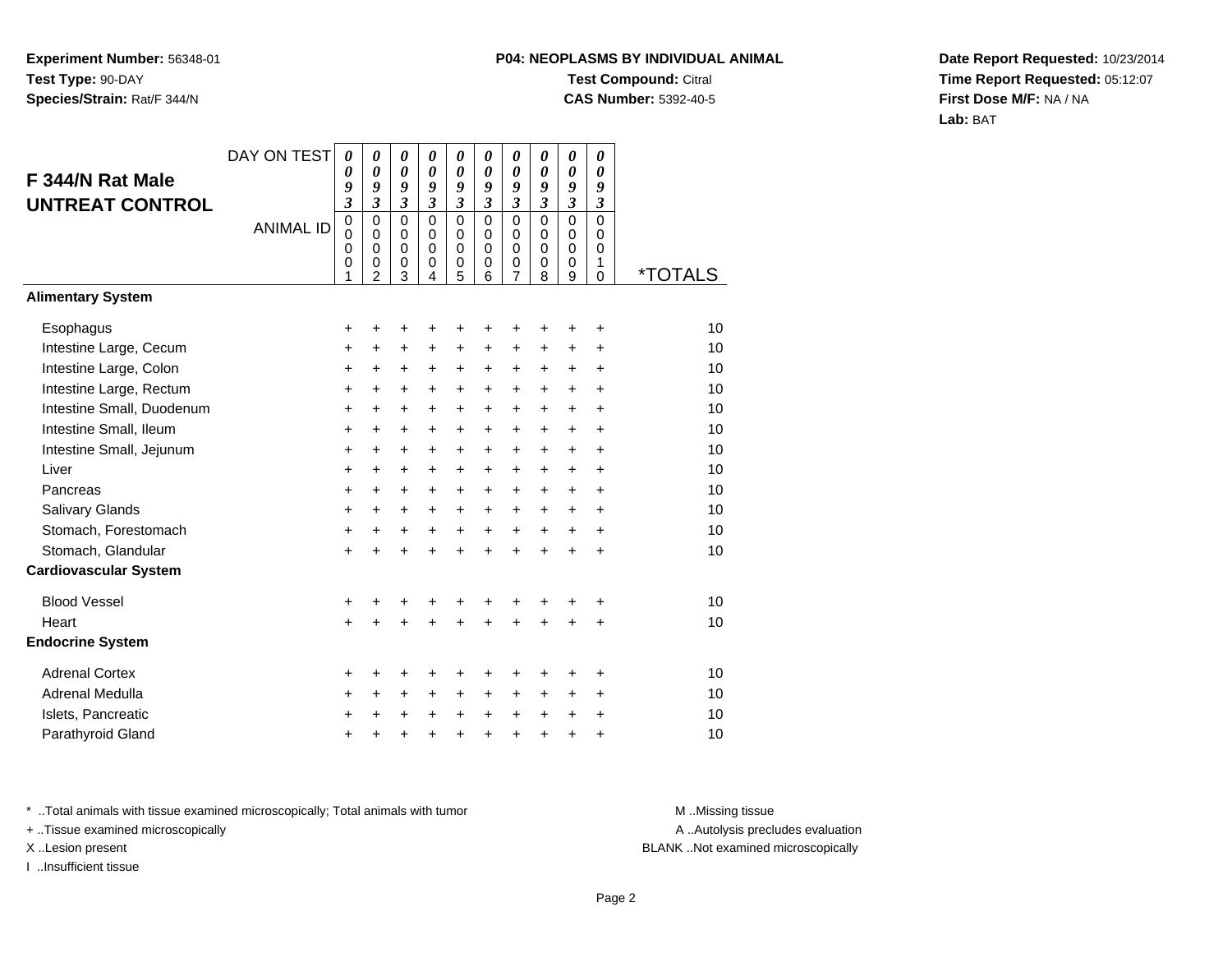## **P04: NEOPLASMS BY INDIVIDUAL ANIMALTest Compound:** Citral

**CAS Number:** 5392-40-5

**Date Report Requested:** 10/23/2014**Time Report Requested:** 05:12:07**First Dose M/F:** NA / NA**Lab:** BAT

| F 344/N Rat Male<br><b>UNTREAT CONTROL</b> | DAY ON TEST<br><b>ANIMAL ID</b> | $\boldsymbol{\theta}$<br>$\boldsymbol{\theta}$<br>9<br>$\overline{\mathbf{3}}$<br>$\mathbf 0$<br>$\mathbf 0$<br>$\mathbf 0$ | 0<br>0<br>9<br>$\overline{\mathbf{3}}$<br>$\mathbf 0$<br>$\Omega$<br>0 | $\boldsymbol{\theta}$<br>$\boldsymbol{\theta}$<br>9<br>$\mathfrak{z}$<br>$\mathbf 0$<br>0<br>0 | $\pmb{\theta}$<br>0<br>9<br>$\mathfrak{z}$<br>$\Omega$<br>$\Omega$<br>$\mathbf 0$ | $\boldsymbol{\theta}$<br>0<br>9<br>$\mathfrak{z}$<br>$\mathbf 0$<br>0<br>0 | 0<br>$\boldsymbol{\theta}$<br>9<br>$\mathfrak{z}$<br>$\Omega$<br>$\Omega$<br>$\mathbf 0$ | $\boldsymbol{\theta}$<br>0<br>9<br>$\mathfrak{z}$<br>$\mathbf 0$<br>0<br>0 | $\pmb{\theta}$<br>0<br>9<br>$\mathfrak{z}$<br>$\mathbf 0$<br>$\Omega$<br>0 | $\boldsymbol{\theta}$<br>$\boldsymbol{\theta}$<br>9<br>$\overline{\mathbf{3}}$<br>$\mathbf 0$<br>0<br>0 | $\pmb{\theta}$<br>0<br>9<br>3<br>$\mathbf 0$<br>0<br>0 |                       |
|--------------------------------------------|---------------------------------|-----------------------------------------------------------------------------------------------------------------------------|------------------------------------------------------------------------|------------------------------------------------------------------------------------------------|-----------------------------------------------------------------------------------|----------------------------------------------------------------------------|------------------------------------------------------------------------------------------|----------------------------------------------------------------------------|----------------------------------------------------------------------------|---------------------------------------------------------------------------------------------------------|--------------------------------------------------------|-----------------------|
|                                            |                                 | $\mathbf 0$<br>1                                                                                                            | $\mathbf 0$<br>2                                                       | 0<br>3                                                                                         | $\pmb{0}$<br>$\overline{\mathbf{4}}$                                              | $\mathbf 0$<br>5                                                           | 0<br>6                                                                                   | 0<br>$\overline{7}$                                                        | 0<br>8                                                                     | 0<br>9                                                                                                  | 1<br>0                                                 | <i><b>*TOTALS</b></i> |
| <b>Pituitary Gland</b>                     |                                 | $\ddot{}$                                                                                                                   | M                                                                      | $\ddot{}$                                                                                      | $\ddot{}$                                                                         | $\ddot{}$                                                                  | +                                                                                        | +                                                                          | $\ddot{}$                                                                  | $\ddot{}$                                                                                               | $\ddot{}$                                              | 9                     |
| <b>Thyroid Gland</b>                       |                                 | +                                                                                                                           | $\ddot{}$                                                              | $\ddot{}$                                                                                      |                                                                                   | $\ddot{}$                                                                  | Ŧ.                                                                                       | $\ddot{}$                                                                  | $\ddot{}$                                                                  | $\ddot{}$                                                                                               | $\ddot{}$                                              | 10                    |
| <b>General Body System</b>                 |                                 |                                                                                                                             |                                                                        |                                                                                                |                                                                                   |                                                                            |                                                                                          |                                                                            |                                                                            |                                                                                                         |                                                        |                       |
| <b>NONE</b>                                |                                 |                                                                                                                             |                                                                        |                                                                                                |                                                                                   |                                                                            |                                                                                          |                                                                            |                                                                            |                                                                                                         |                                                        |                       |
| <b>Genital System</b>                      |                                 |                                                                                                                             |                                                                        |                                                                                                |                                                                                   |                                                                            |                                                                                          |                                                                            |                                                                            |                                                                                                         |                                                        |                       |
| Epididymis                                 |                                 | +                                                                                                                           |                                                                        | +                                                                                              |                                                                                   | +                                                                          | +                                                                                        | +                                                                          |                                                                            |                                                                                                         | ٠                                                      | 10                    |
| <b>Preputial Gland</b>                     |                                 | +                                                                                                                           | +                                                                      | +                                                                                              | +                                                                                 | $\ddot{}$                                                                  | $\ddot{}$                                                                                | +                                                                          | $\ddot{}$                                                                  | +                                                                                                       | +                                                      | 10                    |
| Prostate                                   |                                 | +                                                                                                                           | $\ddot{}$                                                              | +                                                                                              | $\ddot{}$                                                                         | $\ddot{}$                                                                  | $\ddot{}$                                                                                | $\ddot{}$                                                                  | $+$                                                                        | +                                                                                                       | +                                                      | 10                    |
| <b>Seminal Vesicle</b>                     |                                 | +                                                                                                                           | $\ddot{}$                                                              | $\ddot{}$                                                                                      | +                                                                                 | $\ddot{}$                                                                  | $\ddot{}$                                                                                | $\ddot{}$                                                                  | $\ddot{}$                                                                  | $\ddot{}$                                                                                               | $\ddot{}$                                              | 10                    |
| <b>Testes</b>                              |                                 | $\ddot{}$                                                                                                                   | +                                                                      | $\ddot{}$                                                                                      | $\ddot{}$                                                                         | $\ddot{}$                                                                  | $\ddot{}$                                                                                | $\ddot{}$                                                                  | $\ddot{}$                                                                  | $\ddot{}$                                                                                               | +                                                      | 10                    |
| <b>Hematopoietic System</b>                |                                 |                                                                                                                             |                                                                        |                                                                                                |                                                                                   |                                                                            |                                                                                          |                                                                            |                                                                            |                                                                                                         |                                                        |                       |
| <b>Bone Marrow</b>                         |                                 | +                                                                                                                           | +                                                                      | +                                                                                              |                                                                                   | +                                                                          | +                                                                                        | +                                                                          |                                                                            | +                                                                                                       | +                                                      | 10                    |
| Lymph Node, Mandibular                     |                                 | +                                                                                                                           | +                                                                      | +                                                                                              | $\ddot{}$                                                                         | +                                                                          | $\ddot{}$                                                                                | +                                                                          | $\ddot{}$                                                                  | ÷                                                                                                       | ٠                                                      | 10                    |
| Lymph Node, Mesenteric                     |                                 | $\ddot{}$                                                                                                                   | $\ddot{}$                                                              | $\ddot{}$                                                                                      | $\ddot{}$                                                                         | $\ddot{}$                                                                  | $+$                                                                                      | $\ddot{}$                                                                  | $\ddot{}$                                                                  | $\ddot{}$                                                                                               | +                                                      | 10                    |
| Spleen                                     |                                 | +                                                                                                                           | +                                                                      | +                                                                                              | +                                                                                 | $\ddot{}$                                                                  | $\ddot{}$                                                                                | $\ddot{}$                                                                  | $\ddot{}$                                                                  | $\ddot{}$                                                                                               | $\ddot{}$                                              | 10                    |
| Thymus                                     |                                 | $\ddot{}$                                                                                                                   |                                                                        | +                                                                                              |                                                                                   | $\ddot{}$                                                                  | $\ddot{}$                                                                                | $\ddot{}$                                                                  | $\ddot{}$                                                                  | $\ddot{}$                                                                                               | $\ddot{}$                                              | 10                    |
| <b>Integumentary System</b>                |                                 |                                                                                                                             |                                                                        |                                                                                                |                                                                                   |                                                                            |                                                                                          |                                                                            |                                                                            |                                                                                                         |                                                        |                       |
| <b>Mammary Gland</b>                       |                                 | +                                                                                                                           |                                                                        | +                                                                                              | ٠                                                                                 | +                                                                          | +                                                                                        | +                                                                          | ٠                                                                          | M                                                                                                       | +                                                      | 9                     |
| Skin                                       |                                 | ٠                                                                                                                           |                                                                        |                                                                                                |                                                                                   | +                                                                          | +                                                                                        | +                                                                          |                                                                            | +                                                                                                       | +                                                      | 10                    |
| <b>Musculoskeletal System</b>              |                                 |                                                                                                                             |                                                                        |                                                                                                |                                                                                   |                                                                            |                                                                                          |                                                                            |                                                                            |                                                                                                         |                                                        |                       |

\* ..Total animals with tissue examined microscopically; Total animals with tumor **M** . Missing tissue M ..Missing tissue

+ ..Tissue examined microscopically

I ..Insufficient tissue

A ..Autolysis precludes evaluation

X ..Lesion present BLANK ..Not examined microscopically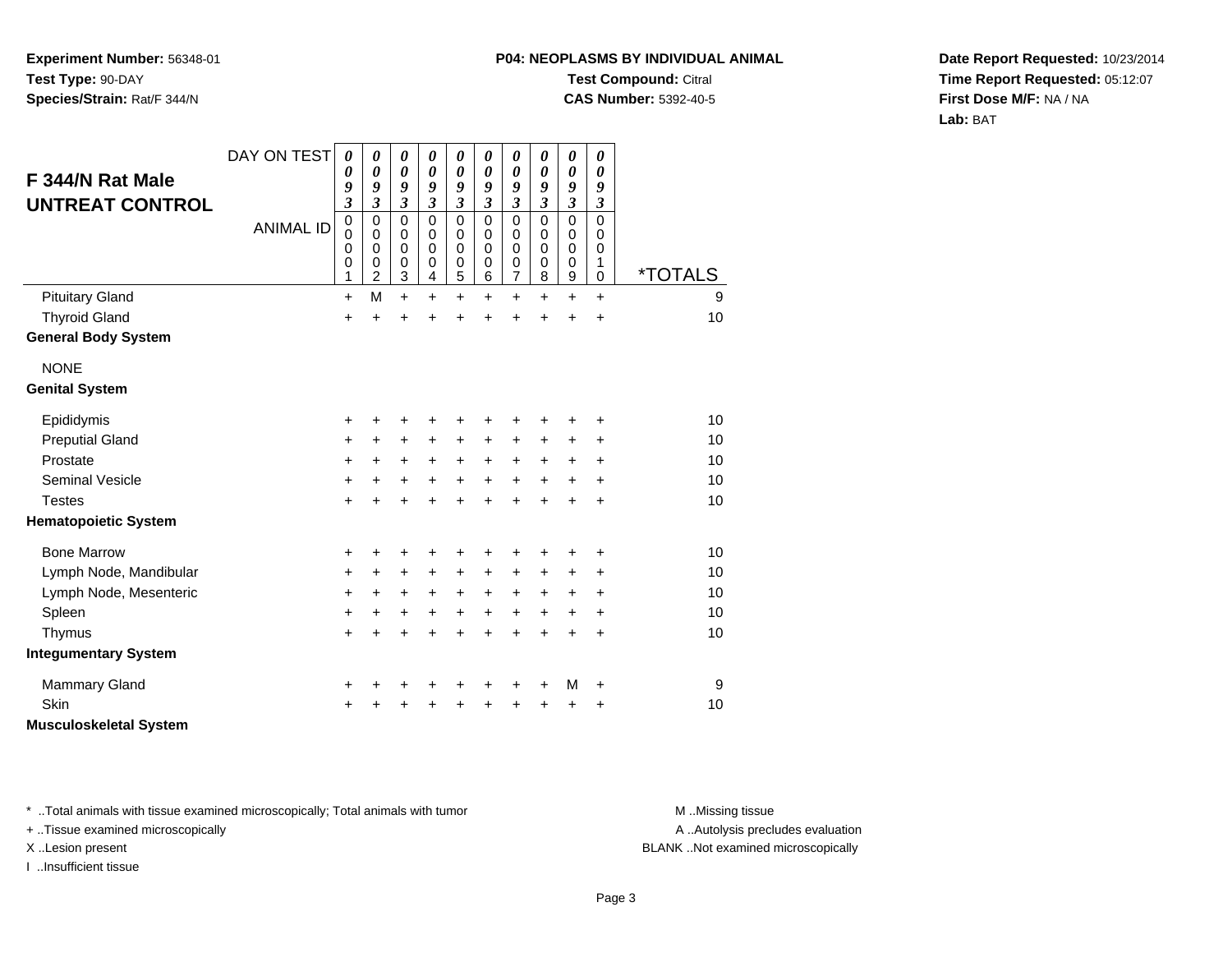## **P04: NEOPLASMS BY INDIVIDUAL ANIMALTest Compound:** Citral

**CAS Number:** 5392-40-5

**Date Report Requested:** 10/23/2014**Time Report Requested:** 05:12:07**First Dose M/F:** NA / NA**Lab:** BAT

| F 344/N Rat Male<br><b>UNTREAT CONTROL</b> | DAY ON TEST<br><b>ANIMAL ID</b> | 0<br>$\boldsymbol{\theta}$<br>9<br>3<br>$\mathbf 0$<br>$\mathbf 0$<br>$\mathbf 0$<br>0<br>1 | 0<br>$\boldsymbol{\theta}$<br>9<br>3<br>0<br>$\mathbf 0$<br>$\mathbf 0$<br>0<br>$\overline{2}$ | 0<br>$\boldsymbol{\theta}$<br>9<br>$\mathfrak{z}$<br>$\pmb{0}$<br>$\mathbf 0$<br>$\mathbf 0$<br>$\mathbf 0$<br>3 | 0<br>0<br>9<br>$\overline{\mathbf{3}}$<br>$\mathbf 0$<br>$\mathbf 0$<br>$\mathbf 0$<br>0<br>4 | 0<br>$\boldsymbol{\theta}$<br>9<br>$\mathfrak{z}$<br>$\pmb{0}$<br>$\pmb{0}$<br>$\pmb{0}$<br>$\pmb{0}$<br>$\overline{5}$ | 0<br>0<br>9<br>3<br>$\Omega$<br>$\mathbf 0$<br>$\mathbf 0$<br>0<br>6 | $\boldsymbol{\theta}$<br>$\boldsymbol{\theta}$<br>9<br>$\mathfrak{z}$<br>$\mathbf 0$<br>$\mathbf 0$<br>$\mathbf 0$<br>0<br>$\overline{7}$ | 0<br>0<br>9<br>3<br>$\Omega$<br>$\Omega$<br>$\Omega$<br>0<br>8 | 0<br>$\boldsymbol{\theta}$<br>9<br>$\mathfrak{z}$<br>$\mathbf 0$<br>$\mathbf 0$<br>$\mathbf 0$<br>0<br>9 | 0<br>0<br>9<br>3<br>$\Omega$<br>$\Omega$<br>0<br>1<br>$\Omega$ | <i><b>*TOTALS</b></i> |
|--------------------------------------------|---------------------------------|---------------------------------------------------------------------------------------------|------------------------------------------------------------------------------------------------|------------------------------------------------------------------------------------------------------------------|-----------------------------------------------------------------------------------------------|-------------------------------------------------------------------------------------------------------------------------|----------------------------------------------------------------------|-------------------------------------------------------------------------------------------------------------------------------------------|----------------------------------------------------------------|----------------------------------------------------------------------------------------------------------|----------------------------------------------------------------|-----------------------|
| Bone                                       |                                 | $\ddot{}$                                                                                   | $\ddot{}$                                                                                      | $\ddot{}$                                                                                                        | ÷                                                                                             | $\ddot{}$                                                                                                               | ÷                                                                    | $\ddot{}$                                                                                                                                 | $\ddot{}$                                                      | $\ddot{}$                                                                                                | $\ddot{}$                                                      | 10                    |
| <b>Nervous System</b>                      |                                 |                                                                                             |                                                                                                |                                                                                                                  |                                                                                               |                                                                                                                         |                                                                      |                                                                                                                                           |                                                                |                                                                                                          |                                                                |                       |
| <b>Brain</b>                               |                                 | $\ddot{}$                                                                                   |                                                                                                |                                                                                                                  |                                                                                               |                                                                                                                         |                                                                      |                                                                                                                                           |                                                                |                                                                                                          | $\div$                                                         | 10                    |
| <b>Respiratory System</b>                  |                                 |                                                                                             |                                                                                                |                                                                                                                  |                                                                                               |                                                                                                                         |                                                                      |                                                                                                                                           |                                                                |                                                                                                          |                                                                |                       |
| Lung                                       |                                 | $\ddot{}$                                                                                   |                                                                                                |                                                                                                                  |                                                                                               |                                                                                                                         |                                                                      |                                                                                                                                           |                                                                | +                                                                                                        | $\div$                                                         | 10                    |
| <b>Nose</b>                                |                                 | $\ddot{}$                                                                                   | $\ddot{}$                                                                                      | $\ddot{}$                                                                                                        | $+$                                                                                           | $\ddot{}$                                                                                                               | $\ddot{}$                                                            | +                                                                                                                                         | +                                                              | +                                                                                                        | $\ddot{}$                                                      | 10                    |
| Trachea                                    |                                 | $\ddot{}$                                                                                   |                                                                                                |                                                                                                                  |                                                                                               |                                                                                                                         |                                                                      | $\ddot{}$                                                                                                                                 | $\ddot{}$                                                      | $\ddot{}$                                                                                                | $\ddot{}$                                                      | 10                    |
| <b>Special Senses System</b>               |                                 |                                                                                             |                                                                                                |                                                                                                                  |                                                                                               |                                                                                                                         |                                                                      |                                                                                                                                           |                                                                |                                                                                                          |                                                                |                       |
| <b>NONE</b>                                |                                 |                                                                                             |                                                                                                |                                                                                                                  |                                                                                               |                                                                                                                         |                                                                      |                                                                                                                                           |                                                                |                                                                                                          |                                                                |                       |
| <b>Urinary System</b>                      |                                 |                                                                                             |                                                                                                |                                                                                                                  |                                                                                               |                                                                                                                         |                                                                      |                                                                                                                                           |                                                                |                                                                                                          |                                                                |                       |
| Kidney                                     |                                 | $\ddot{}$                                                                                   |                                                                                                |                                                                                                                  |                                                                                               |                                                                                                                         |                                                                      |                                                                                                                                           |                                                                |                                                                                                          | ٠                                                              | 10                    |
| <b>Urinary Bladder</b>                     |                                 | $\ddot{}$                                                                                   |                                                                                                |                                                                                                                  |                                                                                               |                                                                                                                         |                                                                      | +                                                                                                                                         | +                                                              | +                                                                                                        | $\ddot{}$                                                      | 10                    |
| <b>SYSTEMIC LESIONS</b>                    |                                 |                                                                                             |                                                                                                |                                                                                                                  |                                                                                               |                                                                                                                         |                                                                      |                                                                                                                                           |                                                                |                                                                                                          |                                                                |                       |
| Multiple Organ                             |                                 | +                                                                                           |                                                                                                |                                                                                                                  |                                                                                               |                                                                                                                         |                                                                      |                                                                                                                                           |                                                                |                                                                                                          | ٠                                                              | 10                    |

\* ..Total animals with tissue examined microscopically; Total animals with tumor **M** . Missing tissue M ..Missing tissue

+ ..Tissue examined microscopically

I ..Insufficient tissue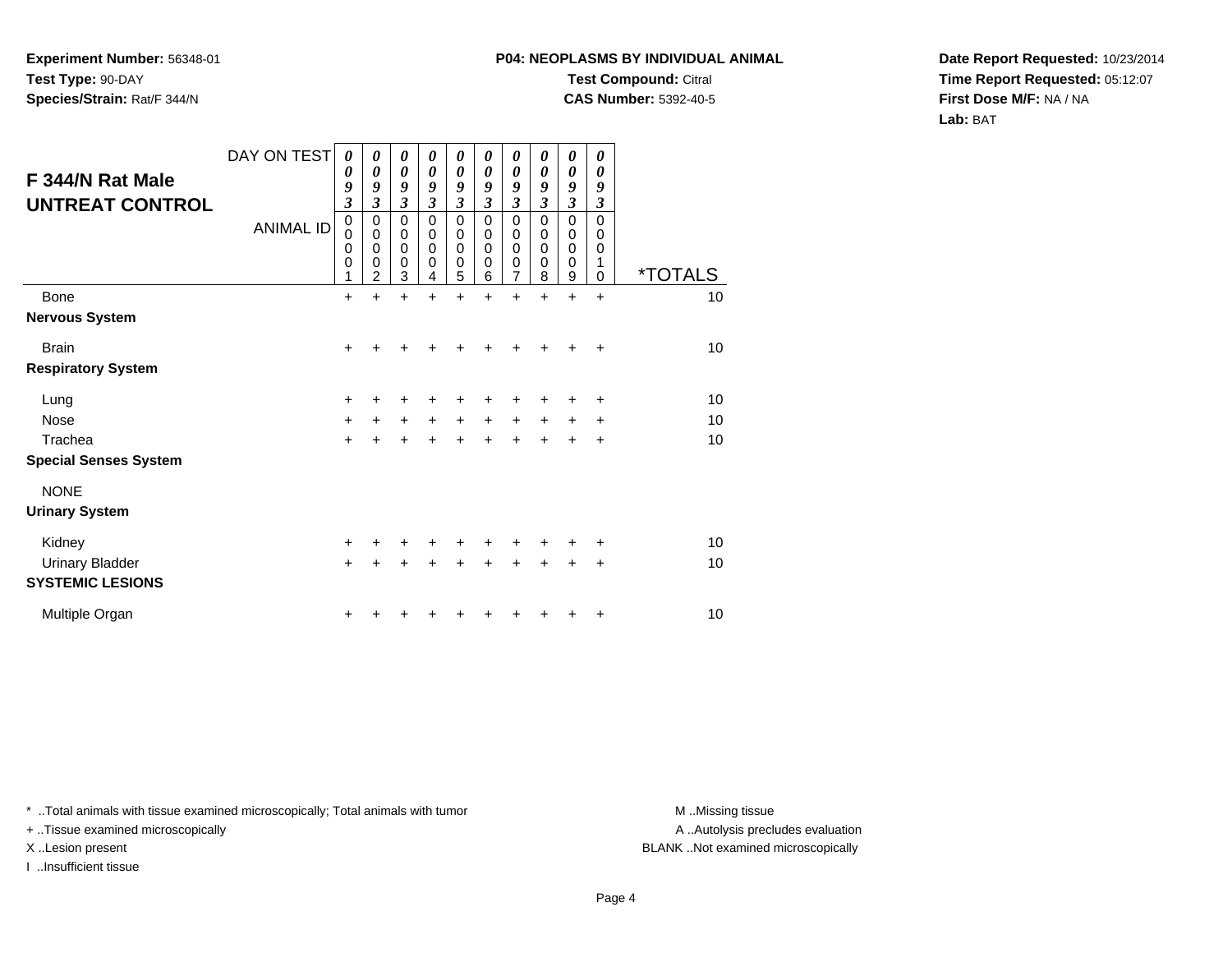## **P04: NEOPLASMS BY INDIVIDUAL ANIMALTest Compound:** Citral **CAS Number:** 5392-40-5

**Date Report Requested:** 10/23/2014**Time Report Requested:** 05:12:07**First Dose M/F:** NA / NA**Lab:** BAT

| F 344/N Rat Male<br><b>VEHICLE CONTROL</b><br><b>Alimentary System</b> | DAY ON TEST<br><b>ANIMAL ID</b> | 0<br>0<br>9<br>3<br>0<br>$\mathbf 0$<br>0<br>1<br>1 | $\boldsymbol{\theta}$<br>$\boldsymbol{\theta}$<br>9<br>3<br>$\mathbf 0$<br>$\mathbf 0$<br>$\mathbf 0$<br>1<br>$\overline{2}$ | $\boldsymbol{\theta}$<br>$\boldsymbol{\theta}$<br>9<br>$\overline{\mathbf{3}}$<br>$\mathbf 0$<br>$\pmb{0}$<br>$\mathbf 0$<br>1<br>3 | 0<br>0<br>9<br>$\overline{\mathbf{3}}$<br>$\mathbf 0$<br>$\mathbf 0$<br>$\mathbf 0$<br>1<br>4 | 0<br>0<br>9<br>$\mathfrak{z}$<br>$\mathbf 0$<br>$\mathbf 0$<br>$\mathbf 0$<br>1<br>5 | 0<br>$\boldsymbol{\theta}$<br>9<br>$\mathfrak{z}$<br>$\Omega$<br>$\Omega$<br>$\mathbf 0$<br>1<br>6 | 0<br>$\boldsymbol{\theta}$<br>9<br>$\overline{\mathbf{3}}$<br>$\mathbf 0$<br>$\mathbf 0$<br>$\mathbf 0$<br>1<br>7 | 0<br>0<br>9<br>$\overline{\mathbf{3}}$<br>$\mathbf 0$<br>$\mathbf 0$<br>$\mathbf 0$<br>1<br>8 | 0<br>$\boldsymbol{\theta}$<br>9<br>$\overline{\mathbf{3}}$<br>$\mathbf 0$<br>$\mathbf 0$<br>$\mathbf 0$<br>1<br>9 | 0<br>0<br>9<br>$\mathfrak{z}$<br>$\Omega$<br>$\Omega$<br>$\mathbf 0$<br>$\overline{c}$<br>$\Omega$ | <i><b>*TOTALS</b></i> |
|------------------------------------------------------------------------|---------------------------------|-----------------------------------------------------|------------------------------------------------------------------------------------------------------------------------------|-------------------------------------------------------------------------------------------------------------------------------------|-----------------------------------------------------------------------------------------------|--------------------------------------------------------------------------------------|----------------------------------------------------------------------------------------------------|-------------------------------------------------------------------------------------------------------------------|-----------------------------------------------------------------------------------------------|-------------------------------------------------------------------------------------------------------------------|----------------------------------------------------------------------------------------------------|-----------------------|
|                                                                        |                                 |                                                     |                                                                                                                              |                                                                                                                                     |                                                                                               |                                                                                      |                                                                                                    |                                                                                                                   |                                                                                               |                                                                                                                   |                                                                                                    |                       |
| Esophagus                                                              |                                 | +                                                   | +                                                                                                                            | +                                                                                                                                   | ٠                                                                                             | ٠                                                                                    | +                                                                                                  | +                                                                                                                 | +                                                                                             | +                                                                                                                 | +                                                                                                  | 10                    |
| Intestine Large, Cecum                                                 |                                 | +                                                   | $\ddot{}$                                                                                                                    | $\ddot{}$                                                                                                                           | $\ddot{}$                                                                                     | $\ddot{}$                                                                            | $\ddot{}$                                                                                          | $\ddot{}$                                                                                                         | $\ddot{}$                                                                                     | +                                                                                                                 | +                                                                                                  | 10                    |
| Intestine Large, Colon                                                 |                                 | +                                                   | +                                                                                                                            | +                                                                                                                                   | +                                                                                             | +                                                                                    | +                                                                                                  | +                                                                                                                 | +                                                                                             | +                                                                                                                 | +                                                                                                  | 10                    |
| Intestine Large, Rectum                                                |                                 | +                                                   | +                                                                                                                            | $\ddot{}$                                                                                                                           | $\ddot{}$                                                                                     | +                                                                                    | +                                                                                                  | +                                                                                                                 | $\ddot{}$                                                                                     | $\ddot{}$                                                                                                         | +                                                                                                  | 10                    |
| Intestine Small, Duodenum                                              |                                 | $\ddot{}$                                           | +                                                                                                                            | $\ddot{}$                                                                                                                           | $\ddot{}$                                                                                     | $\ddot{}$                                                                            | $\ddot{}$                                                                                          | $\ddot{}$                                                                                                         | $\ddot{}$                                                                                     | $\ddot{}$                                                                                                         | $\ddot{}$                                                                                          | 10                    |
| Intestine Small, Ileum                                                 |                                 | +                                                   | +                                                                                                                            | $\ddot{}$                                                                                                                           | $\ddot{}$                                                                                     | $\ddot{}$                                                                            | +                                                                                                  | +                                                                                                                 | +                                                                                             | +                                                                                                                 | +                                                                                                  | 10                    |
| Intestine Small, Jejunum                                               |                                 | $\ddot{}$                                           | +                                                                                                                            | $\ddot{}$                                                                                                                           | $\ddot{}$                                                                                     | $\ddot{}$                                                                            | $\ddot{}$                                                                                          | $\ddot{}$                                                                                                         | $\ddot{}$                                                                                     | $\ddot{}$                                                                                                         | $\ddot{}$                                                                                          | 10                    |
| Liver                                                                  |                                 | $\ddot{}$                                           | $\ddot{}$                                                                                                                    | $\ddot{}$                                                                                                                           | $+$                                                                                           | $+$                                                                                  | $\ddot{}$                                                                                          | $\ddot{}$                                                                                                         | $\ddot{}$                                                                                     | $\ddot{}$                                                                                                         | $\ddot{}$                                                                                          | 10                    |
| Pancreas                                                               |                                 | +                                                   | +                                                                                                                            | +                                                                                                                                   | $\ddot{}$                                                                                     | +                                                                                    | +                                                                                                  | +                                                                                                                 | +                                                                                             | +                                                                                                                 | +                                                                                                  | 10                    |
| Salivary Glands                                                        |                                 | +                                                   | $\ddot{}$                                                                                                                    | $\ddot{}$                                                                                                                           | $\ddot{}$                                                                                     | $\ddot{}$                                                                            | $\ddot{}$                                                                                          | $\ddot{}$                                                                                                         | $\ddot{}$                                                                                     | +                                                                                                                 | $\ddot{}$                                                                                          | 10                    |
| Stomach, Forestomach                                                   |                                 | +                                                   | +                                                                                                                            | +                                                                                                                                   | +                                                                                             | $\ddot{}$                                                                            | $\ddot{}$                                                                                          | $\ddot{}$                                                                                                         | $\ddot{}$                                                                                     | +                                                                                                                 | $\ddot{}$                                                                                          | 10                    |
| Stomach, Glandular                                                     |                                 | $\ddot{}$                                           |                                                                                                                              | +                                                                                                                                   |                                                                                               | $\ddot{}$                                                                            | $\ddot{}$                                                                                          | $\ddot{}$                                                                                                         | $\ddot{}$                                                                                     | $\ddot{}$                                                                                                         | $\ddot{}$                                                                                          | 10                    |
| <b>Cardiovascular System</b>                                           |                                 |                                                     |                                                                                                                              |                                                                                                                                     |                                                                                               |                                                                                      |                                                                                                    |                                                                                                                   |                                                                                               |                                                                                                                   |                                                                                                    |                       |
| <b>Blood Vessel</b>                                                    |                                 | +                                                   | +                                                                                                                            | +                                                                                                                                   | +                                                                                             | +                                                                                    | +                                                                                                  | +                                                                                                                 | ٠                                                                                             | +                                                                                                                 | +                                                                                                  | 10                    |
| Heart                                                                  |                                 | $\ddot{}$                                           |                                                                                                                              |                                                                                                                                     |                                                                                               | Ŧ.                                                                                   | Ŧ.                                                                                                 | $\ddot{}$                                                                                                         | $\ddot{}$                                                                                     | $\ddot{}$                                                                                                         | +                                                                                                  | 10                    |
| <b>Endocrine System</b>                                                |                                 |                                                     |                                                                                                                              |                                                                                                                                     |                                                                                               |                                                                                      |                                                                                                    |                                                                                                                   |                                                                                               |                                                                                                                   |                                                                                                    |                       |
| <b>Adrenal Cortex</b>                                                  |                                 | +                                                   | +                                                                                                                            | +                                                                                                                                   | +                                                                                             | +                                                                                    | +                                                                                                  | +                                                                                                                 | +                                                                                             | +                                                                                                                 | +                                                                                                  | 10                    |
| Adrenal Medulla                                                        |                                 | +                                                   | $\ddot{}$                                                                                                                    | $\ddot{}$                                                                                                                           | $\ddot{}$                                                                                     | $\ddot{}$                                                                            | $\ddot{}$                                                                                          | $\ddot{}$                                                                                                         | +                                                                                             | $\pm$                                                                                                             | $\ddot{}$                                                                                          | 10                    |
| Islets, Pancreatic                                                     |                                 | +                                                   | +                                                                                                                            | $\ddot{}$                                                                                                                           | $\ddot{}$                                                                                     | +                                                                                    | +                                                                                                  | +                                                                                                                 | $\ddot{}$                                                                                     | $\ddot{}$                                                                                                         | +                                                                                                  | 10                    |
| Parathyroid Gland                                                      |                                 | M                                                   | $\ddot{}$                                                                                                                    | M                                                                                                                                   | $\ddot{}$                                                                                     | $\ddot{}$                                                                            | +                                                                                                  | $\ddot{}$                                                                                                         | $\ddot{}$                                                                                     | M                                                                                                                 | $\ddot{}$                                                                                          | $\overline{7}$        |

\* ..Total animals with tissue examined microscopically; Total animals with tumor **M** . Missing tissue M ..Missing tissue

+ ..Tissue examined microscopically

I ..Insufficient tissue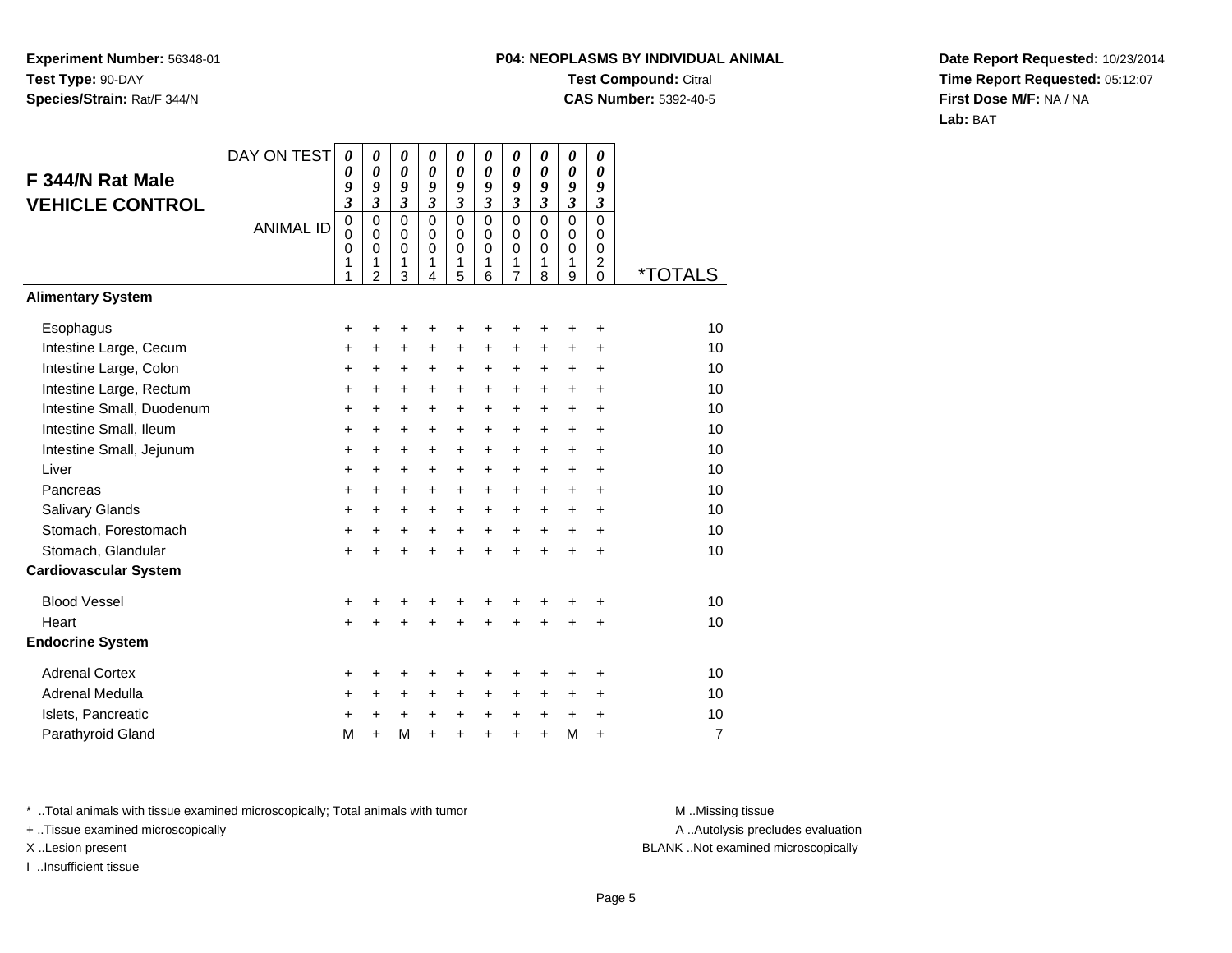# **P04: NEOPLASMS BY INDIVIDUAL ANIMALTest Compound:** Citral

**CAS Number:** 5392-40-5

**Date Report Requested:** 10/23/2014**Time Report Requested:** 05:12:07**First Dose M/F:** NA / NA**Lab:** BAT

| F 344/N Rat Male<br><b>VEHICLE CONTROL</b><br><b>Pituitary Gland</b> | DAY ON TEST<br><b>ANIMAL ID</b> | 0<br>0<br>9<br>3<br>$\mathbf 0$<br>$\mathbf 0$<br>0<br>1<br>1<br>+ | 0<br>0<br>9<br>3<br>0<br>0<br>0<br>1<br>$\overline{c}$<br>$\ddot{}$ | 0<br>$\boldsymbol{\theta}$<br>9<br>$\mathfrak{z}$<br>$\mathbf 0$<br>0<br>$\mathbf 0$<br>1<br>3<br>$\ddot{}$ | $\boldsymbol{\theta}$<br>$\boldsymbol{\theta}$<br>9<br>$\mathfrak{z}$<br>$\Omega$<br>$\Omega$<br>$\mathbf 0$<br>1<br>4<br>$\ddot{}$ | $\boldsymbol{\theta}$<br>$\boldsymbol{\theta}$<br>9<br>$\mathfrak{z}$<br>$\mathbf 0$<br>0<br>$\mathbf 0$<br>1<br>5<br>$\ddot{}$ | 0<br>$\boldsymbol{\theta}$<br>9<br>$\mathfrak{z}$<br>$\Omega$<br>$\Omega$<br>$\mathbf 0$<br>1<br>6<br>+ | $\boldsymbol{\theta}$<br>$\boldsymbol{\theta}$<br>9<br>$\boldsymbol{\mathfrak{z}}$<br>$\mathbf 0$<br>0<br>$\mathbf 0$<br>1<br>$\overline{7}$<br>+ | 0<br>0<br>9<br>$\mathfrak{z}$<br>$\Omega$<br>0<br>$\mathbf 0$<br>1<br>8<br>M | 0<br>$\boldsymbol{\theta}$<br>9<br>$\boldsymbol{\mathfrak{z}}$<br>$\mathbf 0$<br>0<br>$\pmb{0}$<br>1<br>$\boldsymbol{9}$<br>$\ddot{}$ | 0<br>0<br>9<br>$\boldsymbol{\mathfrak{z}}$<br>$\mathbf 0$<br>0<br>$\mathbf 0$<br>$\overline{c}$<br>0<br>$\ddot{}$ | <i><b>*TOTALS</b></i><br>9 |
|----------------------------------------------------------------------|---------------------------------|--------------------------------------------------------------------|---------------------------------------------------------------------|-------------------------------------------------------------------------------------------------------------|-------------------------------------------------------------------------------------------------------------------------------------|---------------------------------------------------------------------------------------------------------------------------------|---------------------------------------------------------------------------------------------------------|---------------------------------------------------------------------------------------------------------------------------------------------------|------------------------------------------------------------------------------|---------------------------------------------------------------------------------------------------------------------------------------|-------------------------------------------------------------------------------------------------------------------|----------------------------|
| <b>Thyroid Gland</b>                                                 |                                 | $\ddot{}$                                                          | ÷                                                                   | $\ddot{}$                                                                                                   | ÷                                                                                                                                   | +                                                                                                                               | $\ddot{}$                                                                                               | $\ddot{}$                                                                                                                                         | ÷                                                                            | $\ddot{}$                                                                                                                             | $\ddot{}$                                                                                                         | 10                         |
| <b>General Body System</b>                                           |                                 |                                                                    |                                                                     |                                                                                                             |                                                                                                                                     |                                                                                                                                 |                                                                                                         |                                                                                                                                                   |                                                                              |                                                                                                                                       |                                                                                                                   |                            |
| <b>NONE</b><br><b>Genital System</b>                                 |                                 |                                                                    |                                                                     |                                                                                                             |                                                                                                                                     |                                                                                                                                 |                                                                                                         |                                                                                                                                                   |                                                                              |                                                                                                                                       |                                                                                                                   |                            |
| Epididymis                                                           |                                 | +                                                                  | +                                                                   | +                                                                                                           | ٠                                                                                                                                   |                                                                                                                                 |                                                                                                         | +                                                                                                                                                 |                                                                              | +                                                                                                                                     | +                                                                                                                 | 10                         |
| <b>Preputial Gland</b>                                               |                                 | $\ddot{}$                                                          | +                                                                   | +                                                                                                           | $\ddot{}$                                                                                                                           | $\ddot{}$                                                                                                                       | +                                                                                                       | +                                                                                                                                                 | +                                                                            | +                                                                                                                                     | +                                                                                                                 | 10                         |
| Prostate                                                             |                                 | +                                                                  | +                                                                   | +                                                                                                           | $\ddot{}$                                                                                                                           | $\ddot{}$                                                                                                                       | $\ddot{}$                                                                                               | $\ddot{}$                                                                                                                                         | $\ddot{}$                                                                    | +                                                                                                                                     | $\ddot{}$                                                                                                         | 10                         |
| <b>Seminal Vesicle</b>                                               |                                 | +                                                                  | +                                                                   | +                                                                                                           | $\ddot{}$                                                                                                                           | $\ddot{}$                                                                                                                       | $\ddot{}$                                                                                               | $\ddot{}$                                                                                                                                         | $\ddot{}$                                                                    | $\ddot{}$                                                                                                                             | $\ddot{}$                                                                                                         | 10                         |
| <b>Testes</b>                                                        |                                 | $\ddot{}$                                                          | $\ddot{}$                                                           | $\ddot{}$                                                                                                   | $\ddot{}$                                                                                                                           | $\ddot{}$                                                                                                                       | ÷                                                                                                       | $\ddot{}$                                                                                                                                         | $\ddot{}$                                                                    | $\ddot{}$                                                                                                                             | $\ddot{}$                                                                                                         | 10                         |
| <b>Hematopoietic System</b>                                          |                                 |                                                                    |                                                                     |                                                                                                             |                                                                                                                                     |                                                                                                                                 |                                                                                                         |                                                                                                                                                   |                                                                              |                                                                                                                                       |                                                                                                                   |                            |
| <b>Bone Marrow</b>                                                   |                                 | +                                                                  | +                                                                   | +                                                                                                           | +                                                                                                                                   | +                                                                                                                               |                                                                                                         | +                                                                                                                                                 |                                                                              | +                                                                                                                                     | +                                                                                                                 | 10                         |
| Lymph Node, Mandibular                                               |                                 | +                                                                  | +                                                                   | +                                                                                                           | $\ddot{}$                                                                                                                           | $\ddot{}$                                                                                                                       | +                                                                                                       | $\ddot{}$                                                                                                                                         | +                                                                            | +                                                                                                                                     | +                                                                                                                 | 10                         |
| Lymph Node, Mesenteric                                               |                                 | +                                                                  | +                                                                   | $\ddot{}$                                                                                                   | $\ddot{}$                                                                                                                           | $\ddot{}$                                                                                                                       | $\ddot{}$                                                                                               | $\ddot{}$                                                                                                                                         | $\ddot{}$                                                                    | $\ddot{}$                                                                                                                             | $\ddot{}$                                                                                                         | 10                         |
| Spleen                                                               |                                 | $\ddot{}$                                                          | +                                                                   | +                                                                                                           | $\ddot{}$                                                                                                                           | $\ddot{}$                                                                                                                       | $\ddot{}$                                                                                               | $\ddot{}$                                                                                                                                         | $\ddot{}$                                                                    | $\ddot{}$                                                                                                                             | $\ddot{}$                                                                                                         | 10                         |
| Thymus                                                               |                                 | +                                                                  | +                                                                   | +                                                                                                           | +                                                                                                                                   | +                                                                                                                               |                                                                                                         | $\ddot{}$                                                                                                                                         | $\ddot{}$                                                                    | $\ddot{}$                                                                                                                             | $\ddot{}$                                                                                                         | 10                         |
| <b>Integumentary System</b>                                          |                                 |                                                                    |                                                                     |                                                                                                             |                                                                                                                                     |                                                                                                                                 |                                                                                                         |                                                                                                                                                   |                                                                              |                                                                                                                                       |                                                                                                                   |                            |
| <b>Mammary Gland</b>                                                 |                                 | +                                                                  | +                                                                   | +                                                                                                           | +                                                                                                                                   | M                                                                                                                               | +                                                                                                       | M                                                                                                                                                 | +                                                                            | +                                                                                                                                     | +                                                                                                                 | 8                          |
| Skin                                                                 |                                 | +                                                                  |                                                                     | +                                                                                                           | +                                                                                                                                   | +                                                                                                                               | +                                                                                                       | +                                                                                                                                                 | +                                                                            | +                                                                                                                                     | +                                                                                                                 | 10                         |
| <b>Musculoskeletal System</b>                                        |                                 |                                                                    |                                                                     |                                                                                                             |                                                                                                                                     |                                                                                                                                 |                                                                                                         |                                                                                                                                                   |                                                                              |                                                                                                                                       |                                                                                                                   |                            |

\* ..Total animals with tissue examined microscopically; Total animals with tumor **M** . Missing tissue M ..Missing tissue

+ ..Tissue examined microscopically

I ..Insufficient tissue

A ..Autolysis precludes evaluation

X ..Lesion present BLANK ..Not examined microscopically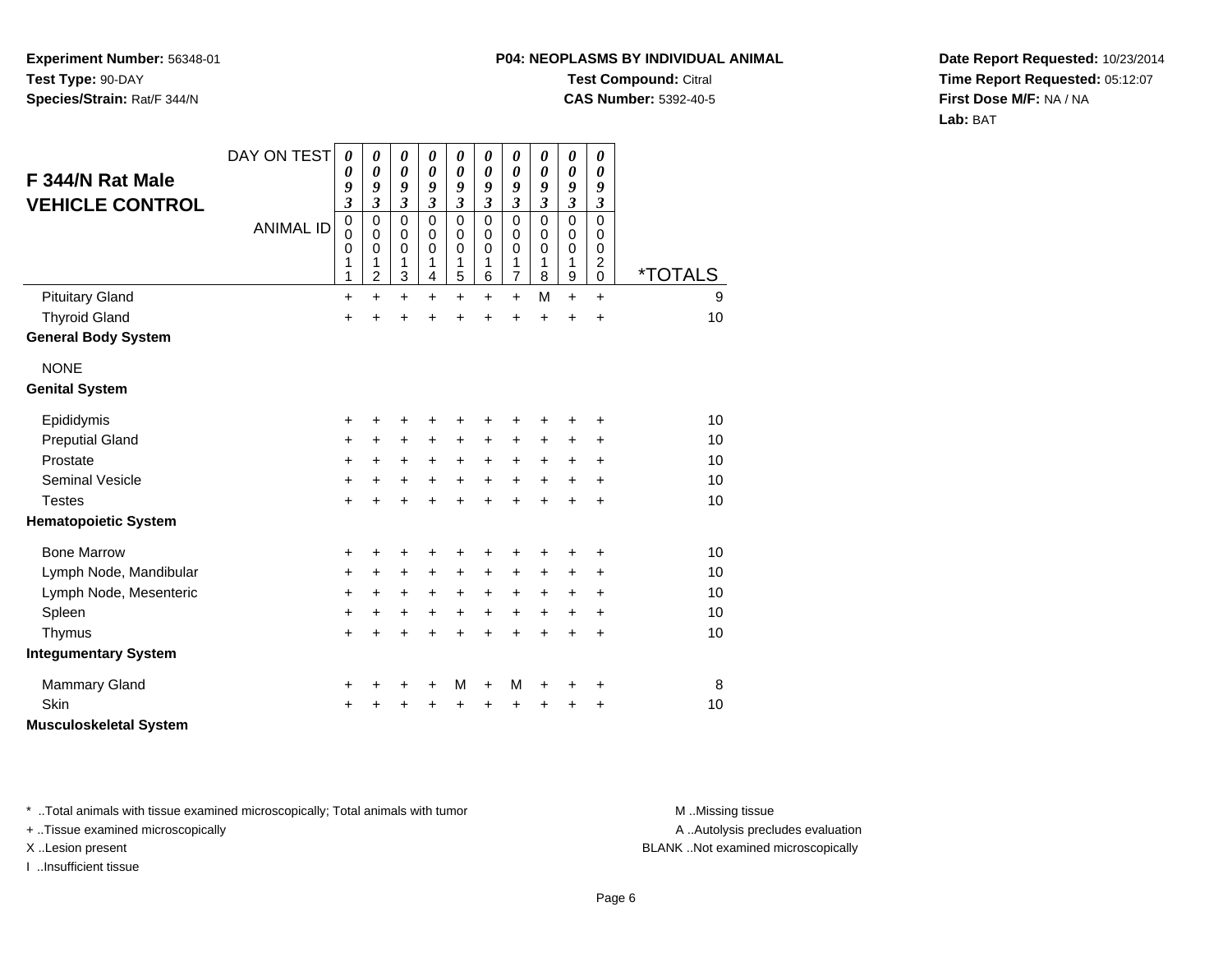## **P04: NEOPLASMS BY INDIVIDUAL ANIMALTest Compound:** Citral

**CAS Number:** 5392-40-5

**Date Report Requested:** 10/23/2014**Time Report Requested:** 05:12:07**First Dose M/F:** NA / NA**Lab:** BAT

| F 344/N Rat Male<br><b>VEHICLE CONTROL</b>        | DAY ON TEST<br><b>ANIMAL ID</b> | 0<br>0<br>9<br>$\overline{\mathbf{3}}$<br>$\pmb{0}$<br>$\mathbf 0$<br>0<br>1<br>1 | 0<br>$\boldsymbol{\theta}$<br>9<br>$\overline{\mathbf{3}}$<br>$\mathbf 0$<br>$\pmb{0}$<br>$\Omega$<br>$\overline{2}$ | $\boldsymbol{\theta}$<br>$\boldsymbol{\theta}$<br>9<br>$\mathfrak{z}$<br>$\mathbf 0$<br>$\pmb{0}$<br>$\Omega$<br>1<br>3 | $\boldsymbol{\theta}$<br>$\boldsymbol{\theta}$<br>9<br>$\boldsymbol{\beta}$<br>$\mathbf 0$<br>$\mathbf 0$<br>$\Omega$<br>4 | 0<br>$\boldsymbol{\theta}$<br>9<br>$\mathfrak{z}$<br>$\mathbf 0$<br>$\pmb{0}$<br>$\mathbf 0$<br>1<br>5 | 0<br>$\boldsymbol{\theta}$<br>9<br>$\mathfrak{z}$<br>$\mathbf 0$<br>0<br>$\Omega$<br>1<br>6 | 0<br>$\boldsymbol{\theta}$<br>9<br>$\mathfrak{z}$<br>$\mathbf 0$<br>$\pmb{0}$<br>$\mathbf 0$<br>1<br>$\overline{7}$ | 0<br>$\theta$<br>9<br>3<br>$\mathbf 0$<br>0<br>$\Omega$<br>8 | 0<br>$\boldsymbol{\theta}$<br>9<br>$\boldsymbol{\mathfrak{z}}$<br>0<br>0<br>$\mathbf 0$<br>1<br>9 | 0<br>$\theta$<br>9<br>3<br>$\Omega$<br>$\Omega$<br>$\Omega$<br>$\overline{c}$<br>$\mathbf 0$ | <i><b>*TOTALS</b></i> |
|---------------------------------------------------|---------------------------------|-----------------------------------------------------------------------------------|----------------------------------------------------------------------------------------------------------------------|-------------------------------------------------------------------------------------------------------------------------|----------------------------------------------------------------------------------------------------------------------------|--------------------------------------------------------------------------------------------------------|---------------------------------------------------------------------------------------------|---------------------------------------------------------------------------------------------------------------------|--------------------------------------------------------------|---------------------------------------------------------------------------------------------------|----------------------------------------------------------------------------------------------|-----------------------|
| Bone                                              |                                 | $\ddot{}$                                                                         | $\ddot{}$                                                                                                            | $\ddot{}$                                                                                                               |                                                                                                                            | ÷                                                                                                      |                                                                                             | $\ddot{}$                                                                                                           | ÷                                                            | $\ddot{}$                                                                                         | $\ddot{}$                                                                                    | 10                    |
| <b>Nervous System</b>                             |                                 |                                                                                   |                                                                                                                      |                                                                                                                         |                                                                                                                            |                                                                                                        |                                                                                             |                                                                                                                     |                                                              |                                                                                                   |                                                                                              |                       |
| <b>Brain</b>                                      |                                 | $\ddot{}$                                                                         |                                                                                                                      |                                                                                                                         |                                                                                                                            |                                                                                                        |                                                                                             |                                                                                                                     |                                                              |                                                                                                   | $\ddot{}$                                                                                    | 10                    |
| <b>Respiratory System</b>                         |                                 |                                                                                   |                                                                                                                      |                                                                                                                         |                                                                                                                            |                                                                                                        |                                                                                             |                                                                                                                     |                                                              |                                                                                                   |                                                                                              |                       |
| Lung                                              |                                 | $\ddot{}$                                                                         |                                                                                                                      |                                                                                                                         |                                                                                                                            |                                                                                                        |                                                                                             | +                                                                                                                   |                                                              | +                                                                                                 | +                                                                                            | 10                    |
| <b>Nose</b>                                       |                                 | $\ddot{}$                                                                         | $\ddot{}$                                                                                                            | $\ddot{}$                                                                                                               | $\ddot{}$                                                                                                                  | $\ddot{}$                                                                                              | $\ddot{}$                                                                                   | $+$                                                                                                                 | $\ddot{}$                                                    | $\ddot{}$                                                                                         | ÷                                                                                            | 10                    |
| Trachea                                           |                                 | $\ddot{}$                                                                         | +                                                                                                                    | $\ddot{}$                                                                                                               | +                                                                                                                          | $\ddot{}$                                                                                              |                                                                                             | +                                                                                                                   |                                                              | +                                                                                                 | $\ddot{}$                                                                                    | 10                    |
| <b>Special Senses System</b>                      |                                 |                                                                                   |                                                                                                                      |                                                                                                                         |                                                                                                                            |                                                                                                        |                                                                                             |                                                                                                                     |                                                              |                                                                                                   |                                                                                              |                       |
| <b>NONE</b><br><b>Urinary System</b>              |                                 |                                                                                   |                                                                                                                      |                                                                                                                         |                                                                                                                            |                                                                                                        |                                                                                             |                                                                                                                     |                                                              |                                                                                                   |                                                                                              |                       |
| Kidney                                            |                                 | +                                                                                 |                                                                                                                      |                                                                                                                         |                                                                                                                            |                                                                                                        |                                                                                             |                                                                                                                     |                                                              |                                                                                                   | +                                                                                            | 10                    |
| <b>Urinary Bladder</b><br><b>SYSTEMIC LESIONS</b> |                                 | $\ddot{}$                                                                         |                                                                                                                      | +                                                                                                                       |                                                                                                                            |                                                                                                        |                                                                                             |                                                                                                                     |                                                              | +                                                                                                 | +                                                                                            | 10                    |
| Multiple Organ                                    |                                 | +                                                                                 |                                                                                                                      |                                                                                                                         |                                                                                                                            |                                                                                                        |                                                                                             |                                                                                                                     |                                                              |                                                                                                   | +                                                                                            | 10                    |

\* ..Total animals with tissue examined microscopically; Total animals with tumor **M** . Missing tissue M ..Missing tissue

+ ..Tissue examined microscopically

I ..Insufficient tissue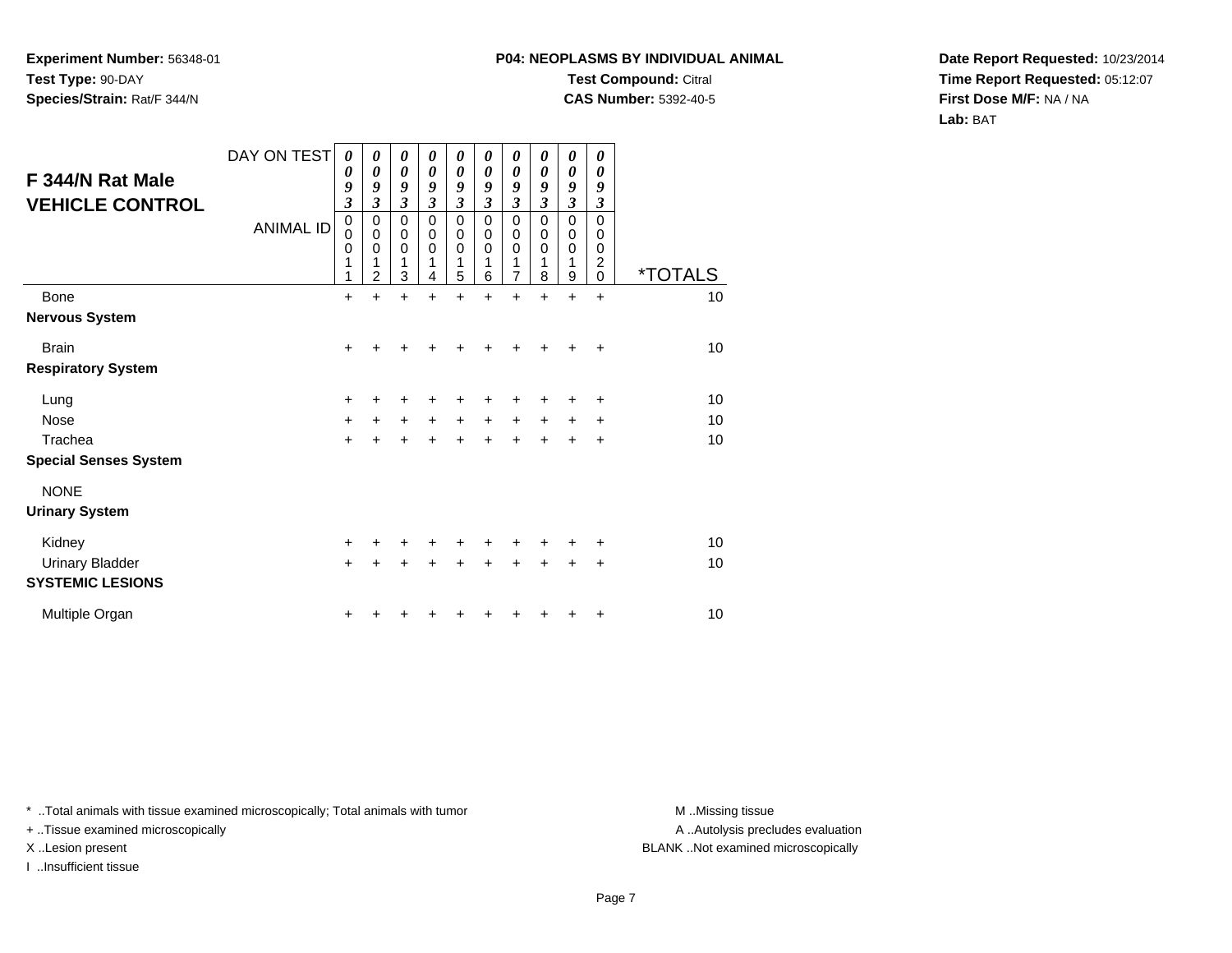## **P04: NEOPLASMS BY INDIVIDUAL ANIMALTest Compound:** Citral **CAS Number:** 5392-40-5

**Date Report Requested:** 10/23/2014**Time Report Requested:** 05:12:07**First Dose M/F:** NA / NA**Lab:** BAT

| F 344/N Rat Male<br>3900 PPM                                                   | DAY ON TEST      | $\boldsymbol{\theta}$<br>0<br>9<br>$\mathfrak{z}$                               | 0<br>$\boldsymbol{\theta}$<br>9<br>$\mathfrak{z}$        | $\boldsymbol{\theta}$<br>$\boldsymbol{\theta}$<br>$\boldsymbol{9}$<br>$\mathfrak{z}$ | $\boldsymbol{\theta}$<br>$\boldsymbol{\theta}$<br>$\boldsymbol{9}$<br>$\mathfrak{z}$ | $\boldsymbol{\theta}$<br>$\boldsymbol{\theta}$<br>9<br>$\mathfrak{z}$ | $\boldsymbol{\theta}$<br>$\boldsymbol{\theta}$<br>$\boldsymbol{g}$<br>$\mathfrak{z}$ | 0<br>$\boldsymbol{\theta}$<br>9<br>$\mathfrak{z}$      | $\boldsymbol{\theta}$<br>$\boldsymbol{\theta}$<br>$\boldsymbol{g}$<br>$\mathfrak{z}$ | $\boldsymbol{\theta}$<br>$\boldsymbol{\theta}$<br>$\boldsymbol{g}$<br>$\mathfrak{z}$ | $\boldsymbol{\theta}$<br>$\boldsymbol{\theta}$<br>9<br>$\boldsymbol{\beta}$ |                       |
|--------------------------------------------------------------------------------|------------------|---------------------------------------------------------------------------------|----------------------------------------------------------|--------------------------------------------------------------------------------------|--------------------------------------------------------------------------------------|-----------------------------------------------------------------------|--------------------------------------------------------------------------------------|--------------------------------------------------------|--------------------------------------------------------------------------------------|--------------------------------------------------------------------------------------|-----------------------------------------------------------------------------|-----------------------|
|                                                                                | <b>ANIMAL ID</b> | $\pmb{0}$<br>$\Omega$<br>$\mathbf 0$<br>$\overline{\mathbf{c}}$<br>$\mathbf{1}$ | $\pmb{0}$<br>$\mathbf 0$<br>$\mathbf 0$<br>$\frac{2}{2}$ | $\pmb{0}$<br>$\mathbf 0$<br>$\mathbf 0$<br>$\frac{2}{3}$                             | $\mathbf 0$<br>$\mathbf 0$<br>$\mathbf 0$<br>$\boldsymbol{2}$<br>4                   | $\pmb{0}$<br>$\mathbf 0$<br>$\mathbf 0$<br>$\frac{2}{5}$              | $\mathbf 0$<br>0<br>$\pmb{0}$<br>$\overline{c}$<br>6                                 | $\mathbf 0$<br>$\pmb{0}$<br>$\pmb{0}$<br>$\frac{2}{7}$ | $\mathbf 0$<br>$\pmb{0}$<br>$\pmb{0}$<br>$\overline{c}$<br>8                         | $\mathbf 0$<br>0<br>$\mathbf 0$<br>$\frac{2}{9}$                                     | $\mathbf 0$<br>$\mathbf 0$<br>$\mathbf 0$<br>$\ensuremath{\mathsf{3}}$<br>0 | <i><b>*TOTALS</b></i> |
| <b>Alimentary System</b>                                                       |                  |                                                                                 |                                                          |                                                                                      |                                                                                      |                                                                       |                                                                                      |                                                        |                                                                                      |                                                                                      |                                                                             |                       |
| Liver<br><b>Cardiovascular System</b>                                          |                  |                                                                                 |                                                          |                                                                                      |                                                                                      |                                                                       |                                                                                      | $\ddot{}$                                              |                                                                                      |                                                                                      |                                                                             | $\mathbf{1}$          |
| <b>NONE</b><br><b>Endocrine System</b>                                         |                  |                                                                                 |                                                          |                                                                                      |                                                                                      |                                                                       |                                                                                      |                                                        |                                                                                      |                                                                                      |                                                                             |                       |
| <b>NONE</b><br><b>General Body System</b>                                      |                  |                                                                                 |                                                          |                                                                                      |                                                                                      |                                                                       |                                                                                      |                                                        |                                                                                      |                                                                                      |                                                                             |                       |
| <b>NONE</b><br><b>Genital System</b>                                           |                  |                                                                                 |                                                          |                                                                                      |                                                                                      |                                                                       |                                                                                      |                                                        |                                                                                      |                                                                                      |                                                                             |                       |
| <b>NONE</b><br><b>Hematopoietic System</b>                                     |                  |                                                                                 |                                                          |                                                                                      |                                                                                      |                                                                       |                                                                                      |                                                        |                                                                                      |                                                                                      |                                                                             |                       |
| <b>NONE</b><br><b>Integumentary System</b>                                     |                  |                                                                                 |                                                          |                                                                                      |                                                                                      |                                                                       |                                                                                      |                                                        |                                                                                      |                                                                                      |                                                                             |                       |
| <b>NONE</b><br><b>Musculoskeletal System</b>                                   |                  |                                                                                 |                                                          |                                                                                      |                                                                                      |                                                                       |                                                                                      |                                                        |                                                                                      |                                                                                      |                                                                             |                       |
| <b>NONE</b><br><b>Nervous System</b>                                           |                  |                                                                                 |                                                          |                                                                                      |                                                                                      |                                                                       |                                                                                      |                                                        |                                                                                      |                                                                                      |                                                                             |                       |
| <b>NONE</b>                                                                    |                  |                                                                                 |                                                          |                                                                                      |                                                                                      |                                                                       |                                                                                      |                                                        |                                                                                      |                                                                                      |                                                                             |                       |
| * Total animals with tissue examined microscopically; Total animals with tumor |                  |                                                                                 |                                                          |                                                                                      |                                                                                      |                                                                       |                                                                                      |                                                        |                                                                                      |                                                                                      |                                                                             | M Missing tissue      |

+ ..Tissue examined microscopically

I ..Insufficient tissue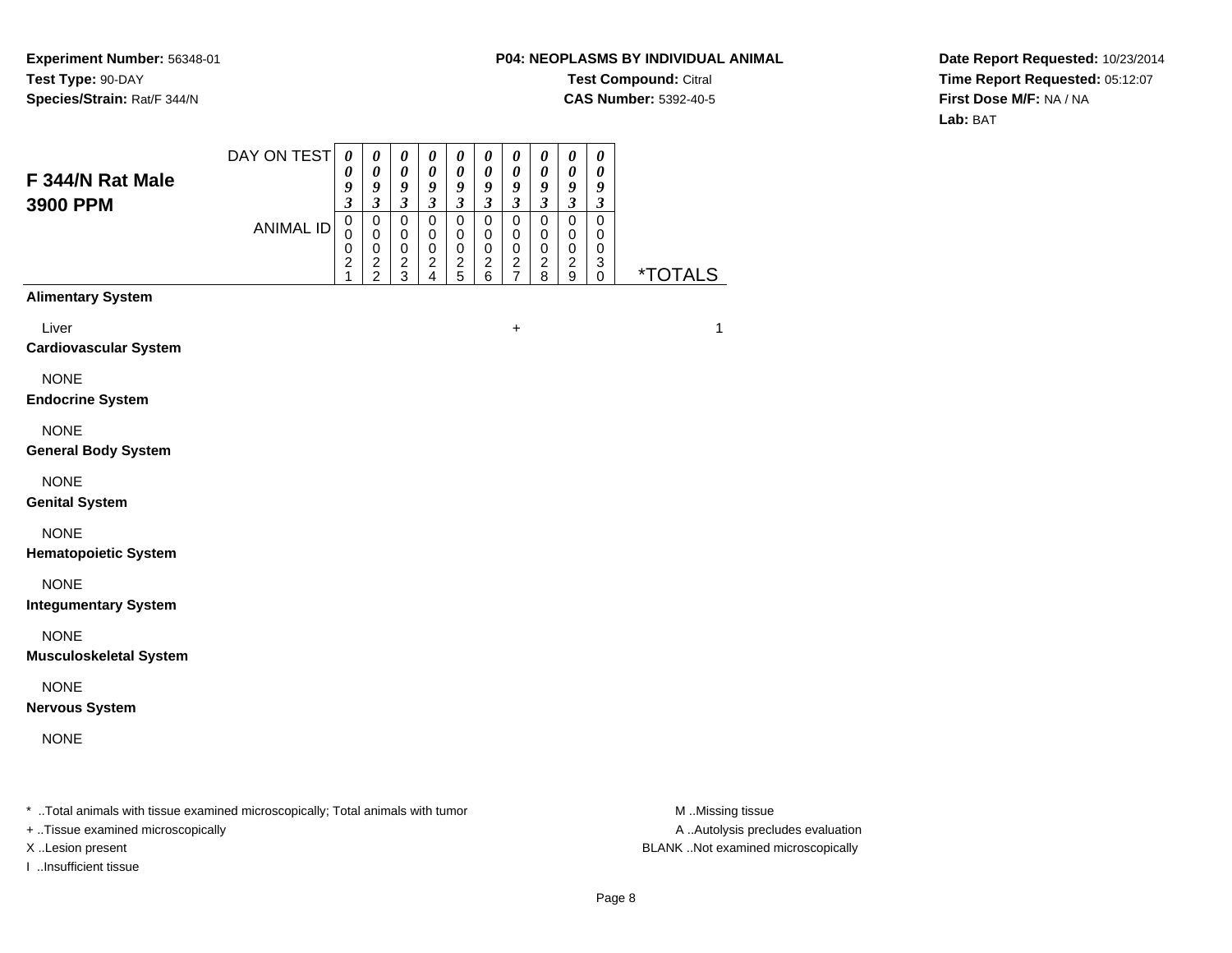## **P04: NEOPLASMS BY INDIVIDUAL ANIMALTest Compound:** Citral **CAS Number:** 5392-40-5

**Date Report Requested:** 10/23/2014**Time Report Requested:** 05:12:07**First Dose M/F:** NA / NA**Lab:** BAT

| F 344/N Rat Male<br>3900 PPM                | DAY ON TEST<br><b>ANIMAL ID</b> | $\boldsymbol{\theta}$<br>0<br>9<br>3<br>0<br>$\mathbf 0$<br>$\mathbf 0$<br>$\overline{2}$ | 0<br>0<br>9<br>3<br>0<br>$\mathbf 0$<br>$\mathbf 0$<br>$\overline{2}$ | 0<br>$\boldsymbol{\theta}$<br>9<br>$\mathfrak{z}$<br>$\mathbf 0$<br>$\pmb{0}$<br>$\mathbf 0$<br>$\overline{c}$ | $\boldsymbol{\theta}$<br>0<br>9<br>3<br>$\mathbf 0$<br>$\mathbf 0$<br>$\mathbf 0$<br>$\overline{c}$ | 0<br>$\boldsymbol{\theta}$<br>9<br>$\mathfrak{z}$<br>$\mathbf 0$<br>$\pmb{0}$<br>$\mathbf 0$<br>$\overline{2}$ | 0<br>0<br>9<br>3<br>$\mathbf 0$<br>0<br>$\mathbf 0$<br>$\overline{c}$ | 0<br>$\theta$<br>9<br>3<br>0<br>$\mathbf 0$<br>0<br>$\overline{2}$ | 0<br>0<br>9<br>3<br>0<br>0<br>0<br>2 | 0<br>0<br>9<br>3<br>0<br>0<br>0<br>$\overline{2}$ | 0<br>0<br>9<br>3<br>0<br>0<br>0<br>$\mathbf{3}$ |                       |
|---------------------------------------------|---------------------------------|-------------------------------------------------------------------------------------------|-----------------------------------------------------------------------|----------------------------------------------------------------------------------------------------------------|-----------------------------------------------------------------------------------------------------|----------------------------------------------------------------------------------------------------------------|-----------------------------------------------------------------------|--------------------------------------------------------------------|--------------------------------------|---------------------------------------------------|-------------------------------------------------|-----------------------|
| <b>Respiratory System</b>                   |                                 | 4                                                                                         | $\mathfrak{p}$                                                        | 3                                                                                                              | 4                                                                                                   | 5                                                                                                              | 6                                                                     | $\overline{7}$                                                     | 8                                    | 9                                                 | $\Omega$                                        | <i><b>*TOTALS</b></i> |
|                                             |                                 |                                                                                           |                                                                       |                                                                                                                |                                                                                                     |                                                                                                                |                                                                       |                                                                    |                                      |                                                   |                                                 |                       |
| <b>NONE</b><br><b>Special Senses System</b> |                                 |                                                                                           |                                                                       |                                                                                                                |                                                                                                     |                                                                                                                |                                                                       |                                                                    |                                      |                                                   |                                                 |                       |
| <b>NONE</b><br><b>Urinary System</b>        |                                 |                                                                                           |                                                                       |                                                                                                                |                                                                                                     |                                                                                                                |                                                                       |                                                                    |                                      |                                                   |                                                 |                       |
| Kidney<br><b>SYSTEMIC LESIONS</b>           |                                 | $\ddot{}$                                                                                 | +                                                                     | ÷                                                                                                              | $\ddot{}$                                                                                           | $\ddot{}$                                                                                                      | $\ddot{}$                                                             | $\ddot{}$                                                          | $\ddot{}$                            | $\div$                                            | $\ddot{}$                                       | 10                    |
| Multiple Organ                              |                                 | $\div$                                                                                    |                                                                       |                                                                                                                |                                                                                                     |                                                                                                                |                                                                       |                                                                    |                                      |                                                   | ÷                                               | 10                    |

\* ..Total animals with tissue examined microscopically; Total animals with tumor **M** . Missing tissue M ..Missing tissue

+ ..Tissue examined microscopically

I ..Insufficient tissue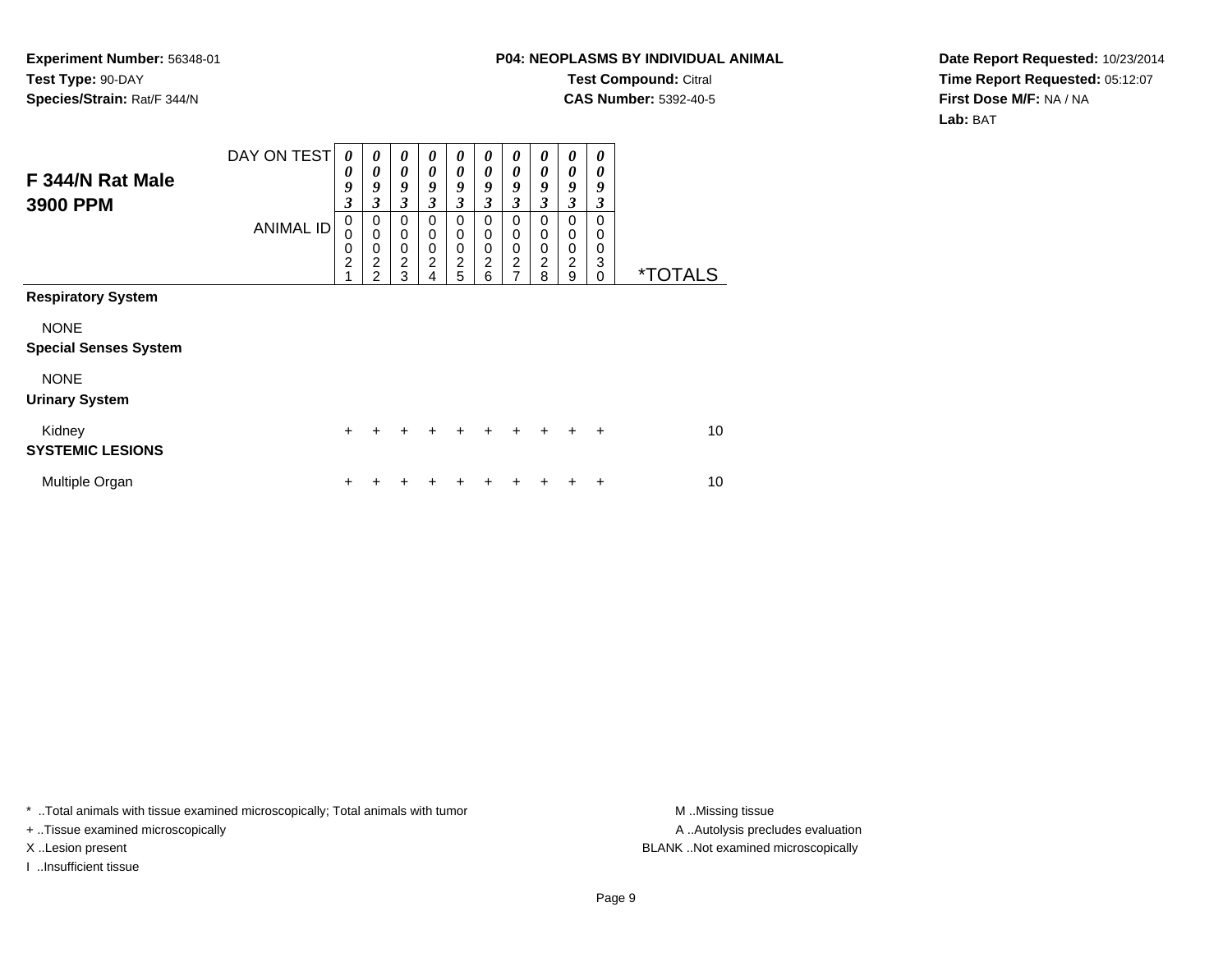## **P04: NEOPLASMS BY INDIVIDUAL ANIMALTest Compound:** Citral **CAS Number:** 5392-40-5

**Date Report Requested:** 10/23/2014**Time Report Requested:** 05:12:07**First Dose M/F:** NA / NA**Lab:** BAT

| F 344/N Rat Male<br><b>7800 PPM</b>                                                                                 | DAY ON TEST<br><b>ANIMAL ID</b> | $\boldsymbol{\theta}$<br>0<br>9<br>$\boldsymbol{\beta}$<br>$\,0\,$<br>0<br>0<br>3<br>1 | $\pmb{\theta}$<br>0<br>9<br>$\mathfrak{z}$<br>0<br>$\pmb{0}$<br>0<br>$\frac{3}{2}$ | $\pmb{\theta}$<br>$\pmb{\theta}$<br>9<br>$\boldsymbol{\beta}$<br>0<br>0<br>0<br>3<br>$\mathbf{3}$ | $\pmb{\theta}$<br>0<br>9<br>$\boldsymbol{\beta}$<br>0<br>$\mathbf 0$<br>0<br>$\ensuremath{\mathsf{3}}$<br>$\overline{4}$ | 0<br>0<br>9<br>3<br>0<br>0<br>0<br>3<br>5 | 0<br>0<br>9<br>3<br>0<br>0<br>0<br>3<br>6 | 0<br>0<br>9<br>$\boldsymbol{\beta}$<br>0<br>0<br>0<br>3<br>7 | 0<br>0<br>9<br>$\boldsymbol{\beta}$<br>0<br>0<br>0<br>3<br>8 | 0<br>0<br>9<br>$\boldsymbol{\beta}$<br>0<br>$\mathbf 0$<br>$\mathbf 0$<br>3<br>9 | $\pmb{\theta}$<br>0<br>9<br>3<br>0<br>0<br>0<br>4<br>$\pmb{0}$ | <i><b>*TOTALS</b></i>                                 |
|---------------------------------------------------------------------------------------------------------------------|---------------------------------|----------------------------------------------------------------------------------------|------------------------------------------------------------------------------------|---------------------------------------------------------------------------------------------------|--------------------------------------------------------------------------------------------------------------------------|-------------------------------------------|-------------------------------------------|--------------------------------------------------------------|--------------------------------------------------------------|----------------------------------------------------------------------------------|----------------------------------------------------------------|-------------------------------------------------------|
| <b>Alimentary System</b>                                                                                            |                                 |                                                                                        |                                                                                    |                                                                                                   |                                                                                                                          |                                           |                                           |                                                              |                                                              |                                                                                  |                                                                |                                                       |
| <b>NONE</b><br><b>Cardiovascular System</b>                                                                         |                                 |                                                                                        |                                                                                    |                                                                                                   |                                                                                                                          |                                           |                                           |                                                              |                                                              |                                                                                  |                                                                |                                                       |
| <b>NONE</b><br><b>Endocrine System</b>                                                                              |                                 |                                                                                        |                                                                                    |                                                                                                   |                                                                                                                          |                                           |                                           |                                                              |                                                              |                                                                                  |                                                                |                                                       |
| <b>NONE</b><br><b>General Body System</b>                                                                           |                                 |                                                                                        |                                                                                    |                                                                                                   |                                                                                                                          |                                           |                                           |                                                              |                                                              |                                                                                  |                                                                |                                                       |
| <b>NONE</b><br><b>Genital System</b>                                                                                |                                 |                                                                                        |                                                                                    |                                                                                                   |                                                                                                                          |                                           |                                           |                                                              |                                                              |                                                                                  |                                                                |                                                       |
| <b>NONE</b><br><b>Hematopoietic System</b>                                                                          |                                 |                                                                                        |                                                                                    |                                                                                                   |                                                                                                                          |                                           |                                           |                                                              |                                                              |                                                                                  |                                                                |                                                       |
| <b>Bone Marrow</b><br><b>Integumentary System</b>                                                                   |                                 | $\ddot{}$                                                                              |                                                                                    |                                                                                                   |                                                                                                                          | $\ddot{}$                                 |                                           |                                                              | $+$ $+$ $+$                                                  | $+$                                                                              | $\ddot{}$                                                      | 10                                                    |
| <b>NONE</b><br><b>Musculoskeletal System</b>                                                                        |                                 |                                                                                        |                                                                                    |                                                                                                   |                                                                                                                          |                                           |                                           |                                                              |                                                              |                                                                                  |                                                                |                                                       |
| <b>NONE</b><br><b>Nervous System</b>                                                                                |                                 |                                                                                        |                                                                                    |                                                                                                   |                                                                                                                          |                                           |                                           |                                                              |                                                              |                                                                                  |                                                                |                                                       |
| <b>NONE</b>                                                                                                         |                                 |                                                                                        |                                                                                    |                                                                                                   |                                                                                                                          |                                           |                                           |                                                              |                                                              |                                                                                  |                                                                |                                                       |
| * Total animals with tissue examined microscopically; Total animals with tumor<br>+ Tissue examined microscopically |                                 |                                                                                        |                                                                                    |                                                                                                   |                                                                                                                          |                                           |                                           |                                                              |                                                              |                                                                                  |                                                                | M Missing tissue<br>A  Autolysis precludes evaluation |

I ..Insufficient tissue

X ..Lesion present BLANK ..Not examined microscopically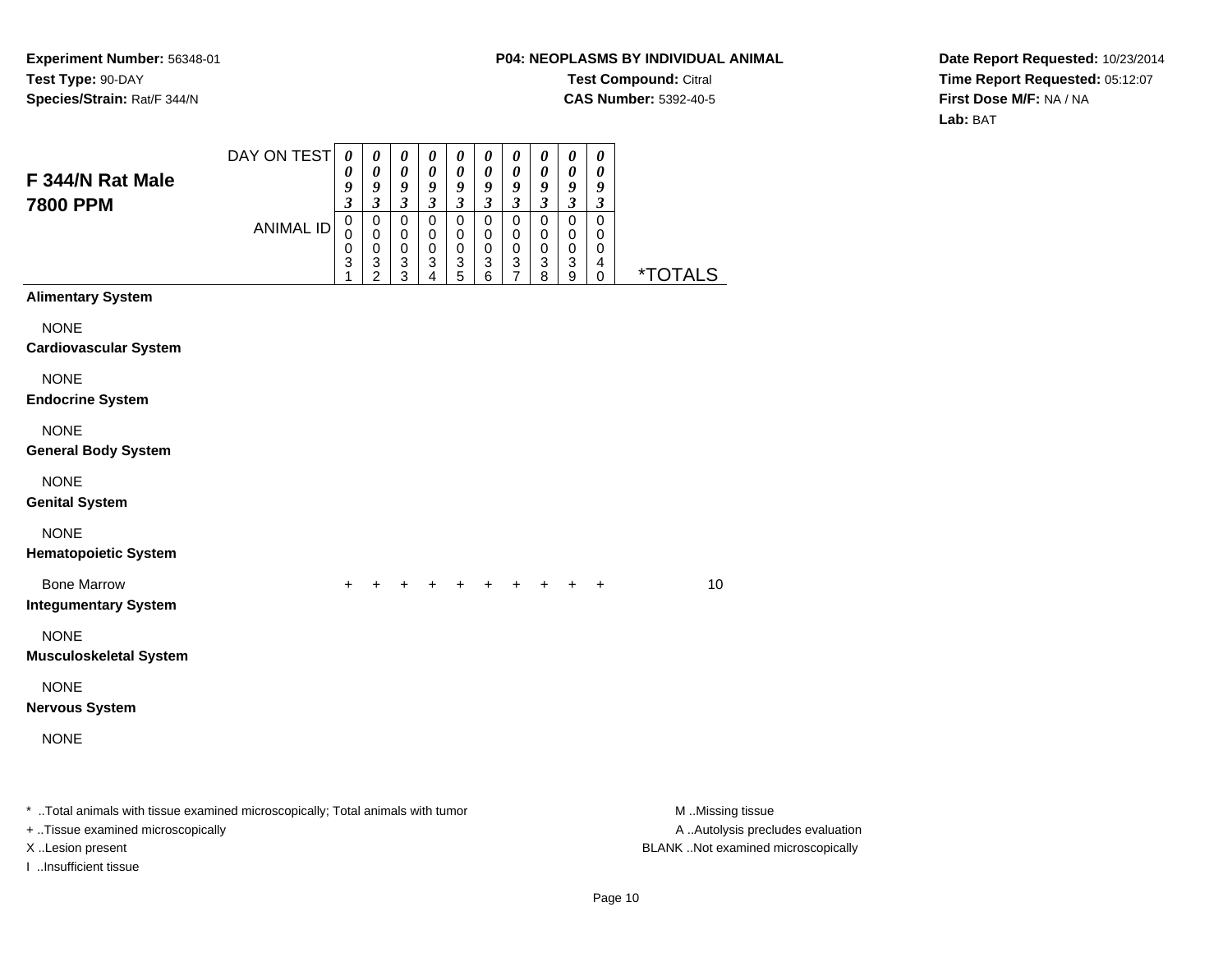## **P04: NEOPLASMS BY INDIVIDUAL ANIMALTest Compound:** Citral **CAS Number:** 5392-40-5

**Date Report Requested:** 10/23/2014**Time Report Requested:** 05:12:07**First Dose M/F:** NA / NA**Lab:** BAT

| F 344/N Rat Male<br><b>7800 PPM</b>         | DAY ON TEST<br><b>ANIMAL ID</b> | 0<br>0<br>9<br>3<br>$\mathbf 0$<br>0<br>$\mathbf 0$<br>3 | 0<br>0<br>9<br>3<br>0<br>$\mathbf 0$<br>$\mathbf 0$<br>3<br>$\mathfrak{p}$ | 0<br>0<br>9<br>3<br>$\mathbf 0$<br>$\pmb{0}$<br>$\mathbf 0$<br>3<br>3 | $\boldsymbol{\theta}$<br>0<br>9<br>3<br>$\mathbf 0$<br>$\mathbf 0$<br>$\mathbf 0$<br>3<br>4 | 0<br>$\boldsymbol{\theta}$<br>9<br>3<br>$\mathbf 0$<br>$\pmb{0}$<br>$\pmb{0}$<br>3<br>5 | 0<br>0<br>9<br>3<br>$\mathbf 0$<br>$\mathbf 0$<br>$\mathbf 0$<br>$\mathbf{3}$<br>6 | 0<br>0<br>9<br>3<br>$\mathbf 0$<br>$\mathbf 0$<br>$\mathbf 0$<br>3<br>7 | 0<br>0<br>9<br>3<br>$\Omega$<br>0<br>0<br>3<br>8 | 0<br>0<br>9<br>3<br>0<br>0<br>0<br>3<br>9 | 0<br>0<br>9<br>3<br>0<br>0<br>0<br>4<br>$\Omega$ | <i><b>*TOTALS</b></i> |
|---------------------------------------------|---------------------------------|----------------------------------------------------------|----------------------------------------------------------------------------|-----------------------------------------------------------------------|---------------------------------------------------------------------------------------------|-----------------------------------------------------------------------------------------|------------------------------------------------------------------------------------|-------------------------------------------------------------------------|--------------------------------------------------|-------------------------------------------|--------------------------------------------------|-----------------------|
| <b>Respiratory System</b>                   |                                 |                                                          |                                                                            |                                                                       |                                                                                             |                                                                                         |                                                                                    |                                                                         |                                                  |                                           |                                                  |                       |
| <b>NONE</b><br><b>Special Senses System</b> |                                 |                                                          |                                                                            |                                                                       |                                                                                             |                                                                                         |                                                                                    |                                                                         |                                                  |                                           |                                                  |                       |
| <b>NONE</b><br><b>Urinary System</b>        |                                 |                                                          |                                                                            |                                                                       |                                                                                             |                                                                                         |                                                                                    |                                                                         |                                                  |                                           |                                                  |                       |
| Kidney<br><b>SYSTEMIC LESIONS</b>           |                                 | $\ddot{}$                                                | +                                                                          | $\div$                                                                | ÷                                                                                           | ÷                                                                                       | $\ddot{}$                                                                          | $\div$                                                                  | $\ddot{}$                                        | $\div$                                    | $\div$                                           | 10                    |
| Multiple Organ                              |                                 | ÷                                                        |                                                                            |                                                                       |                                                                                             |                                                                                         |                                                                                    |                                                                         |                                                  |                                           | ÷                                                | 10                    |

\* ..Total animals with tissue examined microscopically; Total animals with tumor **M** . Missing tissue M ..Missing tissue

+ ..Tissue examined microscopically

I ..Insufficient tissue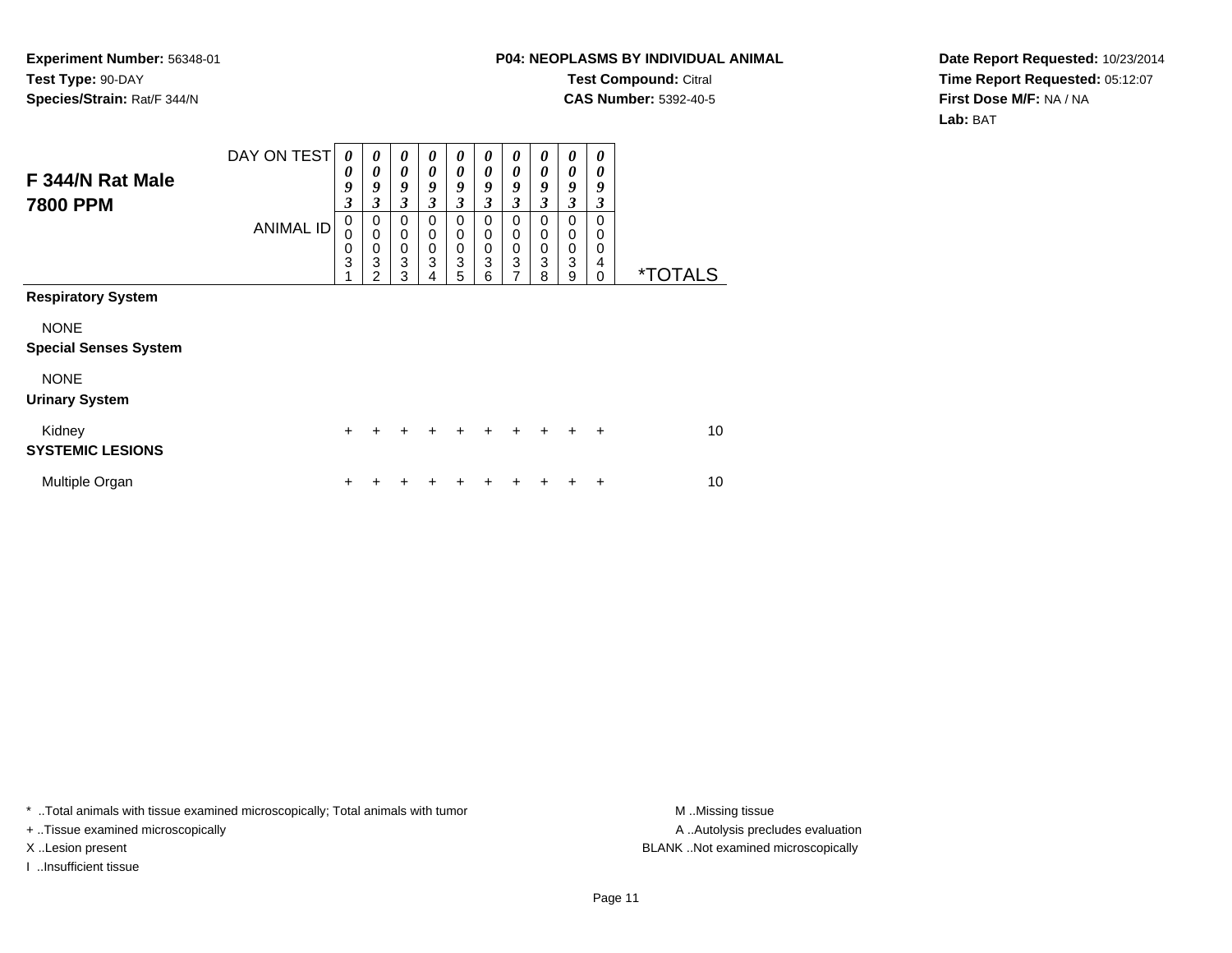## **P04: NEOPLASMS BY INDIVIDUAL ANIMALTest Compound:** Citral **CAS Number:** 5392-40-5

**Date Report Requested:** 10/23/2014**Time Report Requested:** 05:12:07**First Dose M/F:** NA / NA**Lab:** BAT

| F 344/N Rat Male<br><b>PPM</b><br>15600 | DAY ON TEST<br><b>ANIMAL ID</b> | $\boldsymbol{\theta}$<br>0<br>9<br>$\overline{\mathbf{3}}$<br>$\mathbf 0$<br>$\mathbf 0$<br>$\mathbf 0$<br>4<br>1 | 0<br>$\boldsymbol{\theta}$<br>9<br>$\mathfrak{z}$<br>$\mathbf 0$<br>$\mathbf 0$<br>$\mathbf 0$<br>4<br>$\overline{2}$ | 0<br>0<br>9<br>$\mathfrak{z}$<br>$\mathbf 0$<br>$\mathbf 0$<br>$\mathbf 0$<br>4<br>3 | 0<br>0<br>9<br>$\mathfrak{z}$<br>$\Omega$<br>$\Omega$<br>$\mathbf 0$<br>4<br>4 | 0<br>0<br>9<br>$\overline{\mathbf{3}}$<br>$\mathbf 0$<br>$\mathbf 0$<br>$\mathbf 0$<br>4<br>5 | 0<br>$\boldsymbol{\theta}$<br>9<br>$\mathfrak{z}$<br>$\Omega$<br>$\Omega$<br>$\mathbf 0$<br>4<br>6 | 0<br>$\boldsymbol{\theta}$<br>9<br>3<br>$\mathbf 0$<br>$\mathbf 0$<br>$\mathbf 0$<br>4<br>$\overline{7}$ | 0<br>0<br>9<br>$\overline{\mathbf{3}}$<br>$\mathbf 0$<br>$\Omega$<br>$\mathbf 0$<br>4<br>8 | 0<br>0<br>9<br>$\overline{\mathbf{3}}$<br>$\mathbf 0$<br>$\Omega$<br>0<br>4<br>9 | 0<br>0<br>9<br>$\overline{\mathbf{3}}$<br>$\overline{0}$<br>$\Omega$<br>$\mathbf 0$<br>5<br>$\Omega$ | <i><b>*TOTALS</b></i> |
|-----------------------------------------|---------------------------------|-------------------------------------------------------------------------------------------------------------------|-----------------------------------------------------------------------------------------------------------------------|--------------------------------------------------------------------------------------|--------------------------------------------------------------------------------|-----------------------------------------------------------------------------------------------|----------------------------------------------------------------------------------------------------|----------------------------------------------------------------------------------------------------------|--------------------------------------------------------------------------------------------|----------------------------------------------------------------------------------|------------------------------------------------------------------------------------------------------|-----------------------|
| <b>Alimentary System</b>                |                                 |                                                                                                                   |                                                                                                                       |                                                                                      |                                                                                |                                                                                               |                                                                                                    |                                                                                                          |                                                                                            |                                                                                  |                                                                                                      |                       |
| Esophagus                               |                                 | +                                                                                                                 | +                                                                                                                     | +                                                                                    | +                                                                              | +                                                                                             | +                                                                                                  | +                                                                                                        |                                                                                            | +                                                                                | +                                                                                                    | 10                    |
| Intestine Large, Cecum                  |                                 | +                                                                                                                 | +                                                                                                                     | +                                                                                    | +                                                                              | $\ddot{}$                                                                                     | +                                                                                                  | +                                                                                                        | +                                                                                          | +                                                                                | +                                                                                                    | 10                    |
| Intestine Large, Colon                  |                                 | $\ddot{}$                                                                                                         | $\ddot{}$                                                                                                             | $\ddot{}$                                                                            | $\ddot{}$                                                                      | $\ddot{}$                                                                                     | $\ddot{}$                                                                                          | $\ddot{}$                                                                                                | $\ddot{}$                                                                                  | $\ddot{}$                                                                        | $\ddot{}$                                                                                            | 10                    |
| Intestine Large, Rectum                 |                                 | +                                                                                                                 | $\ddot{}$                                                                                                             | $\ddot{}$                                                                            | $\ddot{}$                                                                      | $\ddot{}$                                                                                     | $\ddot{}$                                                                                          | $\ddot{}$                                                                                                | $\ddot{}$                                                                                  | $\ddot{}$                                                                        | $\ddot{}$                                                                                            | 10                    |
| Intestine Small, Duodenum               |                                 | $\ddot{}$                                                                                                         | $\ddot{}$                                                                                                             | $\ddot{}$                                                                            | +                                                                              | $\ddot{}$                                                                                     | $\ddot{}$                                                                                          | $\ddot{}$                                                                                                | $\ddot{}$                                                                                  | $+$                                                                              | $\ddot{}$                                                                                            | 10                    |
| Intestine Small, Ileum                  |                                 | +                                                                                                                 | +                                                                                                                     | $\ddot{}$                                                                            | $\ddot{}$                                                                      | $\ddot{}$                                                                                     | $\ddot{}$                                                                                          | $\ddot{}$                                                                                                | $\ddot{}$                                                                                  | $+$                                                                              | +                                                                                                    | 10                    |
| Intestine Small, Jejunum                |                                 | $\ddot{}$                                                                                                         | $\ddot{}$                                                                                                             | $\ddot{}$                                                                            | +                                                                              | $\ddot{}$                                                                                     | $\ddot{}$                                                                                          | $\ddot{}$                                                                                                | $\ddot{}$                                                                                  | $\ddot{}$                                                                        | $\ddot{}$                                                                                            | 10                    |
| Liver                                   |                                 | +                                                                                                                 | $\ddot{}$                                                                                                             | $\ddot{}$                                                                            | $+$                                                                            | $\ddot{}$                                                                                     | $\ddot{}$                                                                                          | $\ddot{}$                                                                                                | $\ddot{}$                                                                                  | $\ddot{}$                                                                        | $\ddot{}$                                                                                            | 10                    |
| Pancreas                                |                                 | +                                                                                                                 | +                                                                                                                     | +                                                                                    | +                                                                              | +                                                                                             | $\ddot{}$                                                                                          | +                                                                                                        | $\ddot{}$                                                                                  | +                                                                                | +                                                                                                    | 10                    |
| Salivary Glands                         |                                 | $\ddot{}$                                                                                                         | $\ddot{}$                                                                                                             | $\ddot{}$                                                                            | $\ddot{}$                                                                      | $\ddot{}$                                                                                     | $\ddot{}$                                                                                          | $\ddot{}$                                                                                                | $\ddot{}$                                                                                  | $\ddot{}$                                                                        | $\ddot{}$                                                                                            | 10                    |
| Stomach, Forestomach                    |                                 | $\ddot{}$                                                                                                         | +                                                                                                                     | +                                                                                    | +                                                                              | +                                                                                             | $\ddot{}$                                                                                          | $\ddot{}$                                                                                                | $+$                                                                                        | $\ddot{}$                                                                        | $\ddot{}$                                                                                            | 10                    |
| Stomach, Glandular                      |                                 | $\ddot{}$                                                                                                         |                                                                                                                       | $\ddot{}$                                                                            |                                                                                | $\ddot{}$                                                                                     | $\ddot{}$                                                                                          | $\ddot{}$                                                                                                | $\ddot{}$                                                                                  | $\ddot{}$                                                                        | $\ddot{}$                                                                                            | 10                    |
| <b>Cardiovascular System</b>            |                                 |                                                                                                                   |                                                                                                                       |                                                                                      |                                                                                |                                                                                               |                                                                                                    |                                                                                                          |                                                                                            |                                                                                  |                                                                                                      |                       |
| <b>Blood Vessel</b>                     |                                 | +                                                                                                                 | +                                                                                                                     | +                                                                                    | +                                                                              | +                                                                                             | +                                                                                                  | +                                                                                                        | +                                                                                          | +                                                                                | +                                                                                                    | 10                    |
| Heart                                   |                                 | $\ddot{}$                                                                                                         |                                                                                                                       |                                                                                      |                                                                                | ÷                                                                                             | $\ddot{}$                                                                                          | $\ddot{}$                                                                                                | $\ddot{}$                                                                                  | $\ddot{}$                                                                        | $\ddot{}$                                                                                            | 10                    |
| <b>Endocrine System</b>                 |                                 |                                                                                                                   |                                                                                                                       |                                                                                      |                                                                                |                                                                                               |                                                                                                    |                                                                                                          |                                                                                            |                                                                                  |                                                                                                      |                       |
| <b>Adrenal Cortex</b>                   |                                 | +                                                                                                                 | +                                                                                                                     | +                                                                                    | +                                                                              | +                                                                                             | +                                                                                                  | +                                                                                                        | ٠                                                                                          | ٠                                                                                | $\ddot{}$                                                                                            | 10                    |
| Adrenal Medulla                         |                                 | $\ddot{}$                                                                                                         | $\ddot{}$                                                                                                             | $\ddot{}$                                                                            | $\ddot{}$                                                                      | $\ddot{}$                                                                                     | $\ddot{}$                                                                                          | $\ddot{}$                                                                                                | $\pm$                                                                                      | $\pm$                                                                            | $\ddot{}$                                                                                            | 10                    |
| Islets, Pancreatic                      |                                 | +                                                                                                                 | +                                                                                                                     | +                                                                                    | +                                                                              | $\ddot{}$                                                                                     | $\ddot{}$                                                                                          | +                                                                                                        | +                                                                                          | $\ddot{}$                                                                        | $\ddot{}$                                                                                            | 10                    |
| Parathyroid Gland                       |                                 | +                                                                                                                 |                                                                                                                       | +                                                                                    | +                                                                              | $\ddot{}$                                                                                     | M                                                                                                  | $\ddot{}$                                                                                                | $\ddot{}$                                                                                  | +                                                                                | +                                                                                                    | 9                     |

\* ..Total animals with tissue examined microscopically; Total animals with tumor **M** . Missing tissue M ..Missing tissue

+ ..Tissue examined microscopically

I ..Insufficient tissue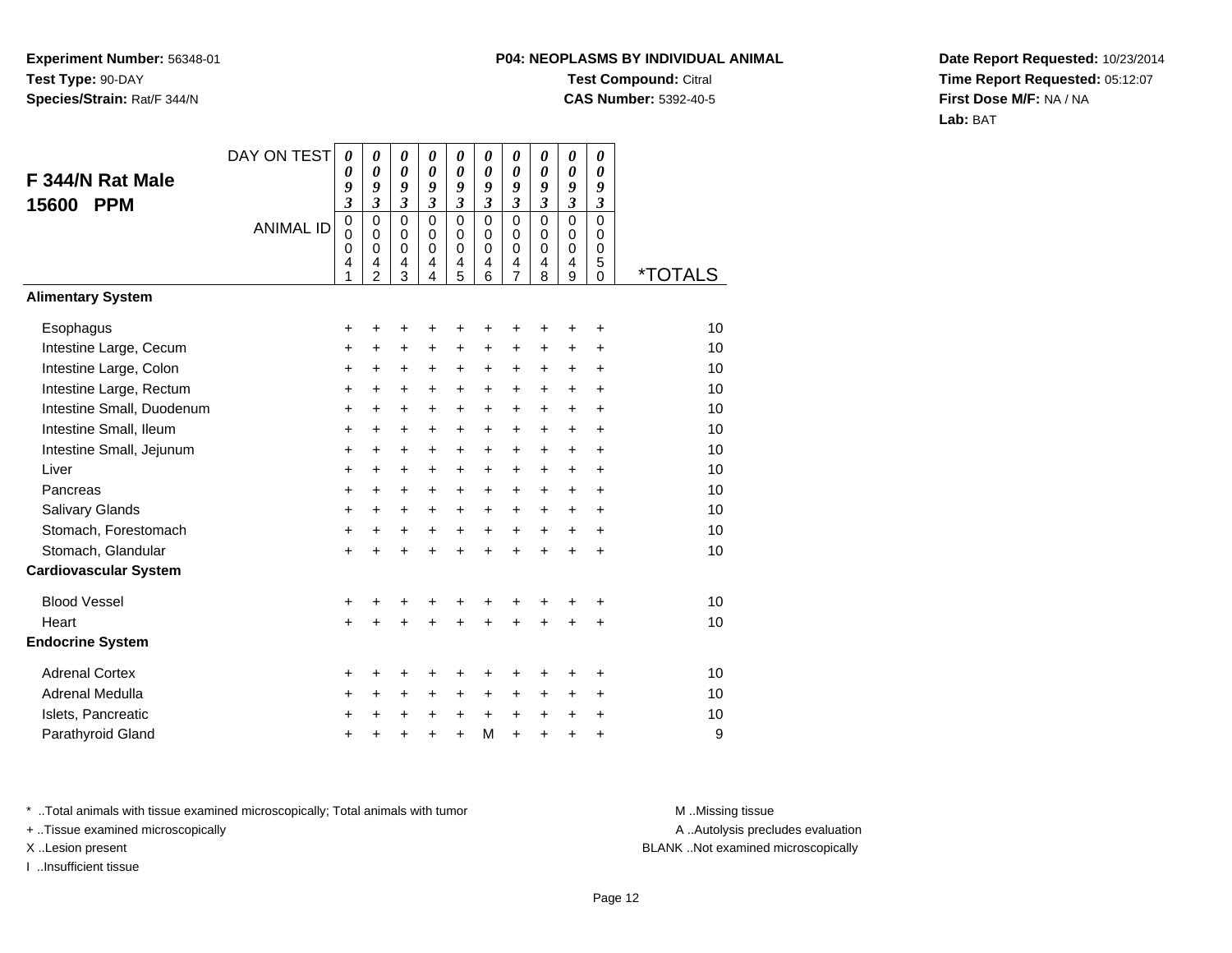# **P04: NEOPLASMS BY INDIVIDUAL ANIMALTest Compound:** Citral

**CAS Number:** 5392-40-5

**Date Report Requested:** 10/23/2014**Time Report Requested:** 05:12:07**First Dose M/F:** NA / NA**Lab:** BAT

| F 344/N Rat Male<br>15600<br><b>PPM</b> | DAY ON TEST<br><b>ANIMAL ID</b> | 0<br>0<br>9<br>$\overline{\mathbf{3}}$<br>$\mathbf 0$<br>0<br>0<br>4 | 0<br>0<br>9<br>$\overline{\mathbf{3}}$<br>$\mathbf 0$<br>0<br>0<br>4 | $\boldsymbol{\theta}$<br>$\boldsymbol{\theta}$<br>9<br>$\mathfrak{z}$<br>$\mathbf 0$<br>0<br>$\mathbf 0$<br>4 | 0<br>$\boldsymbol{\theta}$<br>9<br>$\mathfrak{z}$<br>$\mathbf 0$<br>0<br>0<br>4 | $\boldsymbol{\theta}$<br>$\boldsymbol{\theta}$<br>9<br>$\mathfrak{z}$<br>$\mathbf 0$<br>0<br>$\mathbf 0$<br>$\overline{\mathbf{4}}$ | 0<br>$\boldsymbol{\theta}$<br>9<br>$\mathfrak{z}$<br>$\mathbf 0$<br>0<br>0<br>4 | $\pmb{\theta}$<br>0<br>9<br>$\overline{\mathbf{3}}$<br>$\mathbf 0$<br>0<br>0<br>$\overline{\mathbf{4}}$ | $\boldsymbol{\theta}$<br>0<br>9<br>$\mathfrak{z}$<br>$\mathbf 0$<br>0<br>0<br>4 | $\pmb{\theta}$<br>0<br>9<br>$\mathfrak{z}$<br>$\mathbf 0$<br>0<br>0<br>4 | $\boldsymbol{\theta}$<br>$\boldsymbol{\theta}$<br>9<br>$\boldsymbol{\beta}$<br>$\mathbf 0$<br>0<br>0<br>5 |                       |
|-----------------------------------------|---------------------------------|----------------------------------------------------------------------|----------------------------------------------------------------------|---------------------------------------------------------------------------------------------------------------|---------------------------------------------------------------------------------|-------------------------------------------------------------------------------------------------------------------------------------|---------------------------------------------------------------------------------|---------------------------------------------------------------------------------------------------------|---------------------------------------------------------------------------------|--------------------------------------------------------------------------|-----------------------------------------------------------------------------------------------------------|-----------------------|
|                                         |                                 | 1                                                                    | $\overline{c}$                                                       | $\ensuremath{\mathsf{3}}$                                                                                     | 4                                                                               | $\overline{5}$                                                                                                                      | 6                                                                               | $\overline{7}$                                                                                          | 8                                                                               | 9                                                                        | 0                                                                                                         | <i><b>*TOTALS</b></i> |
| <b>Pituitary Gland</b>                  |                                 | +                                                                    | $\ddot{}$                                                            | $\ddot{}$                                                                                                     | $\ddot{}$                                                                       | $\ddot{}$                                                                                                                           | $\ddot{}$                                                                       | +                                                                                                       | $\ddot{}$                                                                       | $\ddot{}$                                                                | $\ddot{}$                                                                                                 | 10                    |
| <b>Thyroid Gland</b>                    |                                 | +                                                                    |                                                                      | +                                                                                                             |                                                                                 | $\ddot{}$                                                                                                                           |                                                                                 | $\ddot{}$                                                                                               | ÷                                                                               | $\ddot{}$                                                                | $\ddot{}$                                                                                                 | 10                    |
| <b>General Body System</b>              |                                 |                                                                      |                                                                      |                                                                                                               |                                                                                 |                                                                                                                                     |                                                                                 |                                                                                                         |                                                                                 |                                                                          |                                                                                                           |                       |
| <b>NONE</b>                             |                                 |                                                                      |                                                                      |                                                                                                               |                                                                                 |                                                                                                                                     |                                                                                 |                                                                                                         |                                                                                 |                                                                          |                                                                                                           |                       |
| <b>Genital System</b>                   |                                 |                                                                      |                                                                      |                                                                                                               |                                                                                 |                                                                                                                                     |                                                                                 |                                                                                                         |                                                                                 |                                                                          |                                                                                                           |                       |
| Epididymis                              |                                 | +                                                                    | +                                                                    | +                                                                                                             | +                                                                               | +                                                                                                                                   |                                                                                 | +                                                                                                       | +                                                                               | +                                                                        | +                                                                                                         | 10                    |
| <b>Preputial Gland</b>                  |                                 | +                                                                    | +                                                                    | $\ddot{}$                                                                                                     | +                                                                               | $\ddot{}$                                                                                                                           | +                                                                               | +                                                                                                       | +                                                                               | +                                                                        | $\ddot{}$                                                                                                 | 10                    |
| Prostate                                |                                 | +                                                                    | $\ddot{}$                                                            | $\ddot{}$                                                                                                     | $\ddot{}$                                                                       | $\ddot{}$                                                                                                                           | $\ddot{}$                                                                       | $\ddot{}$                                                                                               | +                                                                               | $\ddot{}$                                                                | $\ddot{}$                                                                                                 | 10                    |
| Seminal Vesicle                         |                                 | $\ddot{}$                                                            | $\ddot{}$                                                            | $\ddot{}$                                                                                                     | $\ddot{}$                                                                       | $+$                                                                                                                                 | $\ddot{}$                                                                       | $+$                                                                                                     | $\ddot{}$                                                                       | $\ddot{}$                                                                | $\ddot{}$                                                                                                 | 10                    |
| <b>Testes</b>                           |                                 | +                                                                    | $\ddot{}$                                                            | $\ddot{}$                                                                                                     | $\ddot{}$                                                                       | $\ddot{}$                                                                                                                           | $\ddot{}$                                                                       | +                                                                                                       | $\ddot{}$                                                                       | $\ddot{}$                                                                | $\ddot{}$                                                                                                 | 10                    |
| <b>Hematopoietic System</b>             |                                 |                                                                      |                                                                      |                                                                                                               |                                                                                 |                                                                                                                                     |                                                                                 |                                                                                                         |                                                                                 |                                                                          |                                                                                                           |                       |
| <b>Bone Marrow</b>                      |                                 | +                                                                    | +                                                                    | +                                                                                                             | +                                                                               | +                                                                                                                                   | +                                                                               | +                                                                                                       | +                                                                               | +                                                                        | +                                                                                                         | 10                    |
| Lymph Node, Mandibular                  |                                 | +                                                                    | +                                                                    | $\ddot{}$                                                                                                     | +                                                                               | $\ddot{}$                                                                                                                           | $\ddot{}$                                                                       | +                                                                                                       | $\ddot{}$                                                                       | +                                                                        | $\ddot{}$                                                                                                 | 10                    |
| Lymph Node, Mesenteric                  |                                 | +                                                                    | $\ddot{}$                                                            | $\ddot{}$                                                                                                     | $\ddot{}$                                                                       | $\ddot{}$                                                                                                                           | $\ddot{}$                                                                       | $\ddot{}$                                                                                               | +                                                                               | +                                                                        | +                                                                                                         | 10                    |
| Spleen                                  |                                 | +                                                                    | +                                                                    | +                                                                                                             | $\ddot{}$                                                                       | $\ddot{}$                                                                                                                           | $\ddot{}$                                                                       | $\ddot{}$                                                                                               | +                                                                               | +                                                                        | $\ddot{}$                                                                                                 | 10                    |
| Thymus                                  |                                 | $\ddot{}$                                                            | $\ddot{}$                                                            | $\ddot{}$                                                                                                     | $\ddot{}$                                                                       | $\ddot{}$                                                                                                                           | $\ddot{}$                                                                       | $\ddot{}$                                                                                               | $\ddot{}$                                                                       | $\ddot{}$                                                                | $\ddot{}$                                                                                                 | 10                    |
| <b>Integumentary System</b>             |                                 |                                                                      |                                                                      |                                                                                                               |                                                                                 |                                                                                                                                     |                                                                                 |                                                                                                         |                                                                                 |                                                                          |                                                                                                           |                       |
| <b>Mammary Gland</b>                    |                                 | +                                                                    |                                                                      | +                                                                                                             | +                                                                               |                                                                                                                                     |                                                                                 | +                                                                                                       | +                                                                               | +                                                                        | +                                                                                                         | 10                    |
| Skin                                    |                                 | +                                                                    |                                                                      | +                                                                                                             |                                                                                 |                                                                                                                                     |                                                                                 | +                                                                                                       | 4                                                                               | +                                                                        | +                                                                                                         | 10                    |
| <b>Musculoskeletal System</b>           |                                 |                                                                      |                                                                      |                                                                                                               |                                                                                 |                                                                                                                                     |                                                                                 |                                                                                                         |                                                                                 |                                                                          |                                                                                                           |                       |

\* ..Total animals with tissue examined microscopically; Total animals with tumor **M** . Missing tissue M ..Missing tissue

+ ..Tissue examined microscopically

I ..Insufficient tissue

A ..Autolysis precludes evaluation

X ..Lesion present BLANK ..Not examined microscopically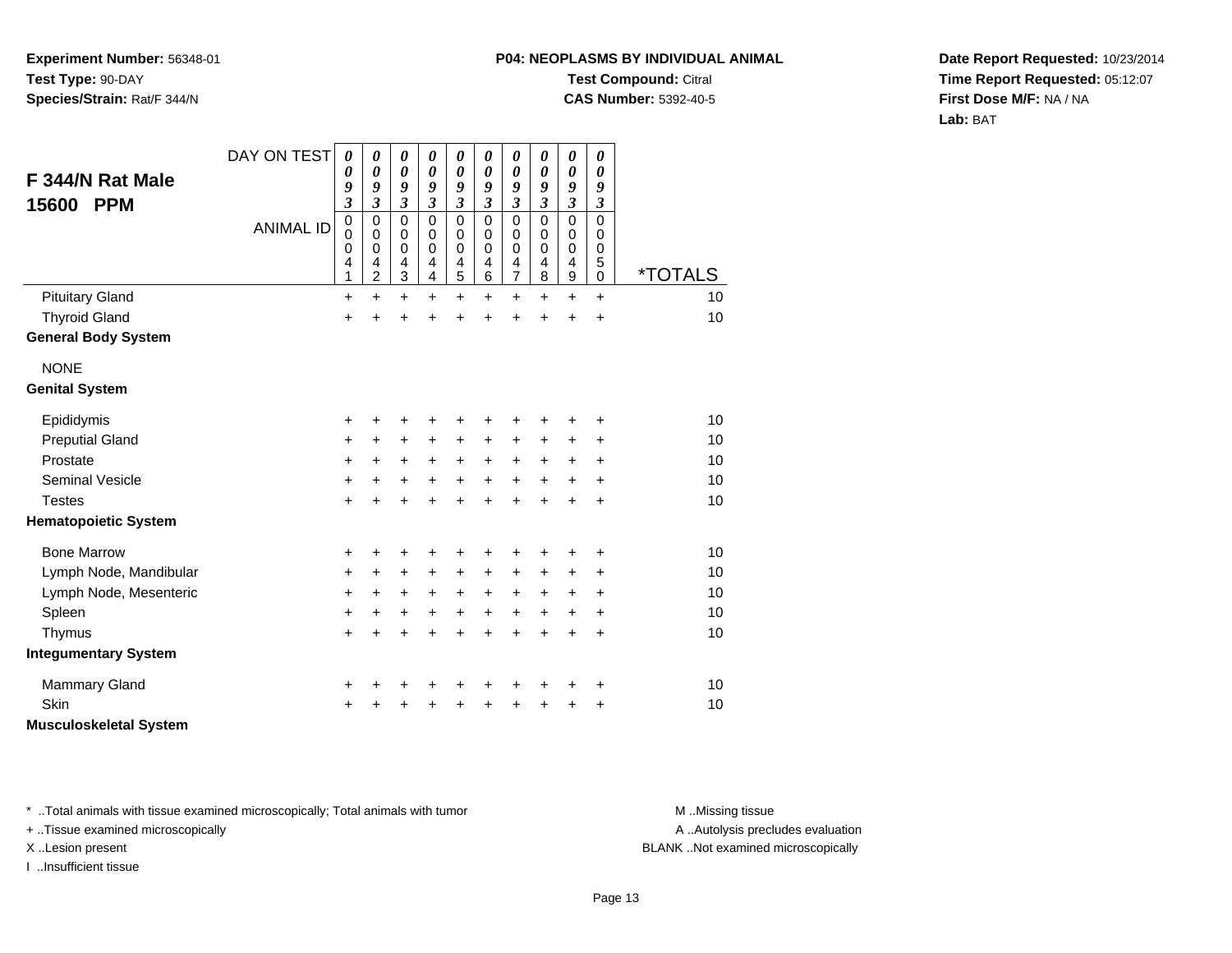## **P04: NEOPLASMS BY INDIVIDUAL ANIMALTest Compound:** Citral

**CAS Number:** 5392-40-5

**Date Report Requested:** 10/23/2014**Time Report Requested:** 05:12:07**First Dose M/F:** NA / NA**Lab:** BAT

| F 344/N Rat Male<br>15600<br><b>PPM</b> | DAY ON TEST<br><b>ANIMAL ID</b> | 0<br>0<br>9<br>$\mathfrak{z}$<br>$\pmb{0}$<br>$\mathbf 0$<br>$\mathbf 0$<br>4<br>1 | 0<br>0<br>9<br>3<br>$\mathbf 0$<br>$\mathbf 0$<br>$\mathbf 0$<br>4<br>$\overline{2}$ | 0<br>$\boldsymbol{\theta}$<br>9<br>$\boldsymbol{\beta}$<br>$\mathbf 0$<br>$\pmb{0}$<br>$\mathbf 0$<br>4<br>3 | 0<br>0<br>9<br>3<br>0<br>0<br>$\Omega$<br>4<br>4 | 0<br>$\boldsymbol{\theta}$<br>9<br>$\boldsymbol{\beta}$<br>$\mathbf 0$<br>0<br>$\mathbf 0$<br>4<br>5 | 0<br>$\theta$<br>9<br>3<br>$\mathbf 0$<br>0<br>$\Omega$<br>4<br>6 | 0<br>$\boldsymbol{\theta}$<br>9<br>$\boldsymbol{\beta}$<br>$\mathbf 0$<br>$\mathbf 0$<br>$\mathbf 0$<br>4<br>$\overline{7}$ | 0<br>0<br>9<br>3<br>0<br>0<br>0<br>4<br>8 | 0<br>$\boldsymbol{\theta}$<br>9<br>$\mathfrak{z}$<br>$\mathsf 0$<br>$\pmb{0}$<br>$\mathbf 0$<br>4<br>9 | 0<br>0<br>9<br>$\mathfrak{z}$<br>0<br>$\mathsf 0$<br>0<br>5<br>$\mathbf 0$ | <i><b>*TOTALS</b></i> |
|-----------------------------------------|---------------------------------|------------------------------------------------------------------------------------|--------------------------------------------------------------------------------------|--------------------------------------------------------------------------------------------------------------|--------------------------------------------------|------------------------------------------------------------------------------------------------------|-------------------------------------------------------------------|-----------------------------------------------------------------------------------------------------------------------------|-------------------------------------------|--------------------------------------------------------------------------------------------------------|----------------------------------------------------------------------------|-----------------------|
| Bone                                    |                                 | $\ddot{}$                                                                          | ÷                                                                                    | $\ddot{}$                                                                                                    | $\ddot{}$                                        | $\ddot{}$                                                                                            | $\ddot{}$                                                         | $\ddot{}$                                                                                                                   | $\ddot{}$                                 | $\ddot{}$                                                                                              | $\ddot{}$                                                                  | 10                    |
| <b>Nervous System</b>                   |                                 |                                                                                    |                                                                                      |                                                                                                              |                                                  |                                                                                                      |                                                                   |                                                                                                                             |                                           |                                                                                                        |                                                                            |                       |
| <b>Brain</b>                            |                                 | $+$                                                                                |                                                                                      |                                                                                                              |                                                  | +                                                                                                    |                                                                   | +                                                                                                                           |                                           |                                                                                                        | $\ddot{}$                                                                  | 10                    |
| <b>Respiratory System</b>               |                                 |                                                                                    |                                                                                      |                                                                                                              |                                                  |                                                                                                      |                                                                   |                                                                                                                             |                                           |                                                                                                        |                                                                            |                       |
| Lung                                    |                                 | $+$                                                                                |                                                                                      | +                                                                                                            | +                                                | +                                                                                                    | +                                                                 | +                                                                                                                           |                                           |                                                                                                        | ٠                                                                          | 10                    |
| <b>Nose</b>                             |                                 | $\ddot{}$                                                                          | +                                                                                    | $\ddot{}$                                                                                                    | $\ddot{}$                                        | $\ddot{}$                                                                                            | +                                                                 | +                                                                                                                           | $\ddot{}$                                 | ÷                                                                                                      | ÷                                                                          | 10                    |
| Trachea                                 |                                 | $\ddot{}$                                                                          |                                                                                      |                                                                                                              | +                                                | $\ddot{}$                                                                                            | +                                                                 | +                                                                                                                           | +                                         | +                                                                                                      | +                                                                          | 10                    |
| <b>Special Senses System</b>            |                                 |                                                                                    |                                                                                      |                                                                                                              |                                                  |                                                                                                      |                                                                   |                                                                                                                             |                                           |                                                                                                        |                                                                            |                       |
| <b>NONE</b>                             |                                 |                                                                                    |                                                                                      |                                                                                                              |                                                  |                                                                                                      |                                                                   |                                                                                                                             |                                           |                                                                                                        |                                                                            |                       |
| <b>Urinary System</b>                   |                                 |                                                                                    |                                                                                      |                                                                                                              |                                                  |                                                                                                      |                                                                   |                                                                                                                             |                                           |                                                                                                        |                                                                            |                       |
| Kidney                                  |                                 | +                                                                                  |                                                                                      |                                                                                                              |                                                  |                                                                                                      |                                                                   |                                                                                                                             |                                           |                                                                                                        |                                                                            | 10                    |
| <b>Urinary Bladder</b>                  |                                 | $\ddot{}$                                                                          |                                                                                      |                                                                                                              |                                                  | +                                                                                                    |                                                                   | +                                                                                                                           |                                           |                                                                                                        | +                                                                          | 10                    |
| <b>SYSTEMIC LESIONS</b>                 |                                 |                                                                                    |                                                                                      |                                                                                                              |                                                  |                                                                                                      |                                                                   |                                                                                                                             |                                           |                                                                                                        |                                                                            |                       |
| Multiple Organ                          |                                 | +                                                                                  |                                                                                      |                                                                                                              |                                                  |                                                                                                      |                                                                   |                                                                                                                             |                                           |                                                                                                        | ÷                                                                          | 10                    |

\* ..Total animals with tissue examined microscopically; Total animals with tumor **M** . Missing tissue M ..Missing tissue

+ ..Tissue examined microscopically

I ..Insufficient tissue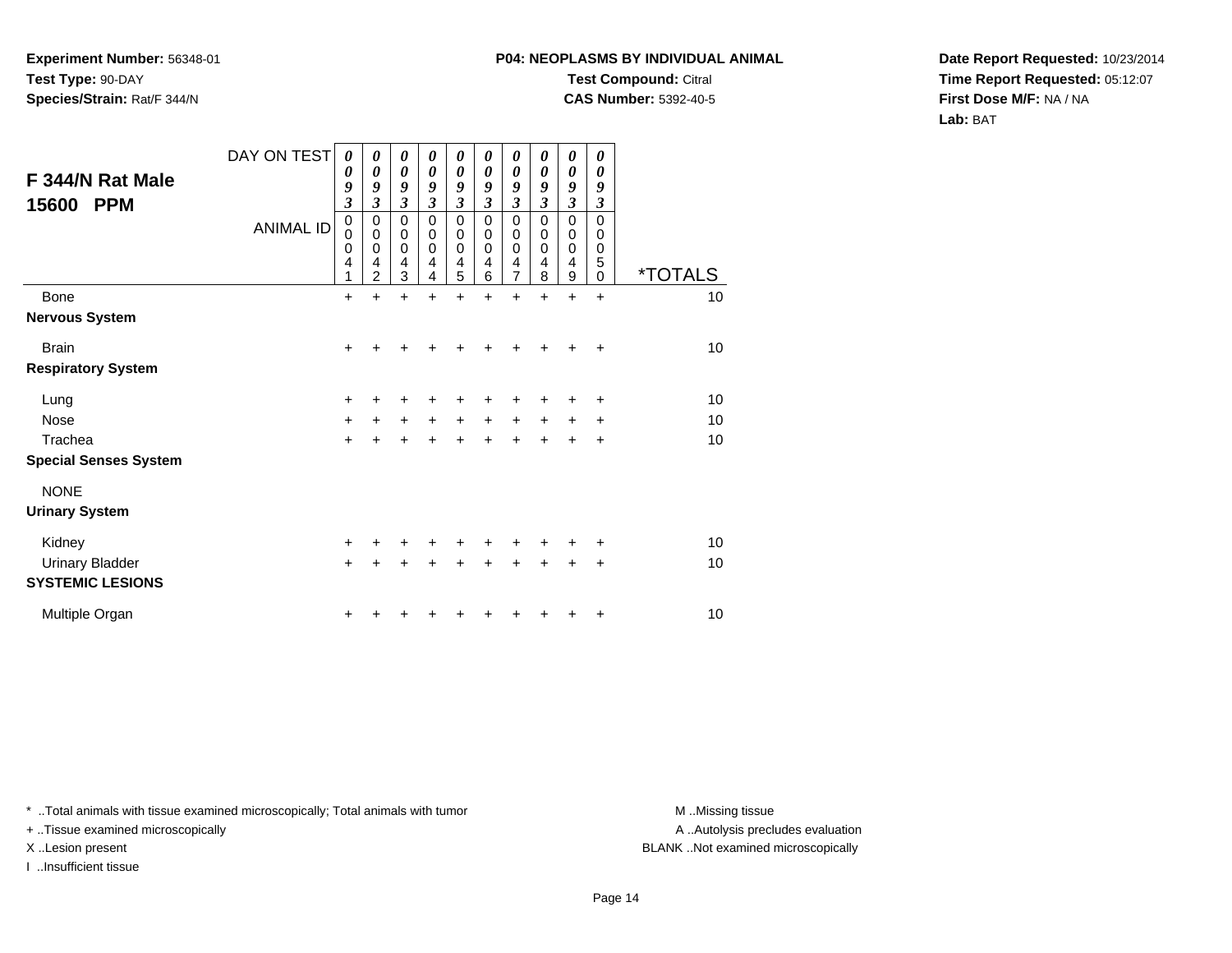## **P04: NEOPLASMS BY INDIVIDUAL ANIMALTest Compound:** Citral **CAS Number:** 5392-40-5

**Date Report Requested:** 10/23/2014**Time Report Requested:** 05:12:07**First Dose M/F:** NA / NA**Lab:** BAT

| F 344/N Rat Male             | DAY ON TEST      | $\boldsymbol{\theta}$<br>0<br>1                | $\boldsymbol{\theta}$<br>$\boldsymbol{\theta}$<br>1                | 0<br>$\boldsymbol{\theta}$<br>1                                    | 0<br>$\theta$<br>1                          | 0<br>0<br>1                                              | 0<br>$\boldsymbol{\theta}$<br>1             | $\boldsymbol{\theta}$<br>0<br>1                           | 0<br>$\boldsymbol{\theta}$<br>1   | $\pmb{\theta}$<br>0<br>1             | 0<br>0<br>1                              |                       |
|------------------------------|------------------|------------------------------------------------|--------------------------------------------------------------------|--------------------------------------------------------------------|---------------------------------------------|----------------------------------------------------------|---------------------------------------------|-----------------------------------------------------------|-----------------------------------|--------------------------------------|------------------------------------------|-----------------------|
| <b>PPM</b><br>31300          | <b>ANIMAL ID</b> | 0<br>$\mathbf 0$<br>$\mathbf 0$<br>$\mathbf 0$ | $\boldsymbol{\theta}$<br>$\mathbf 0$<br>$\mathbf 0$<br>$\mathbf 0$ | $\boldsymbol{\theta}$<br>$\mathbf 0$<br>$\mathbf 0$<br>$\mathbf 0$ | 0<br>$\mathbf 0$<br>$\Omega$<br>$\mathbf 0$ | $\boldsymbol{\theta}$<br>$\mathbf 0$<br>0<br>$\mathbf 0$ | 0<br>$\mathbf 0$<br>$\Omega$<br>$\mathbf 0$ | $\pmb{\theta}$<br>$\mathbf 0$<br>$\mathbf 0$<br>$\pmb{0}$ | 0<br>0<br>$\Omega$<br>$\mathbf 0$ | 0<br>$\mathbf 0$<br>$\mathbf 0$<br>0 | 0<br>$\Omega$<br>$\Omega$<br>$\mathbf 0$ |                       |
|                              |                  | 5<br>1                                         | 5<br>$\overline{2}$                                                | 5<br>$\overline{3}$                                                | 5<br>$\overline{4}$                         | 5<br>5                                                   | 5<br>6                                      | 5<br>7                                                    | 5<br>8                            | 5<br>9                               | 6<br>0                                   | <i><b>*TOTALS</b></i> |
| <b>Alimentary System</b>     |                  |                                                |                                                                    |                                                                    |                                             |                                                          |                                             |                                                           |                                   |                                      |                                          |                       |
| Esophagus                    |                  | +                                              | +                                                                  | +                                                                  | +                                           | +                                                        | +                                           | +                                                         |                                   | +                                    | ٠                                        | 10                    |
| Intestine Large, Cecum       |                  | $\ddot{}$                                      | $\ddot{}$                                                          | $\ddot{}$                                                          | $\ddot{}$                                   | $\ddot{}$                                                | $\ddot{}$                                   | +                                                         | +                                 | $\ddot{}$                            | $\ddot{}$                                | 10                    |
| Intestine Large, Colon       |                  | $\ddot{}$                                      | $\ddot{}$                                                          | $\ddot{}$                                                          | +                                           | +                                                        | +                                           | $\ddot{}$                                                 | $\ddot{}$                         | $\ddot{}$                            | $\ddot{}$                                | 10                    |
| Intestine Large, Rectum      |                  | +                                              | $\ddot{}$                                                          | $\ddot{}$                                                          | $\ddot{}$                                   | +                                                        | $\ddot{}$                                   | +                                                         | +                                 | $\ddot{}$                            | $\ddot{}$                                | 10                    |
| Intestine Small, Duodenum    |                  | $\ddot{}$                                      | $\ddot{}$                                                          | $\ddot{}$                                                          | $\ddot{}$                                   | $\ddot{}$                                                | $\ddot{}$                                   | $\ddot{}$                                                 | $\ddot{}$                         | $+$                                  | $\ddot{}$                                | 10                    |
| Intestine Small, Ileum       |                  | +                                              | $\ddot{}$                                                          | +                                                                  | +                                           | +                                                        | +                                           | +                                                         | +                                 | $\ddot{}$                            | +                                        | 10                    |
| Intestine Small, Jejunum     |                  | $\ddot{}$                                      | $\ddot{}$                                                          | $\ddot{}$                                                          | $\ddot{}$                                   | $\ddot{}$                                                | $\ddot{}$                                   | $\ddot{}$                                                 | $\ddot{}$                         | $\ddot{}$                            | $\ddot{}$                                | 10                    |
| Liver                        |                  | $\ddot{}$                                      | $\ddot{}$                                                          | $\ddot{}$                                                          | $\ddot{}$                                   | +                                                        | +                                           | $\ddot{}$                                                 | +                                 | $\ddot{}$                            | +                                        | 10                    |
| Pancreas                     |                  | $\ddot{}$                                      | $+$                                                                | $\ddot{}$                                                          | $\ddot{}$                                   | $\ddot{}$                                                | $\ddot{}$                                   | +                                                         | $\ddot{}$                         | $+$                                  | $\ddot{}$                                | 10                    |
| Salivary Glands              |                  | $\ddot{}$                                      | +                                                                  | $\ddot{}$                                                          | +                                           | +                                                        | $\ddot{}$                                   | $\pm$                                                     | $\pm$                             | $\ddot{}$                            | $\ddot{}$                                | 10                    |
| Stomach, Forestomach         |                  | $\ddot{}$                                      | $\ddot{}$                                                          | $\ddot{}$                                                          | $\ddot{}$                                   | $\ddot{}$                                                | $\ddot{}$                                   | $\ddot{}$                                                 | $\ddot{}$                         | $\ddot{}$                            | $\ddot{}$                                | 10                    |
| Stomach, Glandular           |                  | $\ddot{}$                                      | $\ddot{}$                                                          | $\ddot{}$                                                          | $\ddot{}$                                   | $\ddot{}$                                                | $\ddot{}$                                   | $\ddot{}$                                                 | $\ddot{}$                         | $\ddot{}$                            | $\ddot{}$                                | 10                    |
| <b>Cardiovascular System</b> |                  |                                                |                                                                    |                                                                    |                                             |                                                          |                                             |                                                           |                                   |                                      |                                          |                       |
| <b>Blood Vessel</b>          |                  | $\ddot{}$                                      |                                                                    | +                                                                  | +                                           | +                                                        | +                                           |                                                           |                                   | +                                    | +                                        | 10                    |
| Heart                        |                  | $\ddot{}$                                      |                                                                    | $\ddot{}$                                                          | $\ddot{}$                                   | $\ddot{}$                                                | $\ddot{}$                                   | $\ddot{}$                                                 | $\ddot{}$                         | +                                    | +                                        | 10                    |
| <b>Endocrine System</b>      |                  |                                                |                                                                    |                                                                    |                                             |                                                          |                                             |                                                           |                                   |                                      |                                          |                       |
| <b>Adrenal Cortex</b>        |                  | +                                              |                                                                    | ٠                                                                  | ٠                                           | +                                                        | +                                           | +                                                         |                                   | +                                    | ٠                                        | 10                    |
| Adrenal Medulla              |                  | +                                              | $\ddot{}$                                                          | $\ddot{}$                                                          | $\ddot{}$                                   | $\ddot{}$                                                | $\ddot{}$                                   | $\ddot{}$                                                 | $\pm$                             | $\ddot{}$                            | $\ddot{}$                                | 10                    |
| Islets, Pancreatic           |                  | +                                              |                                                                    | $\pm$                                                              | +                                           | +                                                        | $\ddot{}$                                   | $\pm$                                                     | $\pm$                             | $\ddot{}$                            | $\ddot{}$                                | 10                    |
| Parathyroid Gland            |                  | $\ddot{}$                                      |                                                                    | +                                                                  | $\ddot{}$                                   | +                                                        | $\ddot{}$                                   | +                                                         | $\ddot{}$                         | $\ddot{}$                            | $\ddot{}$                                | 10                    |

\* ..Total animals with tissue examined microscopically; Total animals with tumor **M** . Missing tissue M ..Missing tissue

+ ..Tissue examined microscopically

I ..Insufficient tissue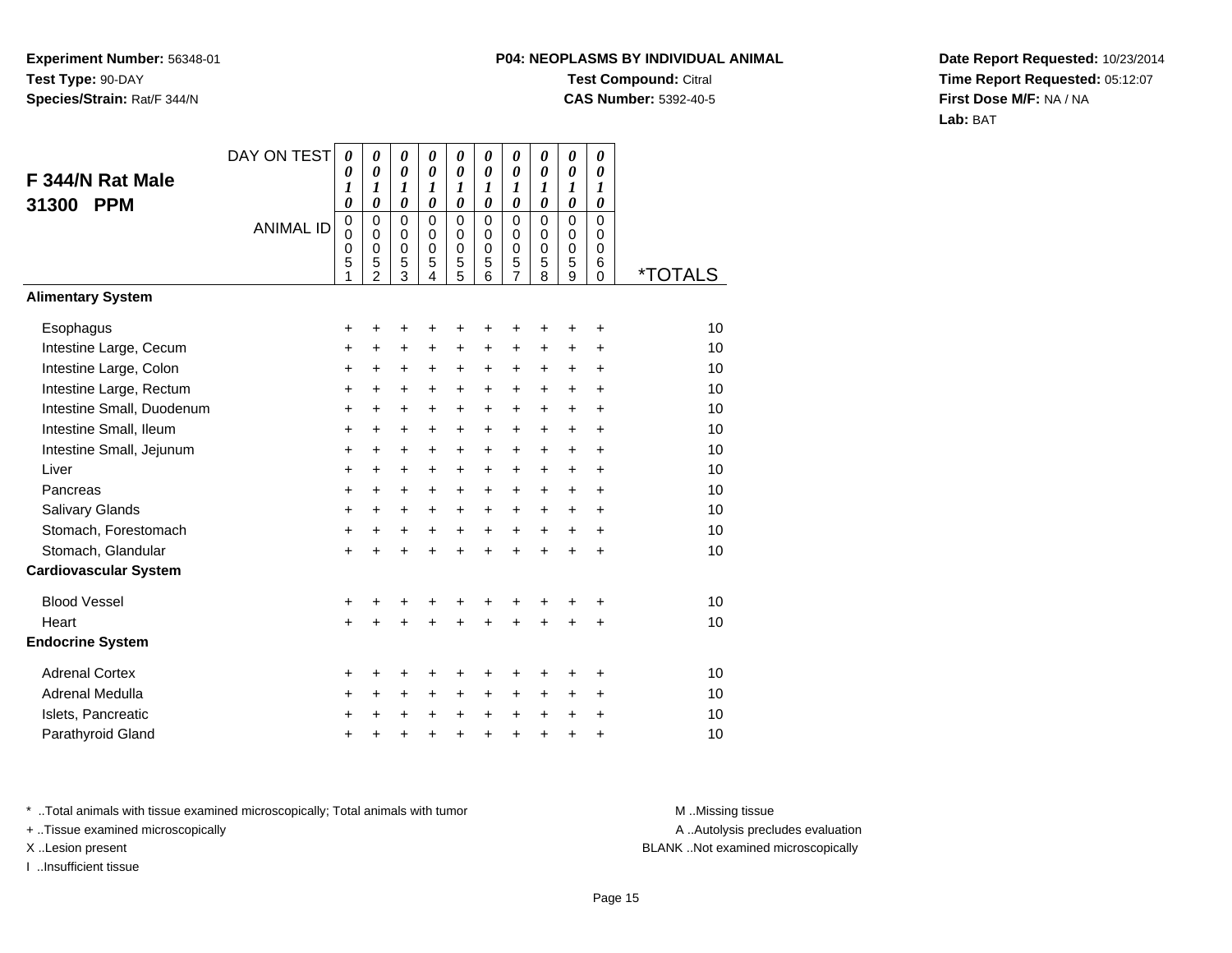# **P04: NEOPLASMS BY INDIVIDUAL ANIMALTest Compound:** Citral

**CAS Number:** 5392-40-5

**Date Report Requested:** 10/23/2014**Time Report Requested:** 05:12:07**First Dose M/F:** NA / NA**Lab:** BAT

| F 344/N Rat Male<br>31300<br><b>PPM</b> | DAY ON TEST<br><b>ANIMAL ID</b> | 0<br>0<br>$\boldsymbol{l}$<br>0<br>$\boldsymbol{0}$<br>0<br>0<br>5<br>1 | 0<br>0<br>1<br>$\boldsymbol{\theta}$<br>0<br>0<br>0<br>5<br>$\overline{c}$ | $\boldsymbol{\theta}$<br>$\boldsymbol{\theta}$<br>$\boldsymbol{l}$<br>$\boldsymbol{\theta}$<br>$\mathbf 0$<br>0<br>$\mathbf 0$<br>5<br>3 | 0<br>$\boldsymbol{\theta}$<br>1<br>$\boldsymbol{\theta}$<br>$\Omega$<br>0<br>$\mathbf 0$<br>5<br>4 | 0<br>$\boldsymbol{\theta}$<br>1<br>$\pmb{\theta}$<br>$\mathbf 0$<br>0<br>$\mathbf 0$<br>$\mathbf 5$<br>5 | 0<br>0<br>$\boldsymbol{l}$<br>$\boldsymbol{\theta}$<br>$\Omega$<br>0<br>$\pmb{0}$<br>5<br>6 | 0<br>$\boldsymbol{\theta}$<br>1<br>$\pmb{\theta}$<br>$\mathbf 0$<br>0<br>$\mathbf 0$<br>5<br>$\overline{7}$ | 0<br>0<br>1<br>0<br>$\Omega$<br>0<br>$\mathbf 0$<br>5<br>8 | 0<br>$\boldsymbol{\theta}$<br>$\boldsymbol{l}$<br>$\boldsymbol{\theta}$<br>$\mathbf 0$<br>0<br>$\pmb{0}$<br>$\sqrt{5}$<br>$\boldsymbol{9}$ | $\boldsymbol{\theta}$<br>$\boldsymbol{\theta}$<br>1<br>0<br>$\Omega$<br>0<br>$\mathbf 0$<br>6<br>$\mathbf 0$ | <i><b>*TOTALS</b></i> |
|-----------------------------------------|---------------------------------|-------------------------------------------------------------------------|----------------------------------------------------------------------------|------------------------------------------------------------------------------------------------------------------------------------------|----------------------------------------------------------------------------------------------------|----------------------------------------------------------------------------------------------------------|---------------------------------------------------------------------------------------------|-------------------------------------------------------------------------------------------------------------|------------------------------------------------------------|--------------------------------------------------------------------------------------------------------------------------------------------|--------------------------------------------------------------------------------------------------------------|-----------------------|
| <b>Pituitary Gland</b>                  |                                 | +                                                                       | $\ddot{}$                                                                  | $\ddot{}$                                                                                                                                | $\ddot{}$                                                                                          | $\ddot{}$                                                                                                | $\ddot{}$                                                                                   | $\ddot{}$                                                                                                   | $\ddot{}$                                                  | $\ddot{}$                                                                                                                                  | $\ddot{}$                                                                                                    | 10                    |
| <b>Thyroid Gland</b>                    |                                 | $\ddot{}$                                                               | $\ddot{}$                                                                  | $\ddot{}$                                                                                                                                | $\ddot{}$                                                                                          | $\ddot{}$                                                                                                | $\ddot{}$                                                                                   | $\ddot{}$                                                                                                   | $\ddot{}$                                                  | $\ddot{}$                                                                                                                                  | $\ddot{}$                                                                                                    | 10                    |
| <b>General Body System</b>              |                                 |                                                                         |                                                                            |                                                                                                                                          |                                                                                                    |                                                                                                          |                                                                                             |                                                                                                             |                                                            |                                                                                                                                            |                                                                                                              |                       |
| <b>NONE</b>                             |                                 |                                                                         |                                                                            |                                                                                                                                          |                                                                                                    |                                                                                                          |                                                                                             |                                                                                                             |                                                            |                                                                                                                                            |                                                                                                              |                       |
| <b>Genital System</b>                   |                                 |                                                                         |                                                                            |                                                                                                                                          |                                                                                                    |                                                                                                          |                                                                                             |                                                                                                             |                                                            |                                                                                                                                            |                                                                                                              |                       |
| Epididymis                              |                                 | +                                                                       | +                                                                          | +                                                                                                                                        | +                                                                                                  | +                                                                                                        | +                                                                                           | +                                                                                                           | +                                                          | +                                                                                                                                          | +                                                                                                            | 10                    |
| <b>Preputial Gland</b>                  |                                 | +                                                                       | +                                                                          | +                                                                                                                                        | +                                                                                                  | +                                                                                                        | +                                                                                           | +                                                                                                           | +                                                          | +                                                                                                                                          | +                                                                                                            | 10                    |
| Prostate                                |                                 | +                                                                       | $\ddot{}$                                                                  | +                                                                                                                                        | $\ddot{}$                                                                                          | $\ddot{}$                                                                                                | $+$                                                                                         | $\ddot{}$                                                                                                   | $\ddot{}$                                                  | $\ddot{}$                                                                                                                                  | $\ddot{}$                                                                                                    | 10                    |
| <b>Seminal Vesicle</b>                  |                                 | +                                                                       | +                                                                          | $\ddot{}$                                                                                                                                | $\ddot{}$                                                                                          | $\ddot{}$                                                                                                | $\ddot{}$                                                                                   | $\ddot{}$                                                                                                   | $\ddot{}$                                                  | $\ddot{}$                                                                                                                                  | $\ddot{}$                                                                                                    | 10                    |
| <b>Testes</b>                           |                                 | +                                                                       | +                                                                          | $\ddot{}$                                                                                                                                | +                                                                                                  | $\ddot{}$                                                                                                | $\ddot{}$                                                                                   | $\ddot{}$                                                                                                   | $\ddot{}$                                                  | $\ddot{}$                                                                                                                                  | +                                                                                                            | 10                    |
| <b>Hematopoietic System</b>             |                                 |                                                                         |                                                                            |                                                                                                                                          |                                                                                                    |                                                                                                          |                                                                                             |                                                                                                             |                                                            |                                                                                                                                            |                                                                                                              |                       |
| <b>Bone Marrow</b>                      |                                 | +                                                                       | +                                                                          | +                                                                                                                                        | +                                                                                                  | +                                                                                                        | +                                                                                           | +                                                                                                           | +                                                          | +                                                                                                                                          | +                                                                                                            | 10                    |
| Lymph Node, Mandibular                  |                                 | +                                                                       | $\ddot{}$                                                                  | $\ddot{}$                                                                                                                                | $\ddot{}$                                                                                          | $\ddot{}$                                                                                                | $\ddot{}$                                                                                   | $\ddot{}$                                                                                                   | +                                                          | +                                                                                                                                          | +                                                                                                            | 10                    |
| Lymph Node, Mesenteric                  |                                 | +                                                                       | +                                                                          | $\ddot{}$                                                                                                                                | $\ddot{}$                                                                                          | $\ddot{}$                                                                                                | $\ddot{}$                                                                                   | $\ddot{}$                                                                                                   | +                                                          | $\ddot{}$                                                                                                                                  | $\ddot{}$                                                                                                    | 10                    |
| Spleen                                  |                                 | +                                                                       | +                                                                          | +                                                                                                                                        | $\ddot{}$                                                                                          | $\ddot{}$                                                                                                | $\ddot{}$                                                                                   | $\ddot{}$                                                                                                   | +                                                          | $\ddot{}$                                                                                                                                  | $\ddot{}$                                                                                                    | 10                    |
| Thymus                                  |                                 | +                                                                       | $\ddot{}$                                                                  | $\ddot{}$                                                                                                                                |                                                                                                    | $\ddot{}$                                                                                                | $\ddot{}$                                                                                   | $\ddot{}$                                                                                                   | $\ddot{}$                                                  | $\ddot{}$                                                                                                                                  | $\ddot{}$                                                                                                    | 10                    |
| <b>Integumentary System</b>             |                                 |                                                                         |                                                                            |                                                                                                                                          |                                                                                                    |                                                                                                          |                                                                                             |                                                                                                             |                                                            |                                                                                                                                            |                                                                                                              |                       |
| Mammary Gland                           |                                 | +                                                                       | +                                                                          | +                                                                                                                                        | +                                                                                                  | M                                                                                                        | M                                                                                           | +                                                                                                           | +                                                          | +                                                                                                                                          | +                                                                                                            | 8                     |
| Skin                                    |                                 | +                                                                       |                                                                            | +                                                                                                                                        |                                                                                                    | $\ddot{}$                                                                                                | ٠                                                                                           | ٠                                                                                                           | +                                                          | +                                                                                                                                          | +                                                                                                            | 10                    |
| <b>Musculoskeletal System</b>           |                                 |                                                                         |                                                                            |                                                                                                                                          |                                                                                                    |                                                                                                          |                                                                                             |                                                                                                             |                                                            |                                                                                                                                            |                                                                                                              |                       |

\* ..Total animals with tissue examined microscopically; Total animals with tumor **M** . Missing tissue M ..Missing tissue

+ ..Tissue examined microscopically

I ..Insufficient tissue

A ..Autolysis precludes evaluation

X ..Lesion present BLANK ..Not examined microscopically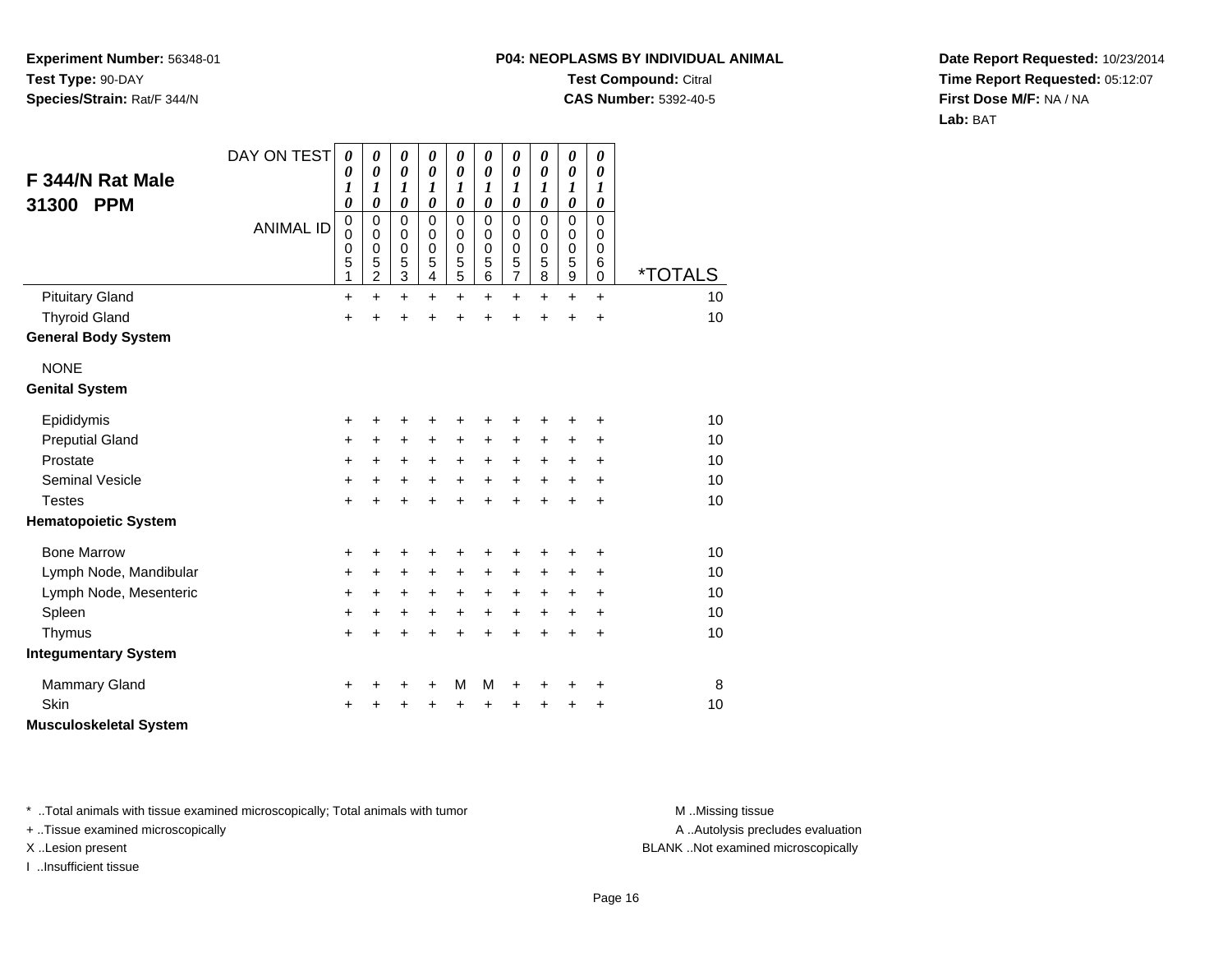# **P04: NEOPLASMS BY INDIVIDUAL ANIMALTest Compound:** Citral

**CAS Number:** 5392-40-5

**Date Report Requested:** 10/23/2014**Time Report Requested:** 05:12:07**First Dose M/F:** NA / NA**Lab:** BAT

| F 344/N Rat Male<br>31300<br><b>PPM</b> | DAY ON TEST<br><b>ANIMAL ID</b> | 0<br>0<br>1<br>$\boldsymbol{\theta}$<br>$\mathbf 0$<br>$\mathbf 0$<br>$\mathbf 0$<br>5<br>1 | 0<br>0<br>1<br>0<br>0<br>0<br>0<br>5<br>$\mathfrak{p}$ | 0<br>0<br>1<br>$\boldsymbol{\theta}$<br>$\mathbf 0$<br>$\mathbf 0$<br>$\pmb{0}$<br>$\sqrt{5}$<br>3 | 0<br>0<br>1<br>0<br>$\mathbf 0$<br>0<br>0<br>5<br>4 | 0<br>$\boldsymbol{\theta}$<br>1<br>$\boldsymbol{\theta}$<br>0<br>0<br>$\pmb{0}$<br>$\frac{5}{5}$ | 0<br>0<br>1<br>0<br>$\mathbf 0$<br>0<br>$\mathbf 0$<br>5<br>6 | 0<br>$\boldsymbol{\theta}$<br>1<br>$\boldsymbol{\theta}$<br>$\mathbf 0$<br>0<br>$\begin{array}{c} 0 \\ 5 \\ 7 \end{array}$ | 0<br>0<br>1<br>0<br>$\mathbf 0$<br>0<br>0<br>5<br>8 | 0<br>0<br>1<br>$\boldsymbol{\theta}$<br>$\mathbf 0$<br>$\pmb{0}$<br>$\pmb{0}$<br>5<br>9 | 0<br>0<br>1<br>0<br>$\mathbf 0$<br>0<br>0<br>6<br>$\Omega$ | <i><b>*TOTALS</b></i>   |
|-----------------------------------------|---------------------------------|---------------------------------------------------------------------------------------------|--------------------------------------------------------|----------------------------------------------------------------------------------------------------|-----------------------------------------------------|--------------------------------------------------------------------------------------------------|---------------------------------------------------------------|----------------------------------------------------------------------------------------------------------------------------|-----------------------------------------------------|-----------------------------------------------------------------------------------------|------------------------------------------------------------|-------------------------|
| Bone                                    |                                 | $\ddot{}$                                                                                   | ÷                                                      | $\ddot{}$                                                                                          | $\ddot{}$                                           | ÷                                                                                                | $\ddot{}$                                                     | +                                                                                                                          | +                                                   | +                                                                                       | $\ddot{}$                                                  | 10                      |
| <b>Nervous System</b>                   |                                 |                                                                                             |                                                        |                                                                                                    |                                                     |                                                                                                  |                                                               |                                                                                                                            |                                                     |                                                                                         |                                                            |                         |
| <b>Brain</b>                            |                                 | $\ddot{}$                                                                                   | ٠                                                      | +                                                                                                  | ٠                                                   | +                                                                                                |                                                               | +                                                                                                                          |                                                     |                                                                                         | ÷                                                          | 10                      |
| <b>Respiratory System</b>               |                                 |                                                                                             |                                                        |                                                                                                    |                                                     |                                                                                                  |                                                               |                                                                                                                            |                                                     |                                                                                         |                                                            |                         |
| Lung                                    |                                 | +                                                                                           |                                                        |                                                                                                    |                                                     |                                                                                                  |                                                               |                                                                                                                            |                                                     |                                                                                         | ٠                                                          | 10                      |
| <b>Nose</b>                             |                                 | $\ddot{}$                                                                                   | $\ddot{}$                                              | $\ddot{}$                                                                                          | $\ddot{}$                                           | $\ddot{}$                                                                                        | $\ddot{}$                                                     | $\ddot{}$                                                                                                                  | +                                                   | +                                                                                       | +                                                          | 10                      |
| Trachea                                 |                                 | $\ddot{}$                                                                                   |                                                        | $\ddot{}$                                                                                          | +                                                   | $\ddot{}$                                                                                        | +                                                             | $\ddot{}$                                                                                                                  | +                                                   | +                                                                                       | $\ddot{}$                                                  | 10                      |
| <b>Special Senses System</b>            |                                 |                                                                                             |                                                        |                                                                                                    |                                                     |                                                                                                  |                                                               |                                                                                                                            |                                                     |                                                                                         |                                                            |                         |
| <b>NONE</b>                             |                                 |                                                                                             |                                                        |                                                                                                    |                                                     |                                                                                                  |                                                               |                                                                                                                            |                                                     |                                                                                         |                                                            |                         |
| <b>Urinary System</b>                   |                                 |                                                                                             |                                                        |                                                                                                    |                                                     |                                                                                                  |                                                               |                                                                                                                            |                                                     |                                                                                         |                                                            |                         |
| Kidney                                  |                                 | $\ddot{}$                                                                                   | ٠                                                      | +                                                                                                  | +                                                   | +                                                                                                | +                                                             | ٠                                                                                                                          |                                                     |                                                                                         | ÷                                                          | 10                      |
| <b>Urinary Bladder</b>                  |                                 | $\ddot{}$                                                                                   |                                                        | +                                                                                                  | +                                                   | $\ddot{}$                                                                                        | $\ddot{}$                                                     | $\ddot{}$                                                                                                                  | $\ddot{}$                                           | $\ddot{}$                                                                               | $\ddot{}$                                                  | 10                      |
| <b>SYSTEMIC LESIONS</b>                 |                                 |                                                                                             |                                                        |                                                                                                    |                                                     |                                                                                                  |                                                               |                                                                                                                            |                                                     |                                                                                         |                                                            |                         |
| Multiple Organ                          |                                 | +                                                                                           |                                                        |                                                                                                    |                                                     |                                                                                                  |                                                               |                                                                                                                            |                                                     |                                                                                         |                                                            | 10                      |
|                                         |                                 |                                                                                             |                                                        |                                                                                                    |                                                     |                                                                                                  |                                                               |                                                                                                                            |                                                     |                                                                                         |                                                            | *** END OF MALE DATA*** |

\* ..Total animals with tissue examined microscopically; Total animals with tumor **M** . Missing tissue M ..Missing tissue

+ ..Tissue examined microscopically

I ..Insufficient tissue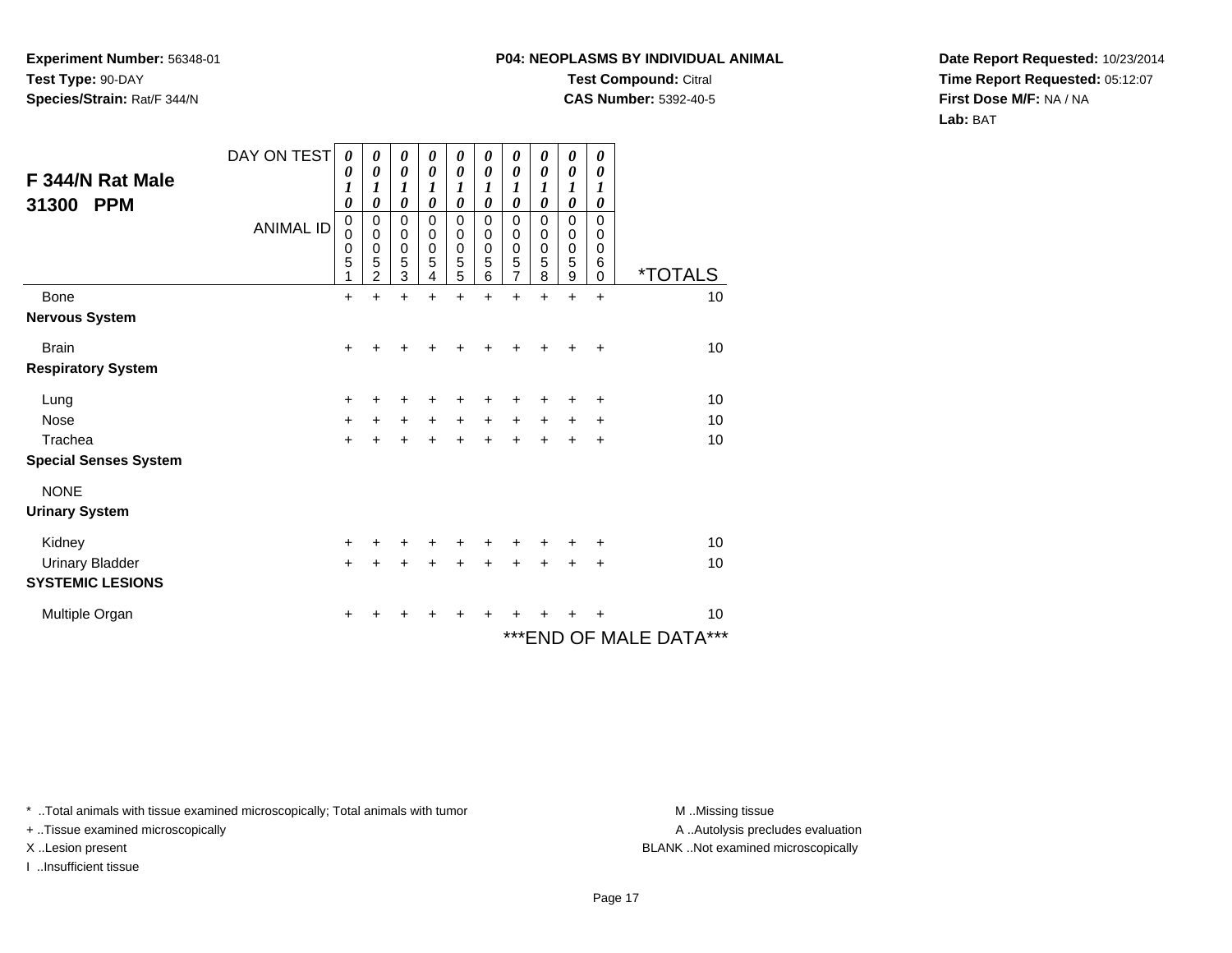## **P04: NEOPLASMS BY INDIVIDUAL ANIMALTest Compound:** Citral **CAS Number:** 5392-40-5

**Date Report Requested:** 10/23/2014**Time Report Requested:** 05:12:07**First Dose M/F:** NA / NA**Lab:** BAT

| <b>F 344/N Rat Female</b><br><b>UNTREAT CONTROL</b> | DAY ON TEST<br><b>ANIMAL ID</b> | 0<br>0<br>9<br>$\overline{\mathbf{3}}$<br>$\mathbf 0$<br>0<br>0<br>6<br>1 | 0<br>$\boldsymbol{\theta}$<br>9<br>$\overline{\mathbf{3}}$<br>$\mathbf 0$<br>$\Omega$<br>$\mathbf 0$<br>6<br>$\overline{2}$ | $\boldsymbol{\theta}$<br>$\boldsymbol{\theta}$<br>9<br>3<br>$\mathbf 0$<br>0<br>$\mathbf 0$<br>6<br>3 | 0<br>$\boldsymbol{\theta}$<br>9<br>$\mathfrak{z}$<br>$\Omega$<br>$\Omega$<br>$\mathbf 0$<br>6<br>4 | 0<br>0<br>9<br>$\overline{\mathbf{3}}$<br>$\mathbf 0$<br>0<br>$\mathbf 0$<br>6<br>5 | 0<br>0<br>9<br>$\mathfrak{z}$<br>$\Omega$<br>$\Omega$<br>$\Omega$<br>6<br>6 | 0<br>0<br>9<br>$\boldsymbol{\beta}$<br>$\mathbf 0$<br>0<br>$\mathbf 0$<br>6<br>$\overline{7}$ | 0<br>0<br>9<br>$\overline{\mathbf{3}}$<br>$\mathbf 0$<br>0<br>$\mathbf 0$<br>6<br>8 | 0<br>$\boldsymbol{\theta}$<br>9<br>$\overline{\mathbf{3}}$<br>0<br>0<br>0<br>6<br>9 | 0<br>0<br>9<br>3<br>$\mathbf 0$<br>$\Omega$<br>$\mathbf 0$<br>$\overline{7}$<br>0 | <i><b>*TOTALS</b></i> |
|-----------------------------------------------------|---------------------------------|---------------------------------------------------------------------------|-----------------------------------------------------------------------------------------------------------------------------|-------------------------------------------------------------------------------------------------------|----------------------------------------------------------------------------------------------------|-------------------------------------------------------------------------------------|-----------------------------------------------------------------------------|-----------------------------------------------------------------------------------------------|-------------------------------------------------------------------------------------|-------------------------------------------------------------------------------------|-----------------------------------------------------------------------------------|-----------------------|
| <b>Alimentary System</b>                            |                                 |                                                                           |                                                                                                                             |                                                                                                       |                                                                                                    |                                                                                     |                                                                             |                                                                                               |                                                                                     |                                                                                     |                                                                                   |                       |
| Esophagus                                           |                                 | +                                                                         | +                                                                                                                           | +                                                                                                     | +                                                                                                  | +                                                                                   | +                                                                           | +                                                                                             | +                                                                                   | +                                                                                   | +                                                                                 | 10                    |
| Intestine Large, Cecum                              |                                 | +                                                                         | +                                                                                                                           | +                                                                                                     | +                                                                                                  | +                                                                                   | +                                                                           | +                                                                                             | +                                                                                   | +                                                                                   | +                                                                                 | 10                    |
| Intestine Large, Colon                              |                                 | $\ddot{}$                                                                 | $\ddot{}$                                                                                                                   | $\ddot{}$                                                                                             | +                                                                                                  | +                                                                                   | +                                                                           | +                                                                                             | $\pm$                                                                               | +                                                                                   | $\ddot{}$                                                                         | 10                    |
| Intestine Large, Rectum                             |                                 | +                                                                         | +                                                                                                                           | $\ddot{}$                                                                                             | +                                                                                                  | +                                                                                   | $\ddot{}$                                                                   | $\ddot{}$                                                                                     | $\ddot{}$                                                                           | $\pm$                                                                               | +                                                                                 | 10                    |
| Intestine Small, Duodenum                           |                                 | $\ddot{}$                                                                 | $\ddot{}$                                                                                                                   | $\ddot{}$                                                                                             | $\ddot{}$                                                                                          | $\ddot{}$                                                                           | $\ddot{}$                                                                   | $\ddot{}$                                                                                     | $\ddot{}$                                                                           | $\ddot{}$                                                                           | $\ddot{}$                                                                         | 10                    |
| Intestine Small, Ileum                              |                                 | +                                                                         | +                                                                                                                           | $\ddot{}$                                                                                             | +                                                                                                  | +                                                                                   | +                                                                           | +                                                                                             | +                                                                                   | +                                                                                   | +                                                                                 | 10                    |
| Intestine Small, Jejunum                            |                                 | +                                                                         | $\ddot{}$                                                                                                                   | $\ddot{}$                                                                                             | $\ddot{}$                                                                                          | $\ddot{}$                                                                           | $\ddot{}$                                                                   | $\ddot{}$                                                                                     | $\ddot{}$                                                                           | $\ddot{}$                                                                           | $\ddot{}$                                                                         | 10                    |
| Liver                                               |                                 | +                                                                         | +                                                                                                                           | $\ddot{}$                                                                                             | +                                                                                                  | +                                                                                   | +                                                                           | +                                                                                             | +                                                                                   | +                                                                                   | +                                                                                 | 10                    |
| Pancreas                                            |                                 | $\ddot{}$                                                                 | $\ddot{}$                                                                                                                   | $\ddot{}$                                                                                             | $\ddot{}$                                                                                          | $\ddot{}$                                                                           | $\ddot{}$                                                                   | $\ddot{}$                                                                                     | $\ddot{}$                                                                           | $\ddot{}$                                                                           | $\ddot{}$                                                                         | 10                    |
| Salivary Glands                                     |                                 | +                                                                         | +                                                                                                                           | +                                                                                                     | +                                                                                                  | +                                                                                   | +                                                                           | +                                                                                             | $\pm$                                                                               | +                                                                                   | +                                                                                 | 10                    |
| Stomach, Forestomach                                |                                 | $\ddot{}$                                                                 | $\ddot{}$                                                                                                                   | $\ddot{}$                                                                                             | $\ddot{}$                                                                                          | $\ddot{}$                                                                           | $\ddot{}$                                                                   | $\ddot{}$                                                                                     | $+$                                                                                 | $+$                                                                                 | $\ddot{}$                                                                         | 10                    |
| Stomach, Glandular                                  |                                 | $\ddot{}$                                                                 | $\ddot{}$                                                                                                                   | $\ddot{}$                                                                                             | $\ddot{}$                                                                                          | $\ddot{}$                                                                           | $\ddot{}$                                                                   | $\ddot{}$                                                                                     | $\ddot{}$                                                                           | $\ddot{}$                                                                           | $\ddot{}$                                                                         | 10                    |
| <b>Cardiovascular System</b>                        |                                 |                                                                           |                                                                                                                             |                                                                                                       |                                                                                                    |                                                                                     |                                                                             |                                                                                               |                                                                                     |                                                                                     |                                                                                   |                       |
| <b>Blood Vessel</b>                                 |                                 | +                                                                         | +                                                                                                                           | +                                                                                                     | +                                                                                                  | +                                                                                   | +                                                                           | +                                                                                             |                                                                                     | +                                                                                   | +                                                                                 | 10                    |
| Heart                                               |                                 | $\ddot{}$                                                                 | $\ddot{}$                                                                                                                   | $\ddot{}$                                                                                             | ÷                                                                                                  | $\ddot{}$                                                                           | $\ddot{}$                                                                   | $\ddot{}$                                                                                     | ÷                                                                                   | $\ddot{}$                                                                           | $\ddot{}$                                                                         | 10                    |
| <b>Endocrine System</b>                             |                                 |                                                                           |                                                                                                                             |                                                                                                       |                                                                                                    |                                                                                     |                                                                             |                                                                                               |                                                                                     |                                                                                     |                                                                                   |                       |
| <b>Adrenal Cortex</b>                               |                                 | +                                                                         | +                                                                                                                           | +                                                                                                     |                                                                                                    | +                                                                                   | +                                                                           | +                                                                                             |                                                                                     | +                                                                                   | +                                                                                 | 10                    |
| Adrenal Medulla                                     |                                 | +                                                                         | $\ddot{}$                                                                                                                   | $\ddot{}$                                                                                             | $\ddot{}$                                                                                          | +                                                                                   | $\ddot{}$                                                                   | +                                                                                             | $\pm$                                                                               | +                                                                                   | +                                                                                 | 10                    |
| Islets, Pancreatic                                  |                                 | +                                                                         | +                                                                                                                           | $\ddot{}$                                                                                             | $\ddot{}$                                                                                          | +                                                                                   | $\ddot{}$                                                                   | $\ddot{}$                                                                                     | $\ddot{}$                                                                           | $\ddot{}$                                                                           | $\ddot{}$                                                                         | 10                    |
| Parathyroid Gland                                   |                                 | +                                                                         | +                                                                                                                           | +                                                                                                     | +                                                                                                  | +                                                                                   | $\ddot{}$                                                                   | +                                                                                             | $\ddot{}$                                                                           | +                                                                                   | +                                                                                 | 10                    |

\* ..Total animals with tissue examined microscopically; Total animals with tumor **M** . Missing tissue M ..Missing tissue

+ ..Tissue examined microscopically

I ..Insufficient tissue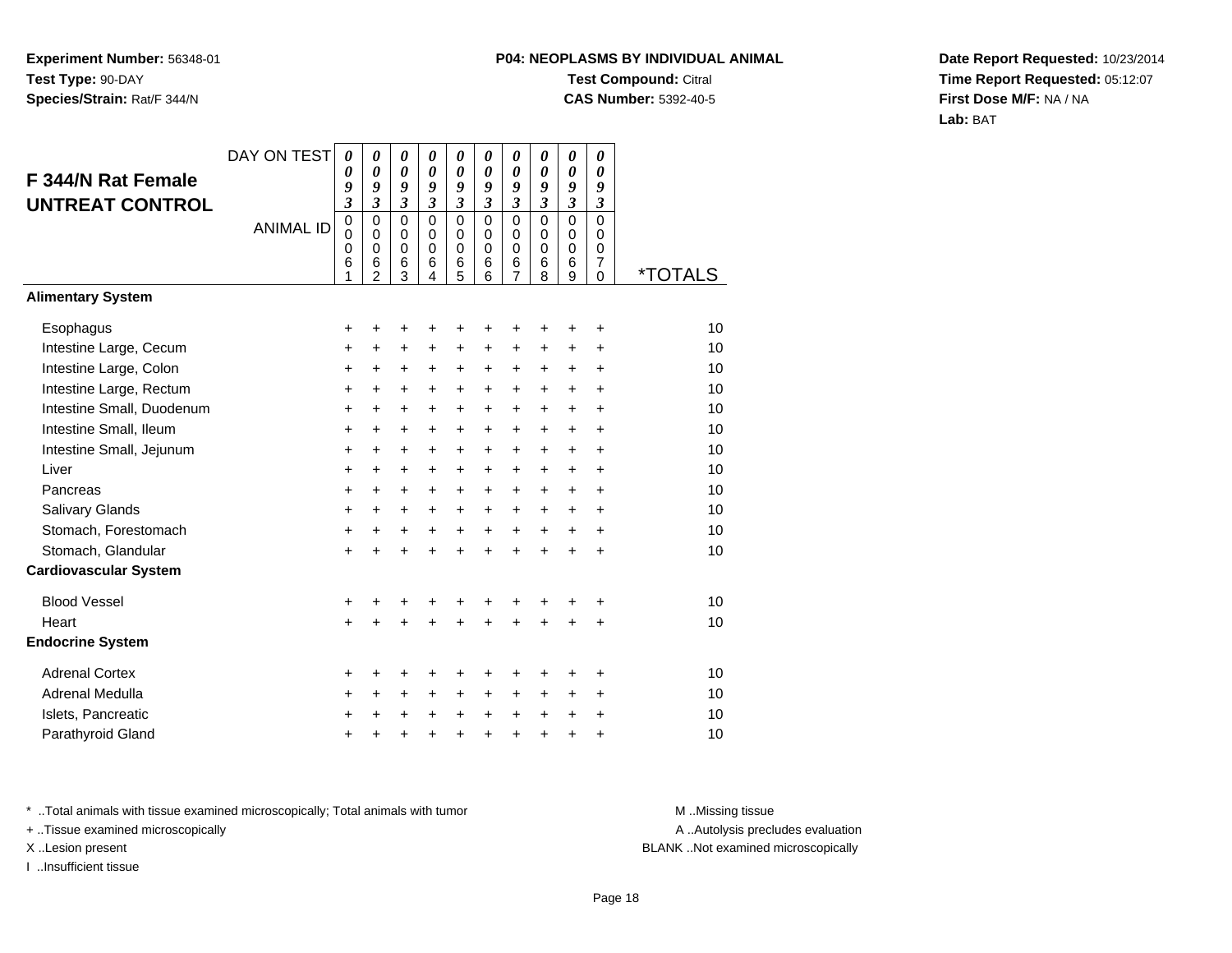## **P04: NEOPLASMS BY INDIVIDUAL ANIMALTest Compound:** Citral

**CAS Number:** 5392-40-5

**Date Report Requested:** 10/23/2014**Time Report Requested:** 05:12:08**First Dose M/F:** NA / NA**Lab:** BAT

|                               | DAY ON TEST      | 0<br>0                      | 0<br>0           | 0<br>$\boldsymbol{\theta}$    | 0<br>$\boldsymbol{\theta}$  | 0<br>0                        | 0<br>0        | 0<br>0                                | 0<br>$\boldsymbol{\theta}$          | 0<br>0                              | 0<br>0                        |                       |
|-------------------------------|------------------|-----------------------------|------------------|-------------------------------|-----------------------------|-------------------------------|---------------|---------------------------------------|-------------------------------------|-------------------------------------|-------------------------------|-----------------------|
| <b>F 344/N Rat Female</b>     |                  | 9                           | 9                | 9                             | 9                           | 9                             | 9             | 9                                     | 9                                   | 9                                   | 9                             |                       |
| <b>UNTREAT CONTROL</b>        |                  | $\mathfrak{z}$<br>$\pmb{0}$ | 3<br>$\pmb{0}$   | $\mathfrak{z}$<br>$\mathbf 0$ | $\mathfrak{z}$<br>$\pmb{0}$ | $\mathfrak{z}$<br>$\mathsf 0$ | 3<br>0        | $\mathfrak{z}$<br>$\pmb{0}$           | $\boldsymbol{\beta}$<br>$\mathbf 0$ | $\boldsymbol{\beta}$<br>$\mathbf 0$ | $\mathfrak{z}$<br>$\mathbf 0$ |                       |
|                               | <b>ANIMAL ID</b> | $\mathbf 0$                 | 0                | 0                             | 0                           | 0                             | 0             | 0                                     | 0                                   | 0                                   | 0                             |                       |
|                               |                  | $\mathbf 0$<br>6            | $\mathbf 0$<br>6 | $\mathbf 0$<br>$\,6$          | 0<br>6                      | 0                             | $\Omega$<br>6 | $\mathbf 0$                           | $\mathbf 0$<br>$\,6$                | $\mathbf 0$<br>$\,6$                | $\mathbf 0$<br>7              |                       |
|                               |                  | $\mathbf{1}$                | $\overline{2}$   | 3                             | $\overline{4}$              | 6<br>5                        | 6             | $\begin{array}{c} 6 \\ 7 \end{array}$ | 8                                   | $\boldsymbol{9}$                    | $\mathbf 0$                   | <i><b>*TOTALS</b></i> |
| <b>Pituitary Gland</b>        |                  | $\ddot{}$                   | $\ddot{}$        | $\ddot{}$                     | $+$                         | $\ddot{}$                     | $\ddot{}$     | $\ddot{}$                             | $\ddot{}$                           | $+$                                 | $\ddot{}$                     | 10                    |
| <b>Thyroid Gland</b>          |                  | $\ddot{}$                   | $\ddot{}$        | $\ddot{}$                     | $\ddot{}$                   | +                             | $\ddot{}$     | $\ddot{}$                             | $\ddot{}$                           | $\ddot{}$                           | $\ddot{}$                     | 10                    |
| <b>General Body System</b>    |                  |                             |                  |                               |                             |                               |               |                                       |                                     |                                     |                               |                       |
| <b>NONE</b>                   |                  |                             |                  |                               |                             |                               |               |                                       |                                     |                                     |                               |                       |
| <b>Genital System</b>         |                  |                             |                  |                               |                             |                               |               |                                       |                                     |                                     |                               |                       |
| <b>Clitoral Gland</b>         |                  | $\ddot{}$                   | +                | +                             | +                           | +                             | +             |                                       |                                     |                                     | +                             | 10                    |
| Ovary                         |                  | +                           | +                | $\ddot{}$                     | $\ddot{}$                   | $\ddot{}$                     | $\ddot{}$     | $\ddot{}$                             | $\ddot{}$                           | $\ddot{}$                           | $\ddot{}$                     | 10                    |
| <b>Uterus</b>                 |                  | $+$                         | $\ddot{}$        | $\ddot{}$                     | $+$                         | $+$                           | $\ddot{}$     | $+$                                   | $+$                                 | $\ddot{}$                           | $\ddot{}$                     | 10                    |
| <b>Hematopoietic System</b>   |                  |                             |                  |                               |                             |                               |               |                                       |                                     |                                     |                               |                       |
| <b>Bone Marrow</b>            |                  | +                           | +                | +                             | +                           | +                             | ٠             | +                                     |                                     | ٠                                   | +                             | 10                    |
| Lymph Node, Mandibular        |                  | $\ddot{}$                   | +                | $\ddot{}$                     | $\ddot{}$                   | $\pm$                         | +             | $\ddot{}$                             | $\ddot{}$                           | $\ddot{}$                           | $\ddot{}$                     | 10                    |
| Lymph Node, Mesenteric        |                  | $\ddot{}$                   | $\ddot{}$        | +                             | $\ddot{}$                   | $\ddot{}$                     | $\ddot{}$     | $\ddot{}$                             | $\ddot{}$                           | $\ddot{}$                           | +                             | 10                    |
| Spleen                        |                  | $\ddot{}$                   | +                | +                             | $\ddot{}$                   | $+$                           | $\ddot{}$     | $\ddot{}$                             | $+$                                 | $\ddot{}$                           | +                             | 10                    |
| Thymus                        |                  | $+$                         | ÷                | $\ddot{}$                     | $\ddot{}$                   | $\ddot{}$                     | $\ddot{}$     | $\ddot{}$                             | $\ddot{}$                           | $\ddot{}$                           | $\ddot{}$                     | 10                    |
| <b>Integumentary System</b>   |                  |                             |                  |                               |                             |                               |               |                                       |                                     |                                     |                               |                       |
| Mammary Gland                 |                  | +                           |                  | +                             |                             | +                             |               |                                       |                                     |                                     | +                             | 10                    |
| Skin                          |                  | $+$                         | $\ddot{}$        | $\ddot{}$                     | +                           | $\ddot{}$                     | ÷             | +                                     |                                     | $\div$                              | $\ddot{}$                     | 10                    |
| <b>Musculoskeletal System</b> |                  |                             |                  |                               |                             |                               |               |                                       |                                     |                                     |                               |                       |
| <b>Bone</b>                   |                  | +                           | ٠                | +                             |                             | +                             | +             | +                                     |                                     | ٠                                   | +                             | 10                    |

\* ..Total animals with tissue examined microscopically; Total animals with tumor **M** . Missing tissue M ..Missing tissue

+ ..Tissue examined microscopically

I ..Insufficient tissue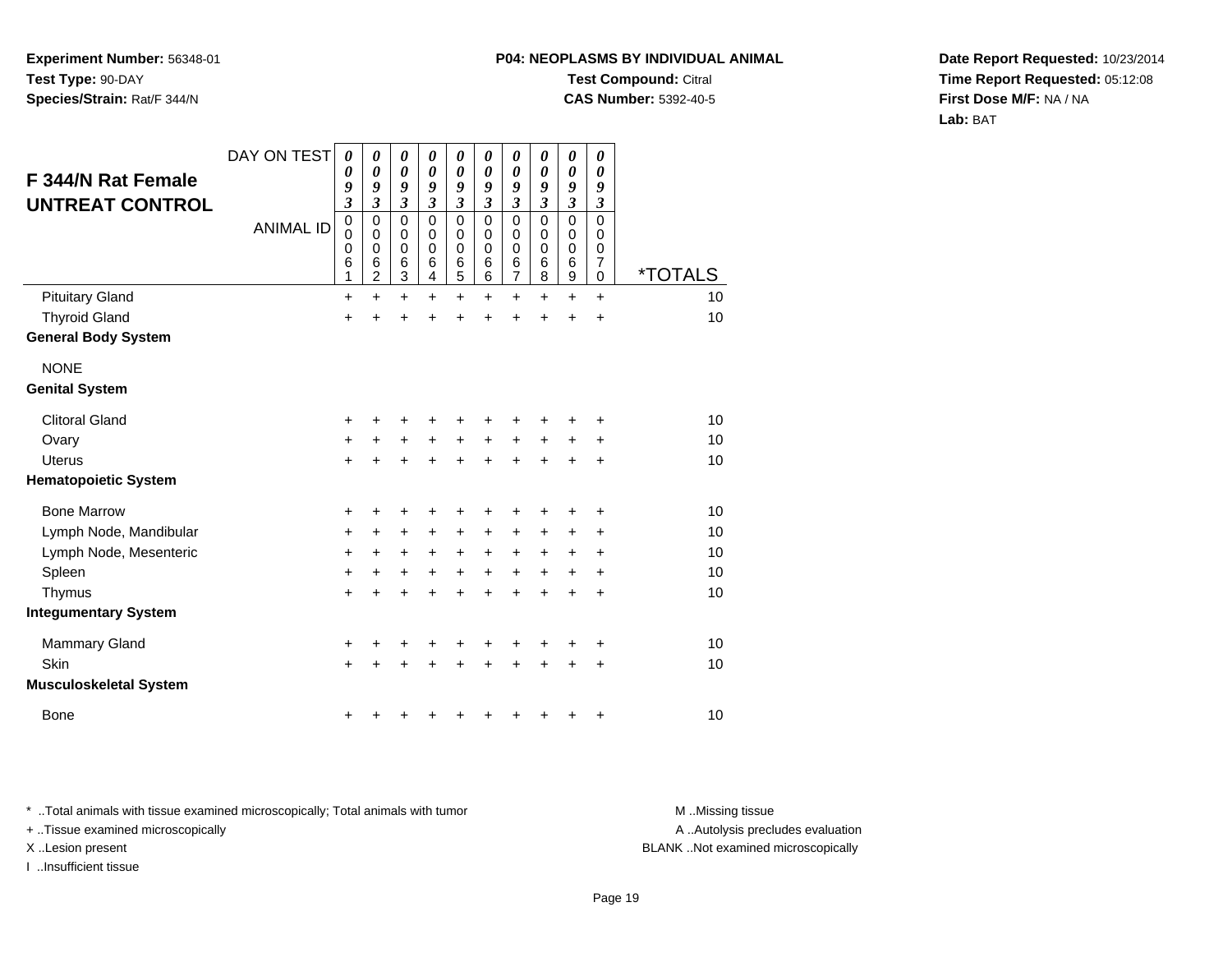## **P04: NEOPLASMS BY INDIVIDUAL ANIMALTest Compound:** Citral **CAS Number:** 5392-40-5

**Date Report Requested:** 10/23/2014**Time Report Requested:** 05:12:08**First Dose M/F:** NA / NA**Lab:** BAT

| <b>F 344/N Rat Female</b><br><b>UNTREAT CONTROL</b> | DAY ON TEST<br><b>ANIMAL ID</b> | $\boldsymbol{\theta}$<br>0<br>9<br>$\overline{\mathbf{3}}$<br>0<br>0<br>0<br>6 | 0<br>$\boldsymbol{\theta}$<br>9<br>3<br>$\mathbf 0$<br>0<br>$\mathbf 0$<br>6<br>2 | $\boldsymbol{\theta}$<br>$\boldsymbol{\theta}$<br>9<br>$\overline{\mathbf{3}}$<br>$\mathbf 0$<br>0<br>$\mathbf 0$<br>6<br>3 | 0<br>$\boldsymbol{\theta}$<br>9<br>$\overline{\mathbf{3}}$<br>$\mathbf 0$<br>0<br>$\mathbf 0$<br>6<br>4 | 0<br>0<br>9<br>$\mathfrak{z}$<br>$\mathbf 0$<br>0<br>$\pmb{0}$<br>6<br>$\sqrt{5}$ | 0<br>0<br>9<br>$\mathfrak{z}$<br>$\mathbf 0$<br>0<br>$\mathbf 0$<br>6<br>6 | 0<br>0<br>9<br>$\mathfrak{z}$<br>$\mathbf 0$<br>0<br>$\pmb{0}$<br>6<br>$\overline{7}$ | 0<br>0<br>9<br>$\overline{\mathbf{3}}$<br>0<br>0<br>0<br>6<br>8 | 0<br>$\boldsymbol{\theta}$<br>9<br>$\overline{\mathbf{3}}$<br>$\mathbf 0$<br>0<br>$\mathbf 0$<br>6<br>9 | 0<br>0<br>9<br>$\overline{\mathbf{3}}$<br>$\Omega$<br>0<br>0<br>7<br>0 | <i><b>*TOTALS</b></i> |
|-----------------------------------------------------|---------------------------------|--------------------------------------------------------------------------------|-----------------------------------------------------------------------------------|-----------------------------------------------------------------------------------------------------------------------------|---------------------------------------------------------------------------------------------------------|-----------------------------------------------------------------------------------|----------------------------------------------------------------------------|---------------------------------------------------------------------------------------|-----------------------------------------------------------------|---------------------------------------------------------------------------------------------------------|------------------------------------------------------------------------|-----------------------|
| <b>Nervous System</b>                               |                                 |                                                                                |                                                                                   |                                                                                                                             |                                                                                                         |                                                                                   |                                                                            |                                                                                       |                                                                 |                                                                                                         |                                                                        |                       |
| <b>Brain</b>                                        |                                 | $\ddot{}$                                                                      |                                                                                   |                                                                                                                             |                                                                                                         |                                                                                   |                                                                            |                                                                                       |                                                                 | +                                                                                                       | $\ddot{}$                                                              | 10                    |
| <b>Respiratory System</b>                           |                                 |                                                                                |                                                                                   |                                                                                                                             |                                                                                                         |                                                                                   |                                                                            |                                                                                       |                                                                 |                                                                                                         |                                                                        |                       |
| Lung                                                |                                 | +                                                                              | ٠                                                                                 | +                                                                                                                           | +                                                                                                       | +                                                                                 |                                                                            | +                                                                                     | +                                                               | ٠                                                                                                       | +                                                                      | 10                    |
| <b>Nose</b>                                         |                                 | $\ddot{}$                                                                      | $\ddot{}$                                                                         | $\ddot{}$                                                                                                                   | $\ddot{}$                                                                                               | $+$                                                                               | $\ddot{}$                                                                  | $\ddot{}$                                                                             | $\ddot{}$                                                       | $\ddot{}$                                                                                               | $\ddot{}$                                                              | 10                    |
| Trachea                                             |                                 | $\ddot{}$                                                                      | $\ddot{}$                                                                         | $\ddot{}$                                                                                                                   | $\ddot{}$                                                                                               | $+$                                                                               | $\ddot{}$                                                                  | $\ddot{}$                                                                             | $\ddot{}$                                                       | $\ddot{}$                                                                                               | $\ddot{}$                                                              | 10                    |
| <b>Special Senses System</b>                        |                                 |                                                                                |                                                                                   |                                                                                                                             |                                                                                                         |                                                                                   |                                                                            |                                                                                       |                                                                 |                                                                                                         |                                                                        |                       |
| <b>NONE</b>                                         |                                 |                                                                                |                                                                                   |                                                                                                                             |                                                                                                         |                                                                                   |                                                                            |                                                                                       |                                                                 |                                                                                                         |                                                                        |                       |
| <b>Urinary System</b>                               |                                 |                                                                                |                                                                                   |                                                                                                                             |                                                                                                         |                                                                                   |                                                                            |                                                                                       |                                                                 |                                                                                                         |                                                                        |                       |
| Kidney                                              |                                 | +                                                                              | +                                                                                 | +                                                                                                                           | +                                                                                                       | +                                                                                 |                                                                            | +                                                                                     | +                                                               | +                                                                                                       | ÷                                                                      | 10                    |
| <b>Urinary Bladder</b><br><b>SYSTEMIC LESIONS</b>   |                                 | $+$                                                                            | $\pm$                                                                             | $\ddot{}$                                                                                                                   | $\ddot{}$                                                                                               | $+$                                                                               | $+$                                                                        | $\ddot{}$                                                                             | $+$                                                             | $\pm$                                                                                                   | $\ddot{}$                                                              | 10                    |
| Multiple Organ                                      |                                 | +                                                                              |                                                                                   |                                                                                                                             |                                                                                                         |                                                                                   |                                                                            |                                                                                       |                                                                 |                                                                                                         | $\ddot{}$                                                              | 10                    |

\* ..Total animals with tissue examined microscopically; Total animals with tumor **M** . Missing tissue M ..Missing tissue

+ ..Tissue examined microscopically

I ..Insufficient tissue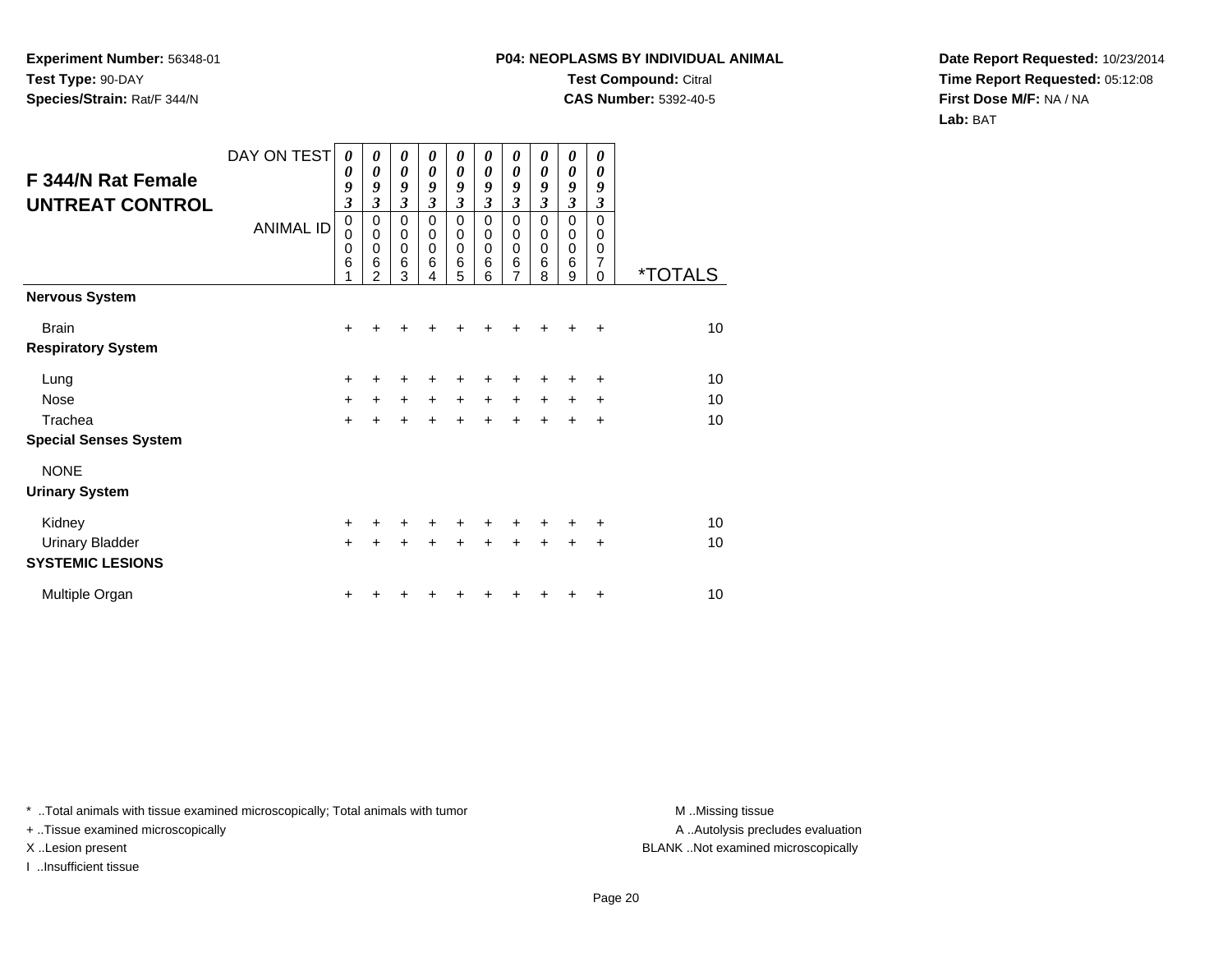## **P04: NEOPLASMS BY INDIVIDUAL ANIMALTest Compound:** Citral **CAS Number:** 5392-40-5

**Date Report Requested:** 10/23/2014**Time Report Requested:** 05:12:08**First Dose M/F:** NA / NA**Lab:** BAT

| F 344/N Rat Female<br><b>VEHICLE CONTROL</b> | DAY ON TEST<br><b>ANIMAL ID</b> | $\boldsymbol{\theta}$<br>$\boldsymbol{\theta}$<br>9<br>3<br>$\mathbf 0$<br>$\mathbf 0$<br>$\mathbf 0$<br>7<br>1 | $\boldsymbol{\theta}$<br>$\boldsymbol{\theta}$<br>9<br>$\mathfrak{z}$<br>$\mathbf 0$<br>$\mathbf 0$<br>$\mathbf 0$<br>$\overline{7}$<br>$\overline{2}$ | 0<br>$\boldsymbol{\theta}$<br>9<br>$\mathfrak{z}$<br>$\mathbf 0$<br>$\mathbf 0$<br>$\mathbf 0$<br>$\overline{7}$<br>3 | 0<br>0<br>9<br>$\mathfrak{z}$<br>$\mathbf 0$<br>$\Omega$<br>$\mathbf 0$<br>7<br>$\overline{4}$ | 0<br>0<br>9<br>$\mathfrak{z}$<br>$\mathbf 0$<br>$\mathbf 0$<br>$\pmb{0}$<br>$\overline{7}$<br>5 | 0<br>$\boldsymbol{\theta}$<br>9<br>$\mathfrak{z}$<br>$\mathbf 0$<br>$\mathbf 0$<br>$\mathbf 0$<br>$\overline{7}$<br>6 | 0<br>0<br>9<br>$\overline{\mathbf{3}}$<br>$\mathbf 0$<br>$\mathbf 0$<br>0<br>$\overline{\mathbf{7}}$<br>$\overline{7}$ | 0<br>0<br>9<br>$\overline{\mathbf{3}}$<br>$\mathbf 0$<br>0<br>$\mathbf 0$<br>7<br>8 | 0<br>0<br>9<br>$\overline{\mathbf{3}}$<br>$\mathbf 0$<br>$\mathbf 0$<br>0<br>7<br>9 | 0<br>$\boldsymbol{\theta}$<br>9<br>3<br>$\mathbf 0$<br>$\Omega$<br>$\mathbf 0$<br>8<br>$\Omega$ | <i><b>*TOTALS</b></i> |
|----------------------------------------------|---------------------------------|-----------------------------------------------------------------------------------------------------------------|--------------------------------------------------------------------------------------------------------------------------------------------------------|-----------------------------------------------------------------------------------------------------------------------|------------------------------------------------------------------------------------------------|-------------------------------------------------------------------------------------------------|-----------------------------------------------------------------------------------------------------------------------|------------------------------------------------------------------------------------------------------------------------|-------------------------------------------------------------------------------------|-------------------------------------------------------------------------------------|-------------------------------------------------------------------------------------------------|-----------------------|
| <b>Alimentary System</b>                     |                                 |                                                                                                                 |                                                                                                                                                        |                                                                                                                       |                                                                                                |                                                                                                 |                                                                                                                       |                                                                                                                        |                                                                                     |                                                                                     |                                                                                                 |                       |
| Esophagus                                    |                                 | +                                                                                                               |                                                                                                                                                        | +                                                                                                                     | +                                                                                              | +                                                                                               | +                                                                                                                     | +                                                                                                                      | +                                                                                   | +                                                                                   | +                                                                                               | 10                    |
| Intestine Large, Cecum                       |                                 | +                                                                                                               | +                                                                                                                                                      | $\ddot{}$                                                                                                             | $\ddot{}$                                                                                      | $\pm$                                                                                           | +                                                                                                                     | +                                                                                                                      | +                                                                                   | +                                                                                   | +                                                                                               | 10                    |
| Intestine Large, Colon                       |                                 | $\ddot{}$                                                                                                       | +                                                                                                                                                      | +                                                                                                                     | +                                                                                              | +                                                                                               | $\ddot{}$                                                                                                             | +                                                                                                                      | +                                                                                   | +                                                                                   | $\ddot{}$                                                                                       | 10                    |
| Intestine Large, Rectum                      |                                 | +                                                                                                               | $\ddot{}$                                                                                                                                              | +                                                                                                                     | +                                                                                              | +                                                                                               | $\ddot{}$                                                                                                             | +                                                                                                                      | +                                                                                   | +                                                                                   | $\ddot{}$                                                                                       | 10                    |
| Intestine Small, Duodenum                    |                                 | $\ddot{}$                                                                                                       | $\ddot{}$                                                                                                                                              | $\ddot{}$                                                                                                             | $\ddot{}$                                                                                      | $\ddot{}$                                                                                       | $\ddot{}$                                                                                                             | $\ddot{}$                                                                                                              | $\pm$                                                                               | $\pm$                                                                               | +                                                                                               | 10                    |
| Intestine Small, Ileum                       |                                 | +                                                                                                               | $\ddot{}$                                                                                                                                              | $\ddot{}$                                                                                                             | $\ddot{}$                                                                                      | $\ddot{}$                                                                                       | $\ddot{}$                                                                                                             | $\ddot{}$                                                                                                              | $\pm$                                                                               | +                                                                                   | $\ddot{}$                                                                                       | 10                    |
| Intestine Small, Jejunum                     |                                 | +                                                                                                               | +                                                                                                                                                      | +                                                                                                                     | +                                                                                              | +                                                                                               | $\ddot{}$                                                                                                             | +                                                                                                                      | +                                                                                   | +                                                                                   | +                                                                                               | 10                    |
| Liver                                        |                                 | +                                                                                                               | $\ddot{}$                                                                                                                                              | $+$                                                                                                                   | $\ddot{}$                                                                                      | $\ddot{}$                                                                                       | $\ddot{}$                                                                                                             | $\ddot{}$                                                                                                              | $\ddot{}$                                                                           | $\ddot{}$                                                                           | $\ddot{}$                                                                                       | 10                    |
| Pancreas                                     |                                 | $\ddot{}$                                                                                                       | $\ddot{}$                                                                                                                                              | $\ddot{}$                                                                                                             | $\ddot{}$                                                                                      | $\ddot{}$                                                                                       | $\ddot{}$                                                                                                             | $\ddot{}$                                                                                                              | $\ddot{}$                                                                           | $\ddot{}$                                                                           | +                                                                                               | 10                    |
| Salivary Glands                              |                                 | +                                                                                                               | +                                                                                                                                                      | $\ddot{}$                                                                                                             | +                                                                                              | +                                                                                               | $\ddot{}$                                                                                                             | +                                                                                                                      | +                                                                                   | +                                                                                   | $\ddot{}$                                                                                       | 10                    |
| Stomach, Forestomach                         |                                 | +                                                                                                               | +                                                                                                                                                      | +                                                                                                                     | $\ddot{}$                                                                                      | +                                                                                               | $\ddot{}$                                                                                                             | $\ddot{}$                                                                                                              | $\ddot{}$                                                                           | $\ddot{}$                                                                           | $\ddot{}$                                                                                       | 10                    |
| Stomach, Glandular                           |                                 | $\ddot{}$                                                                                                       |                                                                                                                                                        | ÷                                                                                                                     | $\ddot{}$                                                                                      | $\ddot{}$                                                                                       | $\ddot{}$                                                                                                             | $\ddot{}$                                                                                                              | $\ddot{}$                                                                           | $\ddot{}$                                                                           | $\ddot{}$                                                                                       | 10                    |
| <b>Cardiovascular System</b>                 |                                 |                                                                                                                 |                                                                                                                                                        |                                                                                                                       |                                                                                                |                                                                                                 |                                                                                                                       |                                                                                                                        |                                                                                     |                                                                                     |                                                                                                 |                       |
| <b>Blood Vessel</b>                          |                                 | +                                                                                                               | +                                                                                                                                                      | +                                                                                                                     | +                                                                                              | +                                                                                               | +                                                                                                                     | +                                                                                                                      | +                                                                                   | +                                                                                   | +                                                                                               | 10                    |
| Heart                                        |                                 | $\ddot{}$                                                                                                       |                                                                                                                                                        |                                                                                                                       |                                                                                                | $\ddot{}$                                                                                       |                                                                                                                       | $\ddot{}$                                                                                                              | ÷                                                                                   | $\ddot{}$                                                                           | $\ddot{}$                                                                                       | 10                    |
| <b>Endocrine System</b>                      |                                 |                                                                                                                 |                                                                                                                                                        |                                                                                                                       |                                                                                                |                                                                                                 |                                                                                                                       |                                                                                                                        |                                                                                     |                                                                                     |                                                                                                 |                       |
| <b>Adrenal Cortex</b>                        |                                 | +                                                                                                               | +                                                                                                                                                      | +                                                                                                                     | +                                                                                              | +                                                                                               | +                                                                                                                     | +                                                                                                                      | +                                                                                   | +                                                                                   | +                                                                                               | 10                    |
| Adrenal Medulla                              |                                 | +                                                                                                               | $\ddot{}$                                                                                                                                              | $\ddot{}$                                                                                                             | $\ddot{}$                                                                                      | $\ddot{}$                                                                                       | $\ddot{}$                                                                                                             | $\ddot{}$                                                                                                              | +                                                                                   | $\ddot{}$                                                                           | $\ddot{}$                                                                                       | 10                    |
| Islets, Pancreatic                           |                                 | +                                                                                                               | +                                                                                                                                                      | $\ddot{}$                                                                                                             | +                                                                                              | +                                                                                               | $\ddot{}$                                                                                                             | +                                                                                                                      | +                                                                                   | +                                                                                   | +                                                                                               | 10                    |
| Parathyroid Gland                            |                                 | +                                                                                                               |                                                                                                                                                        |                                                                                                                       | +                                                                                              | $\ddot{}$                                                                                       | M                                                                                                                     | $\ddot{}$                                                                                                              | +                                                                                   | $\ddot{}$                                                                           | M                                                                                               | 8                     |

\* ..Total animals with tissue examined microscopically; Total animals with tumor **M** . Missing tissue M ..Missing tissue

+ ..Tissue examined microscopically

I ..Insufficient tissue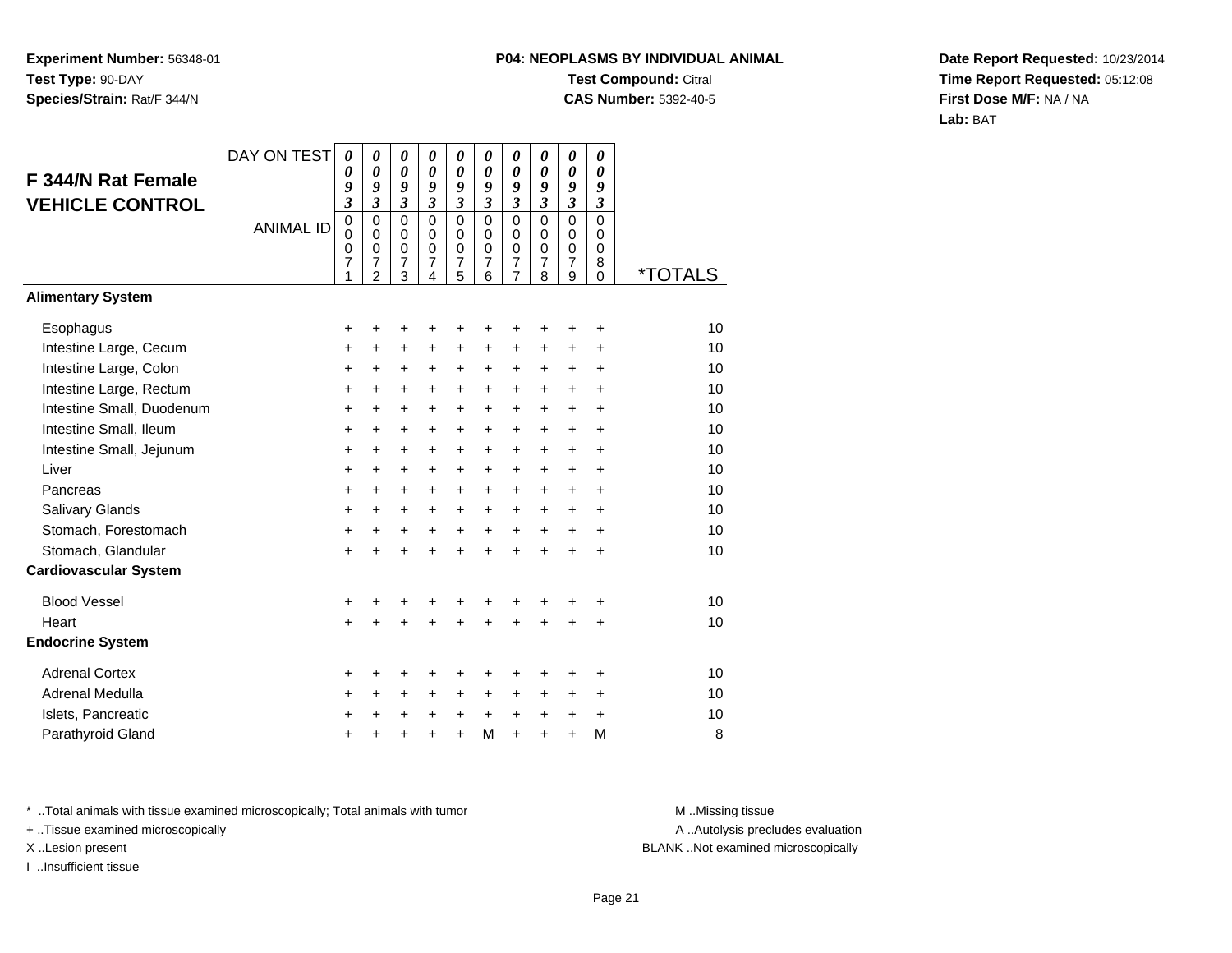# **P04: NEOPLASMS BY INDIVIDUAL ANIMALTest Compound:** Citral

**CAS Number:** 5392-40-5

**Date Report Requested:** 10/23/2014**Time Report Requested:** 05:12:08**First Dose M/F:** NA / NA**Lab:** BAT

| F 344/N Rat Female<br><b>VEHICLE CONTROL</b> | DAY ON TEST      | 0<br>0<br>9<br>$\overline{\mathbf{3}}$ | 0<br>$\boldsymbol{\theta}$<br>9<br>$\overline{\mathbf{3}}$ | 0<br>$\boldsymbol{\theta}$<br>9<br>$\overline{\mathbf{3}}$ | 0<br>0<br>9<br>$\mathfrak{z}$             | 0<br>$\boldsymbol{\theta}$<br>9<br>$\mathfrak{z}$           | 0<br>0<br>9<br>3                                 | $\boldsymbol{\theta}$<br>0<br>9<br>$\boldsymbol{\beta}$   | 0<br>0<br>9<br>3                             | 0<br>$\boldsymbol{\theta}$<br>9<br>$\overline{\mathbf{3}}$ | 0<br>0<br>9<br>3                |                       |
|----------------------------------------------|------------------|----------------------------------------|------------------------------------------------------------|------------------------------------------------------------|-------------------------------------------|-------------------------------------------------------------|--------------------------------------------------|-----------------------------------------------------------|----------------------------------------------|------------------------------------------------------------|---------------------------------|-----------------------|
|                                              | <b>ANIMAL ID</b> | $\mathbf 0$<br>0<br>0<br>7<br>1        | $\mathbf 0$<br>0<br>0<br>7<br>$\overline{c}$               | $\mathbf 0$<br>0<br>0<br>$\overline{7}$<br>3               | $\Omega$<br>0<br>0<br>$\overline{7}$<br>4 | $\mathbf 0$<br>0<br>$\boldsymbol{0}$<br>$\overline{7}$<br>5 | $\Omega$<br>$\Omega$<br>0<br>$\overline{7}$<br>6 | $\mathbf 0$<br>0<br>0<br>$\overline{7}$<br>$\overline{7}$ | $\mathbf 0$<br>0<br>0<br>$\overline{7}$<br>8 | $\mathbf 0$<br>0<br>0<br>$\overline{7}$<br>9               | $\mathbf 0$<br>0<br>0<br>8<br>0 | <i><b>*TOTALS</b></i> |
| <b>Pituitary Gland</b>                       |                  | $\ddot{}$                              | $\ddot{}$                                                  | $\ddot{}$                                                  | $\ddot{}$                                 | $\ddot{}$                                                   | +                                                | $\ddot{}$                                                 | $\ddot{}$                                    | $\ddot{}$                                                  | $\ddot{}$                       | 10                    |
| <b>Thyroid Gland</b>                         |                  | $\ddot{}$                              | $\ddot{}$                                                  | $\ddot{}$                                                  | $\ddot{}$                                 | $\ddot{}$                                                   | $\ddot{}$                                        | $\ddot{}$                                                 | $\ddot{}$                                    | $\ddot{}$                                                  | $\ddot{}$                       | 10                    |
| <b>General Body System</b>                   |                  |                                        |                                                            |                                                            |                                           |                                                             |                                                  |                                                           |                                              |                                                            |                                 |                       |
| <b>NONE</b>                                  |                  |                                        |                                                            |                                                            |                                           |                                                             |                                                  |                                                           |                                              |                                                            |                                 |                       |
| <b>Genital System</b>                        |                  |                                        |                                                            |                                                            |                                           |                                                             |                                                  |                                                           |                                              |                                                            |                                 |                       |
| <b>Clitoral Gland</b>                        |                  | +                                      | +                                                          | +                                                          | +                                         | +                                                           | +                                                | +                                                         | ٠                                            | +                                                          | ٠                               | 10                    |
| Ovary                                        |                  | +                                      | $\ddot{}$                                                  | $\ddot{}$                                                  | $\ddot{}$                                 | $\ddot{}$                                                   | $\ddot{}$                                        | $\ddot{}$                                                 | $\ddot{}$                                    | $\ddot{}$                                                  | +                               | 10                    |
| <b>Uterus</b>                                |                  | $\ddot{}$                              | $\ddot{}$                                                  | $\ddot{}$                                                  | $\ddot{}$                                 | $\ddot{}$                                                   | $\ddot{}$                                        | $\ddot{}$                                                 | $\ddot{}$                                    | $\ddot{}$                                                  | $\ddot{}$                       | 10                    |
| <b>Hematopoietic System</b>                  |                  |                                        |                                                            |                                                            |                                           |                                                             |                                                  |                                                           |                                              |                                                            |                                 |                       |
| <b>Bone Marrow</b>                           |                  | +                                      | +                                                          | +                                                          | +                                         | +                                                           | +                                                | +                                                         | +                                            | +                                                          | +                               | 10                    |
| Lymph Node, Mandibular                       |                  | +                                      | +                                                          | +                                                          | +                                         | +                                                           | +                                                | +                                                         | $\pm$                                        | +                                                          | +                               | 10                    |
| Lymph Node, Mesenteric                       |                  | +                                      | +                                                          | $\ddot{}$                                                  | $\ddot{}$                                 | $\ddot{}$                                                   | $\ddot{}$                                        | $\ddot{}$                                                 | $\ddot{}$                                    | +                                                          | ÷                               | 10                    |
| Spleen                                       |                  | $\ddot{}$                              | $\ddot{}$                                                  | $\ddot{}$                                                  | $\ddot{}$                                 | $\ddot{}$                                                   | $\ddot{}$                                        | $\ddot{}$                                                 | $+$                                          | $\ddot{}$                                                  | $\ddot{}$                       | 10                    |
| Thymus                                       |                  | $\ddot{}$                              | $\ddot{}$                                                  | $\ddot{}$                                                  | ÷                                         | $\ddot{}$                                                   | $\ddot{}$                                        | $\ddot{}$                                                 | $\ddot{}$                                    | $\ddot{}$                                                  | +                               | 10                    |
| <b>Integumentary System</b>                  |                  |                                        |                                                            |                                                            |                                           |                                                             |                                                  |                                                           |                                              |                                                            |                                 |                       |
| <b>Mammary Gland</b>                         |                  | +                                      | +                                                          | +                                                          | +                                         | +                                                           | +                                                | +                                                         | +                                            | +                                                          | +                               | 10 <sup>1</sup>       |
| Skin                                         |                  | $\ddot{}$                              | +                                                          | $\ddot{}$                                                  | ÷                                         | $\ddot{}$                                                   | $\ddot{}$                                        | $\ddot{}$                                                 | $\ddot{}$                                    | +                                                          | +                               | 10                    |
| <b>Musculoskeletal System</b>                |                  |                                        |                                                            |                                                            |                                           |                                                             |                                                  |                                                           |                                              |                                                            |                                 |                       |
| <b>Bone</b>                                  |                  | +                                      |                                                            |                                                            |                                           | +                                                           | +                                                | +                                                         | ٠                                            | +                                                          | +                               | 10                    |

\* ..Total animals with tissue examined microscopically; Total animals with tumor **M** . Missing tissue M ..Missing tissue

+ ..Tissue examined microscopically

I ..Insufficient tissue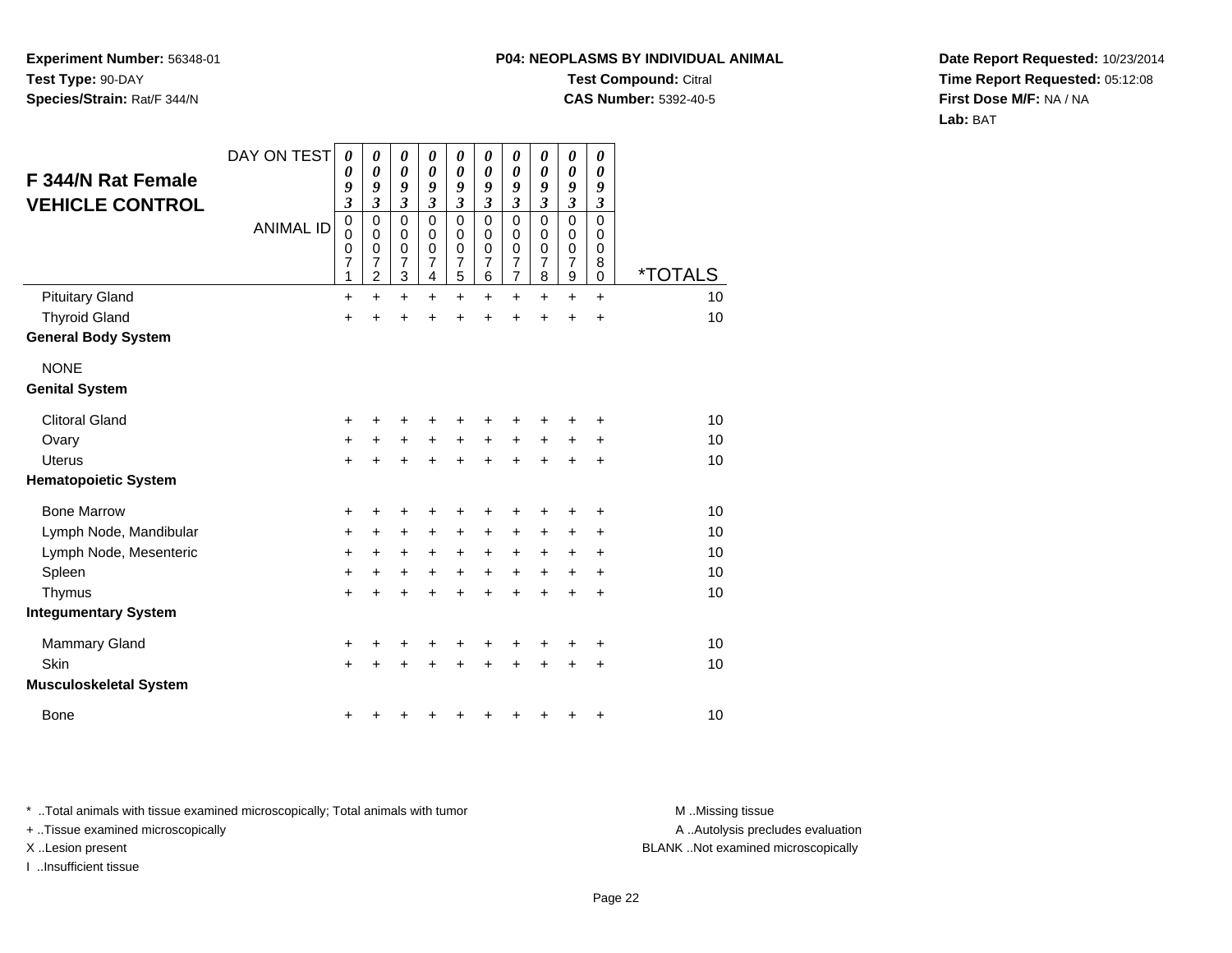## **P04: NEOPLASMS BY INDIVIDUAL ANIMALTest Compound:** Citral **CAS Number:** 5392-40-5

**Date Report Requested:** 10/23/2014**Time Report Requested:** 05:12:08**First Dose M/F:** NA / NA**Lab:** BAT

| <b>F 344/N Rat Female</b><br><b>VEHICLE CONTROL</b> | DAY ON TEST<br><b>ANIMAL ID</b> | 0<br>0<br>9<br>3<br>0<br>0<br>0<br>7 | 0<br>$\boldsymbol{\theta}$<br>9<br>3<br>$\pmb{0}$<br>$\mathbf 0$<br>$\mathbf 0$<br>7<br>$\overline{2}$ | $\boldsymbol{\theta}$<br>$\boldsymbol{\theta}$<br>9<br>$\overline{\mathbf{3}}$<br>$\mathbf 0$<br>$\mathbf 0$<br>$\mathbf 0$<br>7<br>3 | 0<br>$\boldsymbol{\theta}$<br>9<br>$\overline{\mathbf{3}}$<br>$\mathbf 0$<br>$\mathbf 0$<br>$\mathbf 0$<br>7 | 0<br>$\boldsymbol{\theta}$<br>9<br>$\mathfrak{z}$<br>0<br>0<br>$\pmb{0}$<br>$\overline{7}$<br>5 | 0<br>0<br>9<br>$\boldsymbol{\beta}$<br>$\Omega$<br>$\mathbf 0$<br>$\pmb{0}$<br>$\overline{7}$<br>6 | 0<br>0<br>9<br>$\boldsymbol{\beta}$<br>$\mathbf 0$<br>0<br>$\pmb{0}$<br>$\overline{7}$<br>$\overline{7}$ | 0<br>0<br>9<br>$\mathfrak{z}$<br>$\Omega$<br>0<br>$\mathbf 0$<br>$\overline{7}$<br>8 | 0<br>$\boldsymbol{\theta}$<br>9<br>$\boldsymbol{\mathfrak{z}}$<br>$\mathbf 0$<br>$\pmb{0}$<br>$\pmb{0}$<br>$\overline{7}$<br>9 | 0<br>0<br>9<br>3<br>$\Omega$<br>0<br>$\mathbf 0$<br>8<br>$\Omega$ | <i><b>*TOTALS</b></i> |
|-----------------------------------------------------|---------------------------------|--------------------------------------|--------------------------------------------------------------------------------------------------------|---------------------------------------------------------------------------------------------------------------------------------------|--------------------------------------------------------------------------------------------------------------|-------------------------------------------------------------------------------------------------|----------------------------------------------------------------------------------------------------|----------------------------------------------------------------------------------------------------------|--------------------------------------------------------------------------------------|--------------------------------------------------------------------------------------------------------------------------------|-------------------------------------------------------------------|-----------------------|
| <b>Nervous System</b>                               |                                 |                                      |                                                                                                        |                                                                                                                                       |                                                                                                              |                                                                                                 |                                                                                                    |                                                                                                          |                                                                                      |                                                                                                                                |                                                                   |                       |
| <b>Brain</b>                                        |                                 | $\ddot{}$                            |                                                                                                        |                                                                                                                                       |                                                                                                              |                                                                                                 |                                                                                                    |                                                                                                          |                                                                                      |                                                                                                                                | $\ddot{}$                                                         | 10                    |
| <b>Respiratory System</b>                           |                                 |                                      |                                                                                                        |                                                                                                                                       |                                                                                                              |                                                                                                 |                                                                                                    |                                                                                                          |                                                                                      |                                                                                                                                |                                                                   |                       |
| Lung                                                |                                 | +                                    | ٠                                                                                                      | +                                                                                                                                     | +                                                                                                            | ٠                                                                                               |                                                                                                    | ٠                                                                                                        | +                                                                                    | ٠                                                                                                                              | ÷                                                                 | 10                    |
| Nose                                                |                                 | $\ddot{}$                            | $\ddot{}$                                                                                              | $\ddot{}$                                                                                                                             | $\ddot{}$                                                                                                    | $\ddot{}$                                                                                       | $\ddot{}$                                                                                          | $\ddot{}$                                                                                                | $\ddot{}$                                                                            | $\ddot{}$                                                                                                                      | $\ddot{}$                                                         | 10                    |
| Trachea                                             |                                 | $+$                                  | $\ddot{}$                                                                                              | $\ddot{}$                                                                                                                             | $\ddot{}$                                                                                                    | $+$                                                                                             | $+$                                                                                                | $+$                                                                                                      | $+$                                                                                  | $\ddot{}$                                                                                                                      | +                                                                 | 10                    |
| <b>Special Senses System</b>                        |                                 |                                      |                                                                                                        |                                                                                                                                       |                                                                                                              |                                                                                                 |                                                                                                    |                                                                                                          |                                                                                      |                                                                                                                                |                                                                   |                       |
| <b>NONE</b>                                         |                                 |                                      |                                                                                                        |                                                                                                                                       |                                                                                                              |                                                                                                 |                                                                                                    |                                                                                                          |                                                                                      |                                                                                                                                |                                                                   |                       |
| <b>Urinary System</b>                               |                                 |                                      |                                                                                                        |                                                                                                                                       |                                                                                                              |                                                                                                 |                                                                                                    |                                                                                                          |                                                                                      |                                                                                                                                |                                                                   |                       |
| Kidney                                              |                                 | +                                    | +                                                                                                      | +                                                                                                                                     | +                                                                                                            | +                                                                                               |                                                                                                    | +                                                                                                        | +                                                                                    | +                                                                                                                              | +                                                                 | 10                    |
| <b>Urinary Bladder</b><br><b>SYSTEMIC LESIONS</b>   |                                 | $+$                                  | $\pm$                                                                                                  | $\ddot{}$                                                                                                                             | $\ddot{}$                                                                                                    | $+$                                                                                             | $+$                                                                                                | $+$                                                                                                      | $+$                                                                                  | $\ddot{}$                                                                                                                      | $\ddot{}$                                                         | 10                    |
| Multiple Organ                                      |                                 | +                                    |                                                                                                        |                                                                                                                                       |                                                                                                              |                                                                                                 |                                                                                                    |                                                                                                          |                                                                                      |                                                                                                                                | ÷                                                                 | 10                    |

\* ..Total animals with tissue examined microscopically; Total animals with tumor **M** . Missing tissue M ..Missing tissue

+ ..Tissue examined microscopically

I ..Insufficient tissue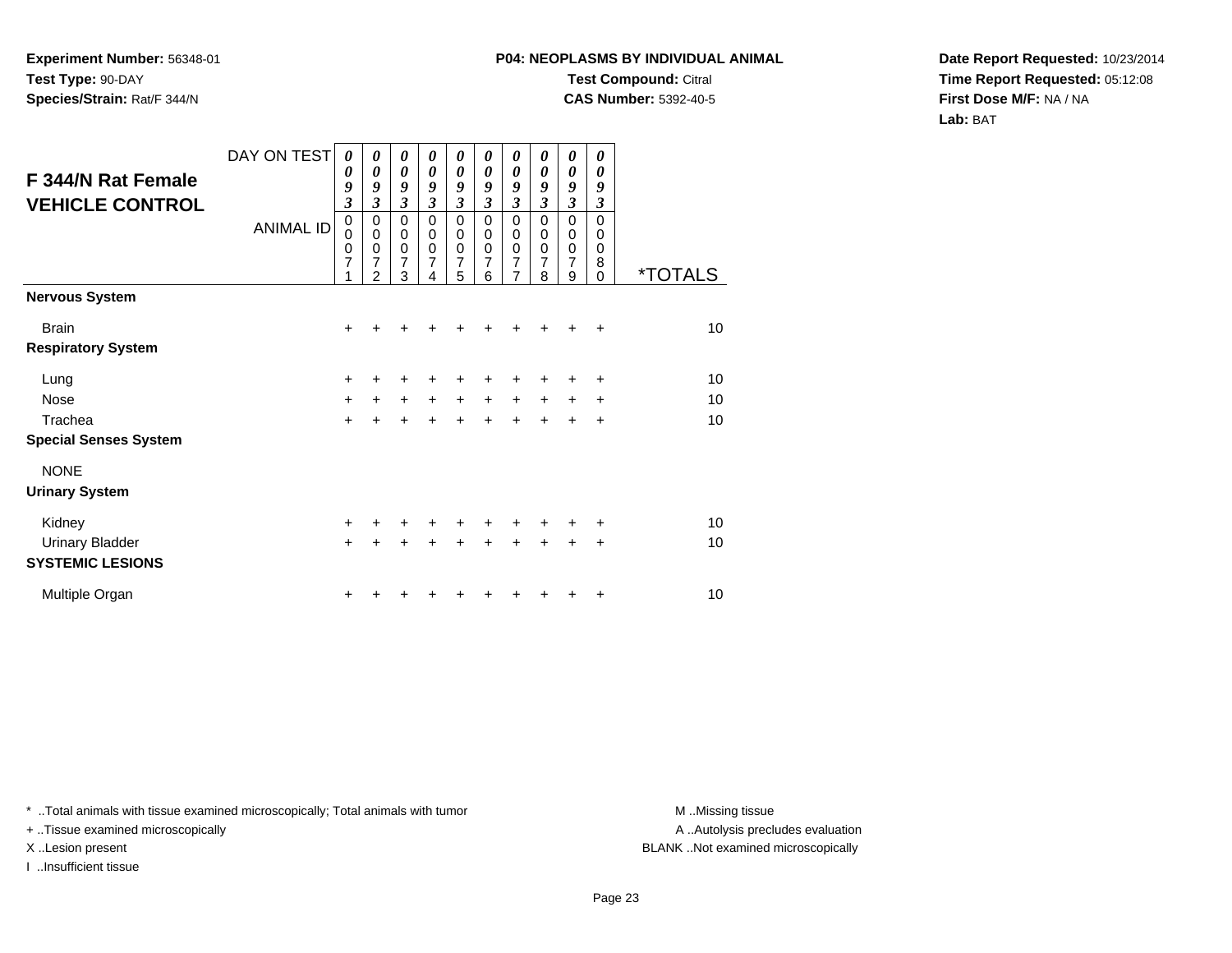## **P04: NEOPLASMS BY INDIVIDUAL ANIMALTest Compound:** Citral **CAS Number:** 5392-40-5

**Date Report Requested:** 10/23/2014**Time Report Requested:** 05:12:08**First Dose M/F:** NA / NA**Lab:** BAT

| F 344/N Rat Female<br>3900 PPM                                                 | DAY ON TEST      | $\boldsymbol{\theta}$<br>0<br>9<br>$\boldsymbol{\mathfrak{z}}$ | 0<br>0<br>9<br>$\boldsymbol{\mathfrak{z}}$             | 0<br>$\pmb{\theta}$<br>$\boldsymbol{9}$<br>$\mathfrak{z}$    | 0<br>$\boldsymbol{\theta}$<br>9<br>$\mathfrak{z}$ | 0<br>$\pmb{\theta}$<br>9<br>$\mathfrak{z}$ | 0<br>$\pmb{\theta}$<br>9<br>$\boldsymbol{\mathfrak{z}}$ | 0<br>$\boldsymbol{\theta}$<br>9<br>$\mathfrak{z}$                   | $\boldsymbol{\theta}$<br>$\boldsymbol{\theta}$<br>9<br>$\mathfrak{z}$ | $\boldsymbol{\theta}$<br>$\boldsymbol{\theta}$<br>$\boldsymbol{g}$<br>$\mathfrak{z}$ | 0<br>0<br>9<br>3                          |                       |
|--------------------------------------------------------------------------------|------------------|----------------------------------------------------------------|--------------------------------------------------------|--------------------------------------------------------------|---------------------------------------------------|--------------------------------------------|---------------------------------------------------------|---------------------------------------------------------------------|-----------------------------------------------------------------------|--------------------------------------------------------------------------------------|-------------------------------------------|-----------------------|
|                                                                                | <b>ANIMAL ID</b> | $\mathbf 0$<br>$\Omega$<br>0<br>8<br>1                         | 0<br>$\mathbf 0$<br>$\mathbf 0$<br>8<br>$\overline{2}$ | $\pmb{0}$<br>$\mathbf 0$<br>$\mathbf 0$<br>8<br>$\mathbf{3}$ | $\mathbf 0$<br>$\mathbf 0$<br>$\pmb{0}$<br>8<br>4 | $\mathsf 0$<br>0<br>$\mathbf 0$<br>8<br>5  | $\mathbf 0$<br>$\mathbf 0$<br>0<br>8<br>6               | $\overline{0}$<br>$\mathbf 0$<br>$\mathbf 0$<br>8<br>$\overline{7}$ | $\mathbf 0$<br>$\mathbf 0$<br>$\mathbf 0$<br>8<br>8                   | $\mathsf 0$<br>$\mathbf 0$<br>$\pmb{0}$<br>8<br>9                                    | $\mathsf 0$<br>$\mathbf 0$<br>0<br>9<br>0 | <i><b>*TOTALS</b></i> |
| <b>Alimentary System</b>                                                       |                  |                                                                |                                                        |                                                              |                                                   |                                            |                                                         |                                                                     |                                                                       |                                                                                      |                                           |                       |
| Liver<br><b>Cardiovascular System</b>                                          |                  |                                                                |                                                        |                                                              |                                                   |                                            |                                                         |                                                                     |                                                                       |                                                                                      | $\ddot{}$                                 | $\mathbf{1}$          |
| <b>NONE</b><br><b>Endocrine System</b>                                         |                  |                                                                |                                                        |                                                              |                                                   |                                            |                                                         |                                                                     |                                                                       |                                                                                      |                                           |                       |
| <b>NONE</b><br><b>General Body System</b>                                      |                  |                                                                |                                                        |                                                              |                                                   |                                            |                                                         |                                                                     |                                                                       |                                                                                      |                                           |                       |
| <b>NONE</b><br><b>Genital System</b>                                           |                  |                                                                |                                                        |                                                              |                                                   |                                            |                                                         |                                                                     |                                                                       |                                                                                      |                                           |                       |
| <b>NONE</b><br><b>Hematopoietic System</b>                                     |                  |                                                                |                                                        |                                                              |                                                   |                                            |                                                         |                                                                     |                                                                       |                                                                                      |                                           |                       |
| <b>NONE</b><br><b>Integumentary System</b>                                     |                  |                                                                |                                                        |                                                              |                                                   |                                            |                                                         |                                                                     |                                                                       |                                                                                      |                                           |                       |
| <b>NONE</b><br><b>Musculoskeletal System</b>                                   |                  |                                                                |                                                        |                                                              |                                                   |                                            |                                                         |                                                                     |                                                                       |                                                                                      |                                           |                       |
| <b>NONE</b><br><b>Nervous System</b>                                           |                  |                                                                |                                                        |                                                              |                                                   |                                            |                                                         |                                                                     |                                                                       |                                                                                      |                                           |                       |
| <b>NONE</b>                                                                    |                  |                                                                |                                                        |                                                              |                                                   |                                            |                                                         |                                                                     |                                                                       |                                                                                      |                                           |                       |
| * Total animals with tissue examined microscopically; Total animals with tumor |                  |                                                                |                                                        |                                                              |                                                   |                                            |                                                         |                                                                     |                                                                       |                                                                                      |                                           | M Missing tissue      |

+ ..Tissue examined microscopically

I ..Insufficient tissue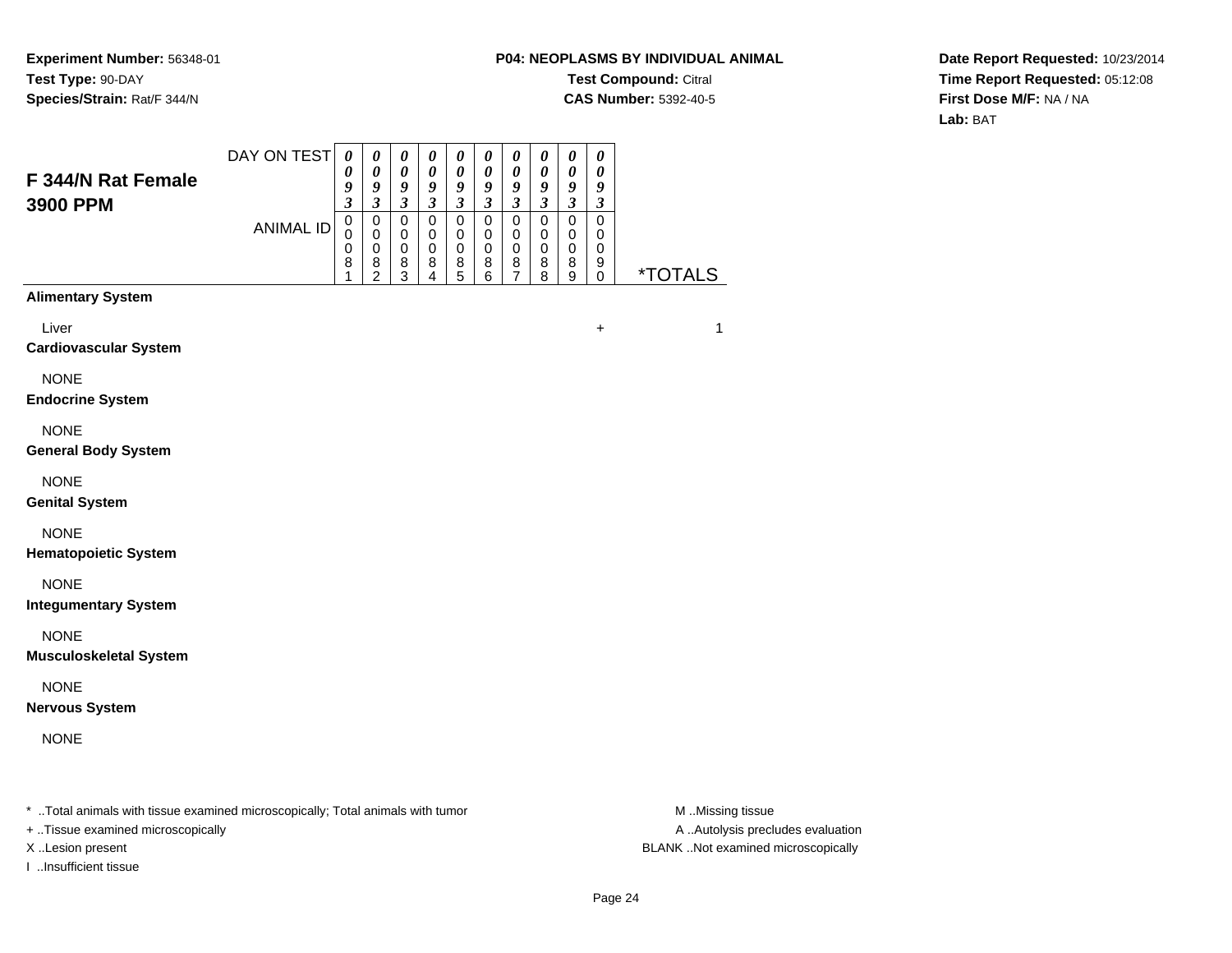## **P04: NEOPLASMS BY INDIVIDUAL ANIMALTest Compound:** Citral **CAS Number:** 5392-40-5

 $+$  1

**Date Report Requested:** 10/23/2014**Time Report Requested:** 05:12:08**First Dose M/F:** NA / NA**Lab:** BAT

|                                | DAY ON TEST |             | U | $\boldsymbol{\theta}$      | U           | $\boldsymbol{\theta}$ | 0           | 0                | $\boldsymbol{\theta}$ | $\boldsymbol{\theta}$ | U                |                 |
|--------------------------------|-------------|-------------|---|----------------------------|-------------|-----------------------|-------------|------------------|-----------------------|-----------------------|------------------|-----------------|
| F 344/N Rat Female<br>3900 PPM |             | U<br>J      | " | $\boldsymbol{\theta}$<br>9 | о           | 0<br>Q                | 0<br>ч      | 0<br>Q<br>J      | 0                     | 0<br>9                | Y                |                 |
|                                | ANIMAL ID   | O<br>0<br>8 | 8 | 0<br>0<br>0<br>8<br>ົ      | 0<br>0<br>8 | 0<br>0<br>0<br>8<br>5 | 0<br>8<br>ี | 0<br>0<br>0<br>8 | 0<br>0<br>8<br>8      | 0<br>0<br>0<br>8<br>9 | 0<br>O<br>O<br>9 | <i>*</i> TOTALS |
| <b>Provident Communication</b> |             |             |   |                            |             |                       |             |                  |                       |                       |                  |                 |

**Respiratory System**

NONE

#### **Special Senses System**

NONE

#### **Urinary System**

NONE

#### **SYSTEMIC LESIONS**

Multiple Organn  $+$ 

\* ..Total animals with tissue examined microscopically; Total animals with tumor **M** . Missing tissue M ..Missing tissue

+ ..Tissue examined microscopically

I ..Insufficient tissue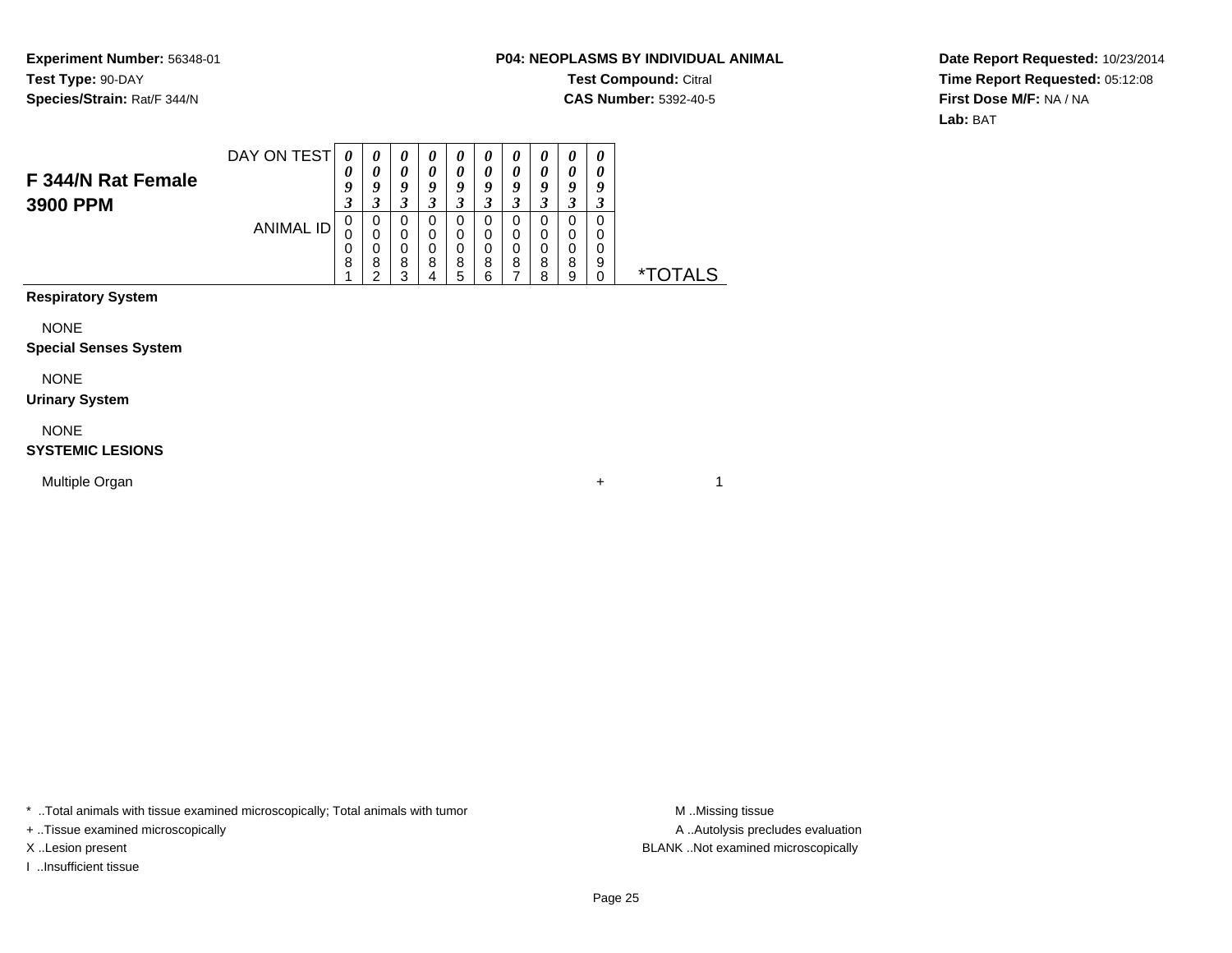## **P04: NEOPLASMS BY INDIVIDUAL ANIMALTest Compound:** Citral **CAS Number:** 5392-40-5

**Date Report Requested:** 10/23/2014**Time Report Requested:** 05:12:08**First Dose M/F:** NA / NA**Lab:** BAT

| F 344/N Rat Female                                                             | DAY ON TEST      | 0<br>0<br>9                          | 0<br>0<br>9                                                                        | $\pmb{\theta}$<br>$\boldsymbol{\theta}$<br>9                                   | 0<br>0<br>9                                                            | 0<br>0<br>9                                                                               | $\boldsymbol{\theta}$<br>0<br>9                                          | $\boldsymbol{\theta}$<br>0<br>$\boldsymbol{g}$           | 0<br>0<br>9                                                         | $\pmb{\theta}$<br>0<br>9                                             | $\pmb{\theta}$<br>0<br>9                                          |                       |
|--------------------------------------------------------------------------------|------------------|--------------------------------------|------------------------------------------------------------------------------------|--------------------------------------------------------------------------------|------------------------------------------------------------------------|-------------------------------------------------------------------------------------------|--------------------------------------------------------------------------|----------------------------------------------------------|---------------------------------------------------------------------|----------------------------------------------------------------------|-------------------------------------------------------------------|-----------------------|
| <b>7800 PPM</b>                                                                | <b>ANIMAL ID</b> | 3<br>0<br>$\mathbf 0$<br>0<br>9<br>1 | $\mathfrak{z}$<br>$\mathsf 0$<br>$\mathbf 0$<br>$\mathbf 0$<br>9<br>$\overline{2}$ | $\boldsymbol{\mathfrak{z}}$<br>$\mathbf 0$<br>$\pmb{0}$<br>$\pmb{0}$<br>9<br>3 | $\mathfrak{z}$<br>$\mathbf 0$<br>0<br>$\pmb{0}$<br>9<br>$\overline{4}$ | $\overline{\mathbf{3}}$<br>$\mathbf 0$<br>0<br>0<br>$\begin{array}{c} 9 \\ 5 \end{array}$ | $\mathfrak{z}$<br>$\mathbf 0$<br>0<br>$\mathbf 0$<br>9<br>$6\phantom{a}$ | $\mathfrak{z}$<br>$\mathbf 0$<br>0<br>0<br>$\frac{9}{7}$ | $\mathfrak{z}$<br>$\mathbf 0$<br>$\mathbf 0$<br>$\pmb{0}$<br>9<br>8 | $\overline{\mathbf{3}}$<br>$\mathbf 0$<br>0<br>$\mathbf 0$<br>9<br>9 | $\boldsymbol{\beta}$<br>$\mathbf 0$<br>0<br>1<br>0<br>$\mathbf 0$ | <i><b>*TOTALS</b></i> |
| <b>Alimentary System</b>                                                       |                  |                                      |                                                                                    |                                                                                |                                                                        |                                                                                           |                                                                          |                                                          |                                                                     |                                                                      |                                                                   |                       |
| Intestine Large, Colon<br>Leiomyosarcoma<br><b>Cardiovascular System</b>       |                  |                                      |                                                                                    |                                                                                |                                                                        |                                                                                           |                                                                          | $\ddot{}$<br>X                                           |                                                                     |                                                                      |                                                                   | 1<br>1                |
| <b>NONE</b><br><b>Endocrine System</b>                                         |                  |                                      |                                                                                    |                                                                                |                                                                        |                                                                                           |                                                                          |                                                          |                                                                     |                                                                      |                                                                   |                       |
| <b>NONE</b><br><b>General Body System</b>                                      |                  |                                      |                                                                                    |                                                                                |                                                                        |                                                                                           |                                                                          |                                                          |                                                                     |                                                                      |                                                                   |                       |
| <b>NONE</b><br><b>Genital System</b>                                           |                  |                                      |                                                                                    |                                                                                |                                                                        |                                                                                           |                                                                          |                                                          |                                                                     |                                                                      |                                                                   |                       |
| <b>NONE</b><br><b>Hematopoietic System</b>                                     |                  |                                      |                                                                                    |                                                                                |                                                                        |                                                                                           |                                                                          |                                                          |                                                                     |                                                                      |                                                                   |                       |
| <b>Bone Marrow</b><br><b>Integumentary System</b>                              |                  | $\div$                               |                                                                                    |                                                                                |                                                                        |                                                                                           |                                                                          |                                                          |                                                                     |                                                                      | $\ddot{}$                                                         | 10                    |
| <b>NONE</b><br><b>Musculoskeletal System</b>                                   |                  |                                      |                                                                                    |                                                                                |                                                                        |                                                                                           |                                                                          |                                                          |                                                                     |                                                                      |                                                                   |                       |
| <b>NONE</b><br><b>Nervous System</b>                                           |                  |                                      |                                                                                    |                                                                                |                                                                        |                                                                                           |                                                                          |                                                          |                                                                     |                                                                      |                                                                   |                       |
| * Total animals with tissue examined microscopically; Total animals with tumor |                  |                                      |                                                                                    |                                                                                |                                                                        |                                                                                           |                                                                          |                                                          |                                                                     |                                                                      |                                                                   | M Missing tissue      |

+ ..Tissue examined microscopically

I ..Insufficient tissue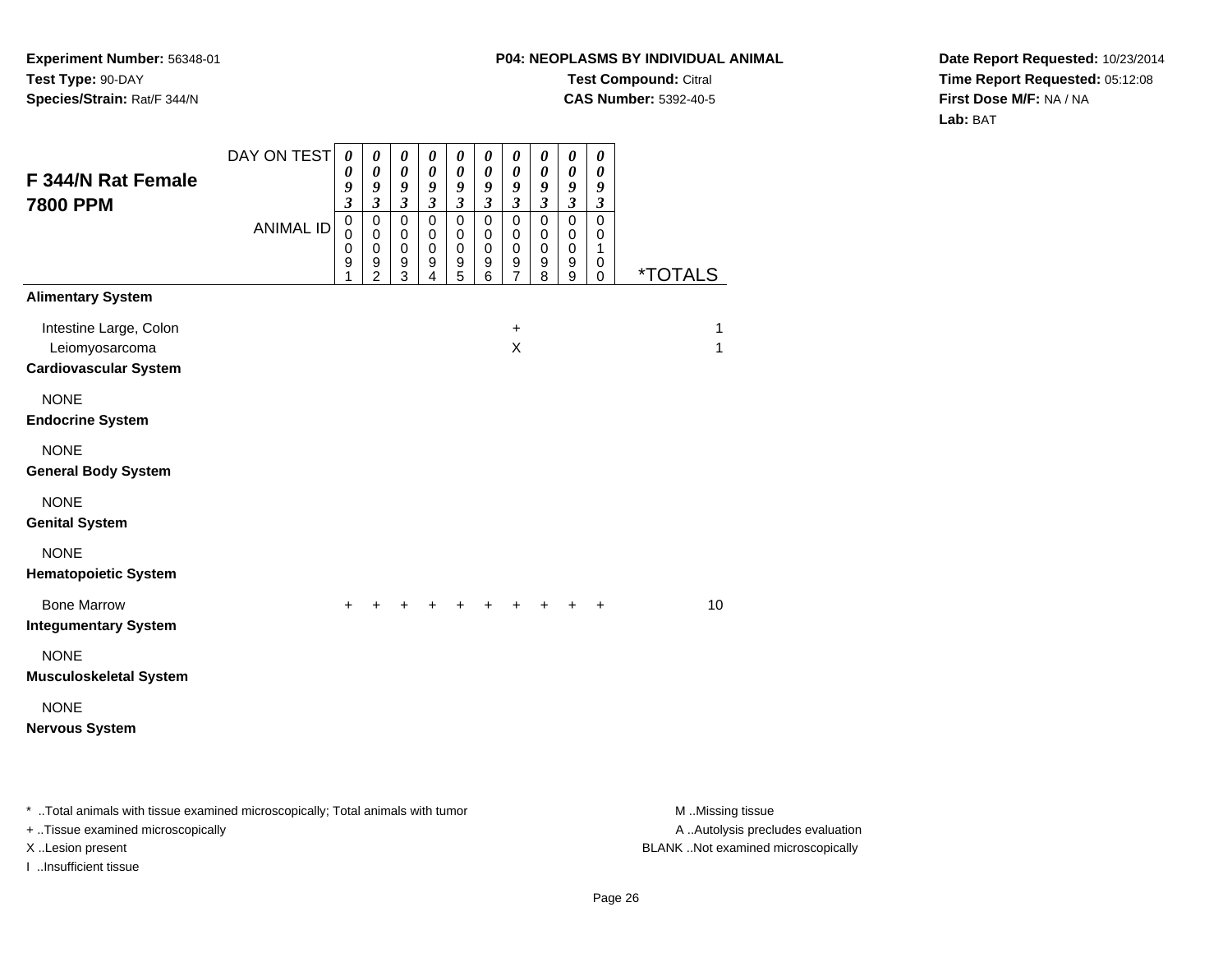## **P04: NEOPLASMS BY INDIVIDUAL ANIMALTest Compound:** Citral **CAS Number:** 5392-40-5

**Date Report Requested:** 10/23/2014**Time Report Requested:** 05:12:08**First Dose M/F:** NA / NA**Lab:** BAT

| F 344/N Rat Female<br><b>7800 PPM</b>                    | DAY ON TEST<br><b>ANIMAL ID</b> | 0<br>0<br>9<br>3<br>0<br>0<br>0<br>9 | 0<br>0<br>9<br>$\mathfrak{z}$<br>0<br>$\mathbf 0$<br>$\mathbf 0$<br>$\boldsymbol{9}$ | 0<br>0<br>9<br>3<br>0<br>0<br>$\mathbf 0$<br>9 | 0<br>0<br>9<br>3<br>0<br>0<br>$\mathbf 0$<br>9 | 0<br>$\boldsymbol{\theta}$<br>9<br>3<br>$\mathbf 0$<br>$\mathbf 0$<br>$\Omega$<br>9 | 0<br>0<br>9<br>3<br>0<br>0<br>$\mathbf 0$<br>9 | 0<br>0<br>9<br>3<br>0<br>0<br>$\mathbf 0$<br>9 | 0<br>0<br>9<br>3<br>0<br>$\mathbf 0$<br>$\mathbf 0$<br>$\boldsymbol{9}$ | 0<br>0<br>9<br>$\mathfrak{z}$<br>0<br>$\mathbf 0$<br>0<br>$\boldsymbol{9}$ | 0<br>0<br>9<br>3<br>0<br>0<br>0 |                       |
|----------------------------------------------------------|---------------------------------|--------------------------------------|--------------------------------------------------------------------------------------|------------------------------------------------|------------------------------------------------|-------------------------------------------------------------------------------------|------------------------------------------------|------------------------------------------------|-------------------------------------------------------------------------|----------------------------------------------------------------------------|---------------------------------|-----------------------|
| <b>NONE</b><br><b>Respiratory System</b>                 |                                 |                                      | 2                                                                                    | 3                                              | 4                                              | 5                                                                                   | 6                                              | 7                                              | 8                                                                       | 9                                                                          | $\Omega$                        | <i><b>*TOTALS</b></i> |
| <b>NONE</b><br><b>Special Senses System</b>              |                                 |                                      |                                                                                      |                                                |                                                |                                                                                     |                                                |                                                |                                                                         |                                                                            |                                 |                       |
| <b>NONE</b><br><b>Urinary System</b>                     |                                 |                                      |                                                                                      |                                                |                                                |                                                                                     |                                                |                                                |                                                                         |                                                                            |                                 |                       |
| <b>NONE</b><br><b>SYSTEMIC LESIONS</b><br>Multiple Organ |                                 |                                      |                                                                                      |                                                |                                                |                                                                                     |                                                |                                                |                                                                         |                                                                            | ٠                               | 10                    |
|                                                          |                                 |                                      |                                                                                      |                                                |                                                |                                                                                     |                                                |                                                |                                                                         |                                                                            |                                 |                       |

\* ..Total animals with tissue examined microscopically; Total animals with tumor **M** . Missing tissue M ..Missing tissue

+ ..Tissue examined microscopically

I ..Insufficient tissue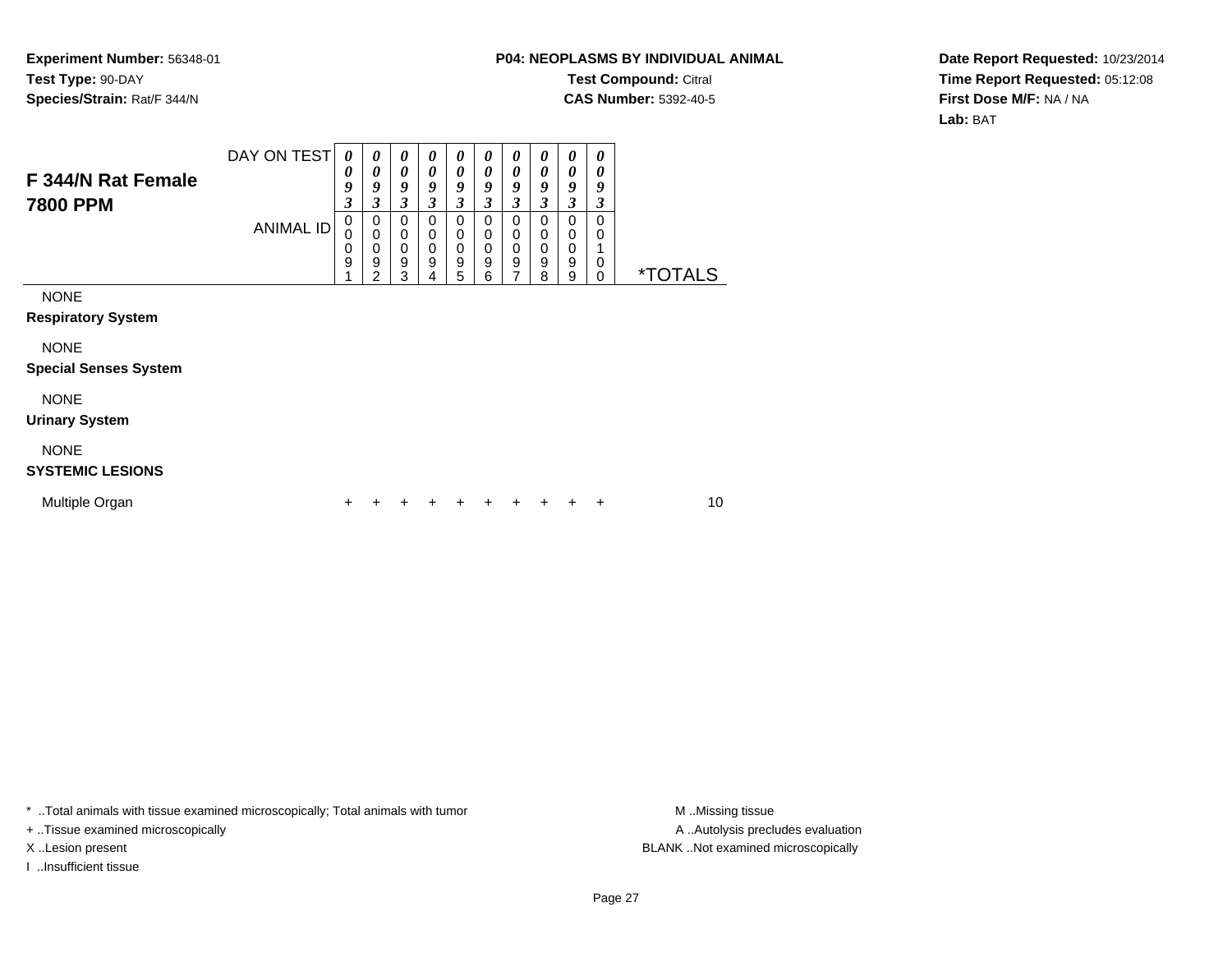## **P04: NEOPLASMS BY INDIVIDUAL ANIMALTest Compound:** Citral **CAS Number:** 5392-40-5

**Date Report Requested:** 10/23/2014**Time Report Requested:** 05:12:08**First Dose M/F:** NA / NA**Lab:** BAT

| F 344/N Rat Female           | DAY ON TEST      | $\boldsymbol{\theta}$<br>0<br>9<br>$\boldsymbol{\mathfrak{z}}$ | $\boldsymbol{\theta}$<br>0<br>9<br>$\mathfrak{z}$      | 0<br>0<br>9<br>$\overline{\mathbf{3}}$    | 0<br>0<br>9<br>$\mathfrak{z}$                       | 0<br>0<br>9<br>3                | 0<br>0<br>9<br>$\overline{\mathbf{3}}$           | 0<br>$\boldsymbol{\theta}$<br>9<br>3                           | 0<br>0<br>9<br>$\overline{\mathbf{3}}$           | 0<br>0<br>9<br>$\overline{\mathbf{3}}$                 | 0<br>0<br>9<br>$\boldsymbol{\beta}$    |                       |
|------------------------------|------------------|----------------------------------------------------------------|--------------------------------------------------------|-------------------------------------------|-----------------------------------------------------|---------------------------------|--------------------------------------------------|----------------------------------------------------------------|--------------------------------------------------|--------------------------------------------------------|----------------------------------------|-----------------------|
| <b>PPM</b><br>15600          | <b>ANIMAL ID</b> | $\mathbf 0$<br>$\mathbf 0$<br>1<br>0<br>1                      | $\mathbf 0$<br>$\mathbf 0$<br>1<br>0<br>$\overline{2}$ | $\mathbf 0$<br>$\mathbf 0$<br>1<br>0<br>3 | $\mathbf 0$<br>$\mathbf 0$<br>1<br>$\mathbf 0$<br>4 | $\mathbf 0$<br>0<br>1<br>0<br>5 | $\mathbf 0$<br>$\Omega$<br>1<br>$\mathbf 0$<br>6 | $\mathbf 0$<br>$\mathbf 0$<br>$\mathbf{1}$<br>$\mathbf 0$<br>7 | $\mathbf 0$<br>$\Omega$<br>1<br>$\mathbf 0$<br>8 | $\overline{0}$<br>$\mathbf 0$<br>1<br>$\mathbf 0$<br>9 | $\mathbf 0$<br>$\Omega$<br>1<br>1<br>0 | <i><b>*TOTALS</b></i> |
| <b>Alimentary System</b>     |                  |                                                                |                                                        |                                           |                                                     |                                 |                                                  |                                                                |                                                  |                                                        |                                        |                       |
| Esophagus                    |                  | +                                                              | +                                                      | +                                         | +                                                   | +                               | +                                                | +                                                              |                                                  | +                                                      | +                                      | 10                    |
| Intestine Large, Cecum       |                  | +                                                              | +                                                      | +                                         | +                                                   | +                               | +                                                | +                                                              | $\ddot{}$                                        | +                                                      | +                                      | 10                    |
| Intestine Large, Colon       |                  | +                                                              | +                                                      | +                                         | +                                                   | +                               | +                                                | +                                                              | +                                                | +                                                      | +                                      | 10                    |
| Intestine Large, Rectum      |                  | +                                                              | $\ddot{}$                                              | $\ddot{}$                                 | $\ddot{}$                                           | +                               | $\ddot{}$                                        | $\ddot{}$                                                      | $+$                                              | $\ddot{}$                                              | $\ddot{}$                              | 10                    |
| Intestine Small, Duodenum    |                  | +                                                              | $\ddot{}$                                              | $\ddot{}$                                 | +                                                   | $\ddot{}$                       | +                                                | $\ddot{}$                                                      | $+$                                              | $\ddot{}$                                              | +                                      | 10                    |
| Intestine Small, Ileum       |                  | +                                                              | $\ddot{}$                                              | $\ddot{}$                                 | +                                                   | +                               | +                                                | $\ddot{}$                                                      | $\ddot{}$                                        | $\ddot{}$                                              | $\ddot{}$                              | 10                    |
| Intestine Small, Jejunum     |                  | $\ddot{}$                                                      | $\ddot{}$                                              | $\ddot{}$                                 | +                                                   | +                               | +                                                | +                                                              | +                                                | $\ddot{}$                                              | $\ddot{}$                              | 10                    |
| Liver                        |                  | $\ddot{}$                                                      | $\ddot{}$                                              | $\ddot{}$                                 | $\ddot{}$                                           | +                               | $\ddot{}$                                        | $\ddot{}$                                                      | $+$                                              | $\ddot{}$                                              | $\ddot{}$                              | 10                    |
| Pancreas                     |                  | $\ddot{}$                                                      | $\ddot{}$                                              | $\ddot{}$                                 | +                                                   | +                               | +                                                | +                                                              | $\ddot{}$                                        | $\ddot{}$                                              | +                                      | 10                    |
| Salivary Glands              |                  | +                                                              | $\ddot{}$                                              | $\ddot{}$                                 | +                                                   | +                               | $\ddot{}$                                        | $\ddot{}$                                                      | $+$                                              | $+$                                                    | $\ddot{}$                              | 10                    |
| Stomach, Forestomach         |                  | +                                                              | +                                                      | +                                         | +                                                   | +                               | $\ddot{}$                                        | $\ddot{}$                                                      | $\ddot{}$                                        | $\ddot{}$                                              | $\ddot{}$                              | 10                    |
| Stomach, Glandular           |                  | $\ddot{}$                                                      | $\ddot{}$                                              | $\ddot{}$                                 | $\ddot{}$                                           | $\ddot{}$                       | $\ddot{}$                                        | $\ddot{}$                                                      | $\ddot{}$                                        | $\ddot{}$                                              | $\ddot{}$                              | 10                    |
| <b>Cardiovascular System</b> |                  |                                                                |                                                        |                                           |                                                     |                                 |                                                  |                                                                |                                                  |                                                        |                                        |                       |
| <b>Blood Vessel</b>          |                  | +                                                              | +                                                      | +                                         | +                                                   | +                               | +                                                |                                                                |                                                  | +                                                      | +                                      | 10                    |
| Heart                        |                  | $\ddot{}$                                                      | +                                                      | $\ddot{}$                                 | $\ddot{}$                                           | $\ddot{}$                       | $\ddot{}$                                        | $\ddot{}$                                                      | +                                                | +                                                      | +                                      | 10                    |
| <b>Endocrine System</b>      |                  |                                                                |                                                        |                                           |                                                     |                                 |                                                  |                                                                |                                                  |                                                        |                                        |                       |
| <b>Adrenal Cortex</b>        |                  | +                                                              |                                                        |                                           |                                                     | +                               | ٠                                                | +                                                              |                                                  | +                                                      | +                                      | 10                    |
| Adrenal Medulla              |                  | +                                                              | $\ddot{}$                                              | $\ddot{}$                                 | +                                                   | +                               | $\ddot{}$                                        | $\ddot{}$                                                      | $\ddot{}$                                        | +                                                      | $\ddot{}$                              | 10                    |
| Islets, Pancreatic           |                  | +                                                              | +                                                      | +                                         | +                                                   | +                               | $\ddot{}$                                        | $\ddot{}$                                                      | $\ddot{}$                                        | +                                                      | +                                      | 10                    |
| Parathyroid Gland            |                  | +                                                              | +                                                      | +                                         | +                                                   | $\pmb{+}$                       | $\ddot{}$                                        | +                                                              | $\ddot{}$                                        | $\ddot{}$                                              | +                                      | 10                    |

\* ..Total animals with tissue examined microscopically; Total animals with tumor **M** . Missing tissue M ..Missing tissue

+ ..Tissue examined microscopically

I ..Insufficient tissue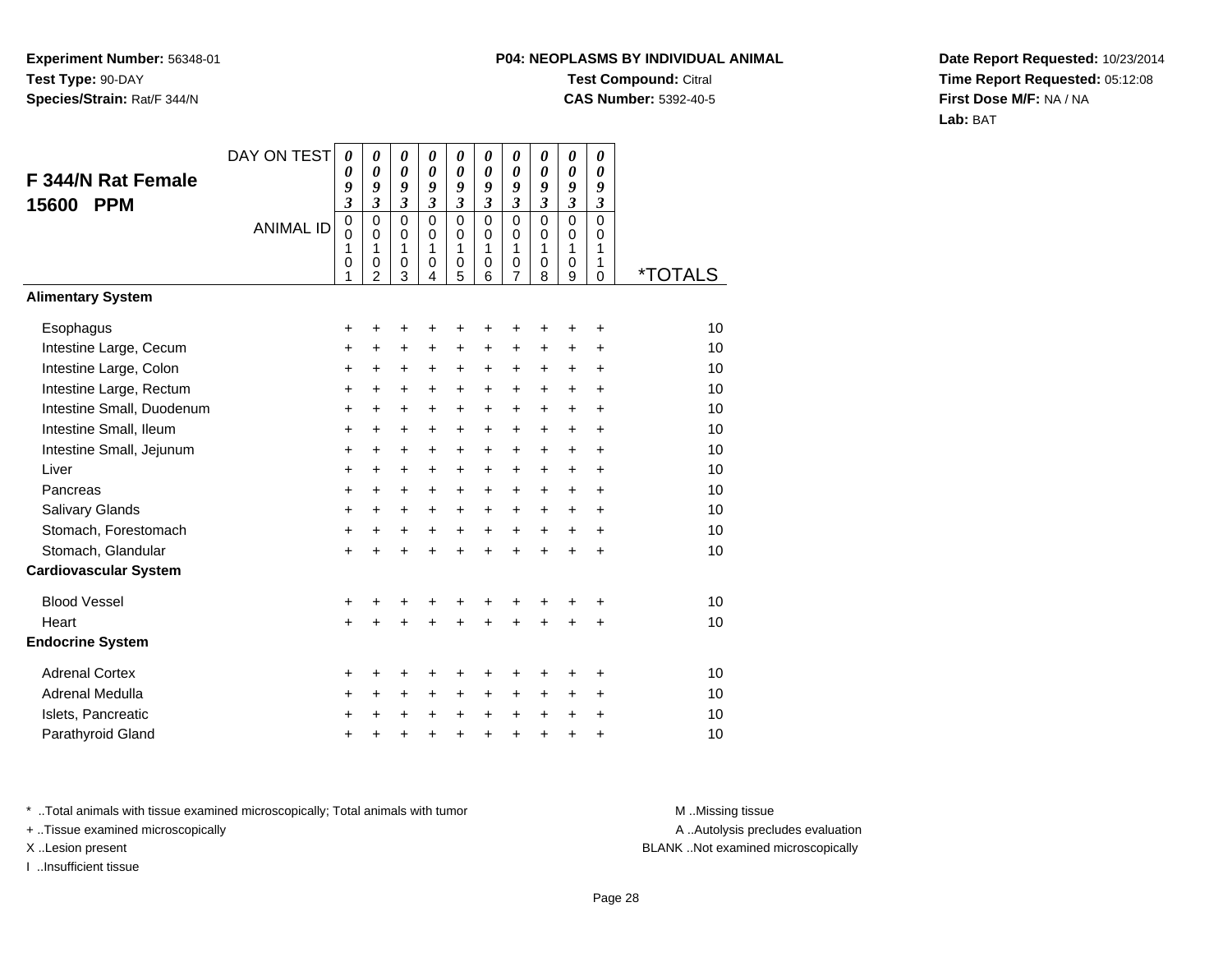# **P04: NEOPLASMS BY INDIVIDUAL ANIMALTest Compound:** Citral

**CAS Number:** 5392-40-5

**Date Report Requested:** 10/23/2014**Time Report Requested:** 05:12:08**First Dose M/F:** NA / NA**Lab:** BAT

| <b>F 344/N Rat Female</b>     | DAY ON TEST      | $\boldsymbol{\theta}$<br>0                | 0<br>$\boldsymbol{\theta}$                 | 0<br>0                                | 0<br>0                                 | 0<br>0                          | 0<br>$\boldsymbol{\theta}$   | 0<br>0                                       | 0<br>0                                    | 0<br>0                                                      | 0<br>$\boldsymbol{\theta}$      |                       |
|-------------------------------|------------------|-------------------------------------------|--------------------------------------------|---------------------------------------|----------------------------------------|---------------------------------|------------------------------|----------------------------------------------|-------------------------------------------|-------------------------------------------------------------|---------------------------------|-----------------------|
| <b>PPM</b><br>15600           |                  | 9<br>$\mathfrak{z}$                       | 9<br>3                                     | 9<br>$\boldsymbol{\mathfrak{z}}$      | 9<br>3                                 | 9<br>3                          | 9<br>$\overline{\mathbf{3}}$ | 9<br>$\boldsymbol{\beta}$                    | 9<br>$\boldsymbol{\beta}$                 | 9<br>$\boldsymbol{\beta}$                                   | 9<br>$\mathfrak{z}$             |                       |
|                               | <b>ANIMAL ID</b> | $\mathbf 0$<br>$\mathbf 0$<br>1<br>0<br>1 | $\pmb{0}$<br>0<br>1<br>0<br>$\overline{2}$ | $\pmb{0}$<br>0<br>1<br>$\pmb{0}$<br>3 | $\mathbf 0$<br>$\Omega$<br>1<br>0<br>4 | $\mathbf 0$<br>0<br>1<br>0<br>5 | 0<br>0<br>1<br>0<br>6        | $\mathbf 0$<br>0<br>1<br>0<br>$\overline{7}$ | $\mathbf 0$<br>0<br>1<br>$\mathbf 0$<br>8 | $\overline{0}$<br>$\boldsymbol{0}$<br>1<br>0<br>$\mathsf g$ | $\mathsf 0$<br>0<br>1<br>1<br>0 | <i><b>*TOTALS</b></i> |
| <b>Pituitary Gland</b>        |                  | $\ddot{}$                                 | $\ddot{}$                                  | $\ddot{}$                             | $\ddot{}$                              | $\ddot{}$                       | $\ddot{}$                    | $\ddot{}$                                    | $\ddot{}$                                 | $\ddot{}$                                                   | $\ddot{}$                       | 10                    |
| <b>Thyroid Gland</b>          |                  | +                                         | $\ddot{}$                                  | +                                     | $\ddot{}$                              | $\ddot{}$                       | $\ddot{}$                    | $\ddot{}$                                    | $\ddot{}$                                 | $\ddot{}$                                                   | $\ddot{}$                       | 10                    |
| <b>General Body System</b>    |                  |                                           |                                            |                                       |                                        |                                 |                              |                                              |                                           |                                                             |                                 |                       |
| <b>NONE</b>                   |                  |                                           |                                            |                                       |                                        |                                 |                              |                                              |                                           |                                                             |                                 |                       |
| <b>Genital System</b>         |                  |                                           |                                            |                                       |                                        |                                 |                              |                                              |                                           |                                                             |                                 |                       |
| <b>Clitoral Gland</b>         |                  | +                                         | +                                          | +                                     | +                                      | +                               | +                            |                                              |                                           |                                                             | +                               | 10                    |
| Ovary                         |                  | $\ddot{}$                                 | +                                          | $\ddot{}$                             | $\ddot{}$                              | $\ddot{}$                       | $+$                          | $+$                                          | $\ddot{}$                                 | $\ddot{}$                                                   | $\ddot{}$                       | 10                    |
| <b>Uterus</b>                 |                  | $+$                                       | $\ddot{}$                                  | $\ddot{}$                             | $+$                                    | $+$                             | $\ddot{}$                    | $\ddot{}$                                    | $\ddot{}$                                 | $\ddot{}$                                                   | $\ddot{}$                       | 10                    |
| <b>Hematopoietic System</b>   |                  |                                           |                                            |                                       |                                        |                                 |                              |                                              |                                           |                                                             |                                 |                       |
| <b>Bone Marrow</b>            |                  | +                                         | +                                          | +                                     | +                                      | +                               | +                            |                                              |                                           | ٠                                                           | +                               | 10                    |
| Lymph Node, Mandibular        |                  | $\ddot{}$                                 | $\ddot{}$                                  | $\ddot{}$                             | $\pm$                                  | $\pm$                           | +                            | +                                            | +                                         | +                                                           | +                               | 10                    |
| Lymph Node, Mesenteric        |                  | $\ddot{}$                                 | +                                          | $\ddot{}$                             | $\ddot{}$                              | $\ddot{}$                       | $\ddot{}$                    | $\ddot{}$                                    | $\ddot{}$                                 | +                                                           | +                               | 10                    |
| Spleen                        |                  | $\ddot{}$                                 | +                                          | $\ddot{}$                             | $\ddot{}$                              | $\ddot{}$                       | $\ddot{}$                    | $\ddot{}$                                    | $\ddot{}$                                 | +                                                           | +                               | 10                    |
| Thymus                        |                  | $+$                                       | $\ddot{}$                                  | $\ddot{}$                             | $\ddot{}$                              | $\ddot{}$                       | $\ddot{}$                    | $\ddot{}$                                    | $\ddot{}$                                 | $\ddot{}$                                                   | +                               | 10                    |
| <b>Integumentary System</b>   |                  |                                           |                                            |                                       |                                        |                                 |                              |                                              |                                           |                                                             |                                 |                       |
| <b>Mammary Gland</b>          |                  | +                                         | +                                          | +                                     |                                        | +                               | +                            |                                              |                                           | ٠                                                           | +                               | 10                    |
| Skin                          |                  | $+$                                       | $\ddot{}$                                  | $\ddot{}$                             | ÷                                      | $\ddot{}$                       | $\ddot{}$                    | $\ddot{}$                                    | $\ddot{}$                                 | $\ddot{}$                                                   | +                               | 10                    |
| <b>Musculoskeletal System</b> |                  |                                           |                                            |                                       |                                        |                                 |                              |                                              |                                           |                                                             |                                 |                       |
| <b>Bone</b>                   |                  | +                                         | +                                          | +                                     |                                        | ٠                               | +                            | +                                            | +                                         | +                                                           | +                               | 10                    |

\* ..Total animals with tissue examined microscopically; Total animals with tumor **M** . Missing tissue M ..Missing tissue

+ ..Tissue examined microscopically

I ..Insufficient tissue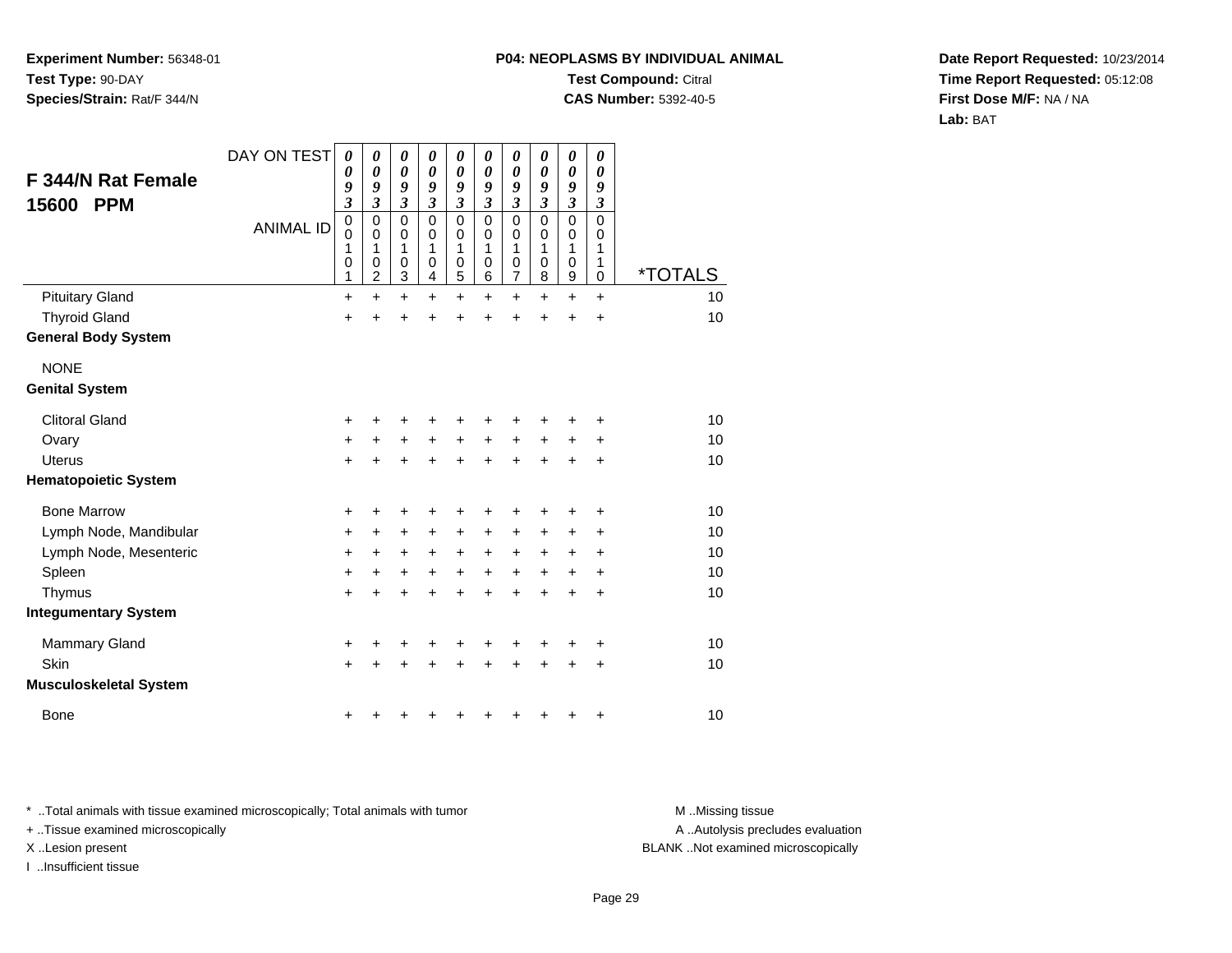## **P04: NEOPLASMS BY INDIVIDUAL ANIMALTest Compound:** Citral **CAS Number:** 5392-40-5

**Date Report Requested:** 10/23/2014**Time Report Requested:** 05:12:08**First Dose M/F:** NA / NA**Lab:** BAT

| F 344/N Rat Female<br>15600<br><b>PPM</b>         | DAY ON TEST<br><b>ANIMAL ID</b> | $\boldsymbol{\theta}$<br>$\boldsymbol{\theta}$<br>9<br>$\mathfrak{z}$<br>$\mathbf 0$<br>$\mathbf 0$<br>1<br>$\mathbf 0$<br>1 | 0<br>0<br>9<br>3<br>$\mathbf 0$<br>$\mathbf 0$<br>1<br>$\mathbf 0$<br>$\overline{2}$ | 0<br>$\boldsymbol{\theta}$<br>9<br>$\boldsymbol{\beta}$<br>$\pmb{0}$<br>$\mathbf 0$<br>1<br>$\mathbf 0$<br>3 | 0<br>0<br>9<br>$\boldsymbol{\beta}$<br>$\mathbf 0$<br>$\mathbf 0$<br>1<br>$\mathbf 0$<br>4 | 0<br>0<br>9<br>$\boldsymbol{\mathfrak{z}}$<br>0<br>0<br>1<br>0<br>5 | 0<br>0<br>9<br>3<br>$\mathbf 0$<br>0<br>1<br>$\mathbf 0$<br>6 | 0<br>0<br>9<br>$\boldsymbol{\beta}$<br>$\mathbf 0$<br>0<br>1<br>0<br>7 | 0<br>0<br>9<br>3<br>$\Omega$<br>$\mathbf 0$<br>1<br>$\mathbf 0$<br>8 | 0<br>0<br>9<br>$\boldsymbol{\beta}$<br>0<br>0<br>1<br>$\mathbf 0$<br>9 | 0<br>0<br>9<br>3<br>$\mathbf 0$<br>0<br>1<br>1<br>$\Omega$ | <i><b>*TOTALS</b></i> |
|---------------------------------------------------|---------------------------------|------------------------------------------------------------------------------------------------------------------------------|--------------------------------------------------------------------------------------|--------------------------------------------------------------------------------------------------------------|--------------------------------------------------------------------------------------------|---------------------------------------------------------------------|---------------------------------------------------------------|------------------------------------------------------------------------|----------------------------------------------------------------------|------------------------------------------------------------------------|------------------------------------------------------------|-----------------------|
| <b>Nervous System</b>                             |                                 |                                                                                                                              |                                                                                      |                                                                                                              |                                                                                            |                                                                     |                                                               |                                                                        |                                                                      |                                                                        |                                                            |                       |
| <b>Brain</b>                                      |                                 | $\ddot{}$                                                                                                                    |                                                                                      |                                                                                                              |                                                                                            |                                                                     |                                                               | +                                                                      |                                                                      |                                                                        | $\ddot{}$                                                  | 10                    |
| <b>Respiratory System</b>                         |                                 |                                                                                                                              |                                                                                      |                                                                                                              |                                                                                            |                                                                     |                                                               |                                                                        |                                                                      |                                                                        |                                                            |                       |
| Lung                                              |                                 | +                                                                                                                            |                                                                                      | +                                                                                                            |                                                                                            |                                                                     |                                                               | +                                                                      | +                                                                    | ٠                                                                      | ٠                                                          | 10                    |
| Nose                                              |                                 | +                                                                                                                            | $\ddot{}$                                                                            | $\ddot{}$                                                                                                    | $\ddot{}$                                                                                  | $\ddot{}$                                                           | $\ddot{}$                                                     | $\ddot{}$                                                              | $\ddot{}$                                                            | $\ddot{}$                                                              | $\ddot{}$                                                  | 10                    |
| Trachea                                           |                                 | $\ddot{}$                                                                                                                    | $\ddot{}$                                                                            | $+$                                                                                                          | $\ddot{}$                                                                                  | $+$                                                                 | $\ddot{}$                                                     | $\ddot{}$                                                              | $+$                                                                  | $\ddot{}$                                                              | $\ddot{}$                                                  | 10                    |
| <b>Special Senses System</b>                      |                                 |                                                                                                                              |                                                                                      |                                                                                                              |                                                                                            |                                                                     |                                                               |                                                                        |                                                                      |                                                                        |                                                            |                       |
| <b>NONE</b>                                       |                                 |                                                                                                                              |                                                                                      |                                                                                                              |                                                                                            |                                                                     |                                                               |                                                                        |                                                                      |                                                                        |                                                            |                       |
| <b>Urinary System</b>                             |                                 |                                                                                                                              |                                                                                      |                                                                                                              |                                                                                            |                                                                     |                                                               |                                                                        |                                                                      |                                                                        |                                                            |                       |
| Kidney                                            |                                 | +                                                                                                                            | +                                                                                    | +                                                                                                            |                                                                                            | +                                                                   | +                                                             | +                                                                      | +                                                                    | +                                                                      | +                                                          | 10                    |
| <b>Urinary Bladder</b><br><b>SYSTEMIC LESIONS</b> |                                 | $\ddot{}$                                                                                                                    | +                                                                                    | +                                                                                                            | +                                                                                          | $+$                                                                 | $\ddot{}$                                                     | $\ddot{}$                                                              | $\ddot{}$                                                            | $\ddot{}$                                                              | $\ddot{}$                                                  | 10                    |
| Multiple Organ                                    |                                 | +                                                                                                                            |                                                                                      |                                                                                                              |                                                                                            |                                                                     |                                                               |                                                                        |                                                                      |                                                                        | ٠                                                          | 10                    |

\* ..Total animals with tissue examined microscopically; Total animals with tumor **M** . Missing tissue M ..Missing tissue

+ ..Tissue examined microscopically

I ..Insufficient tissue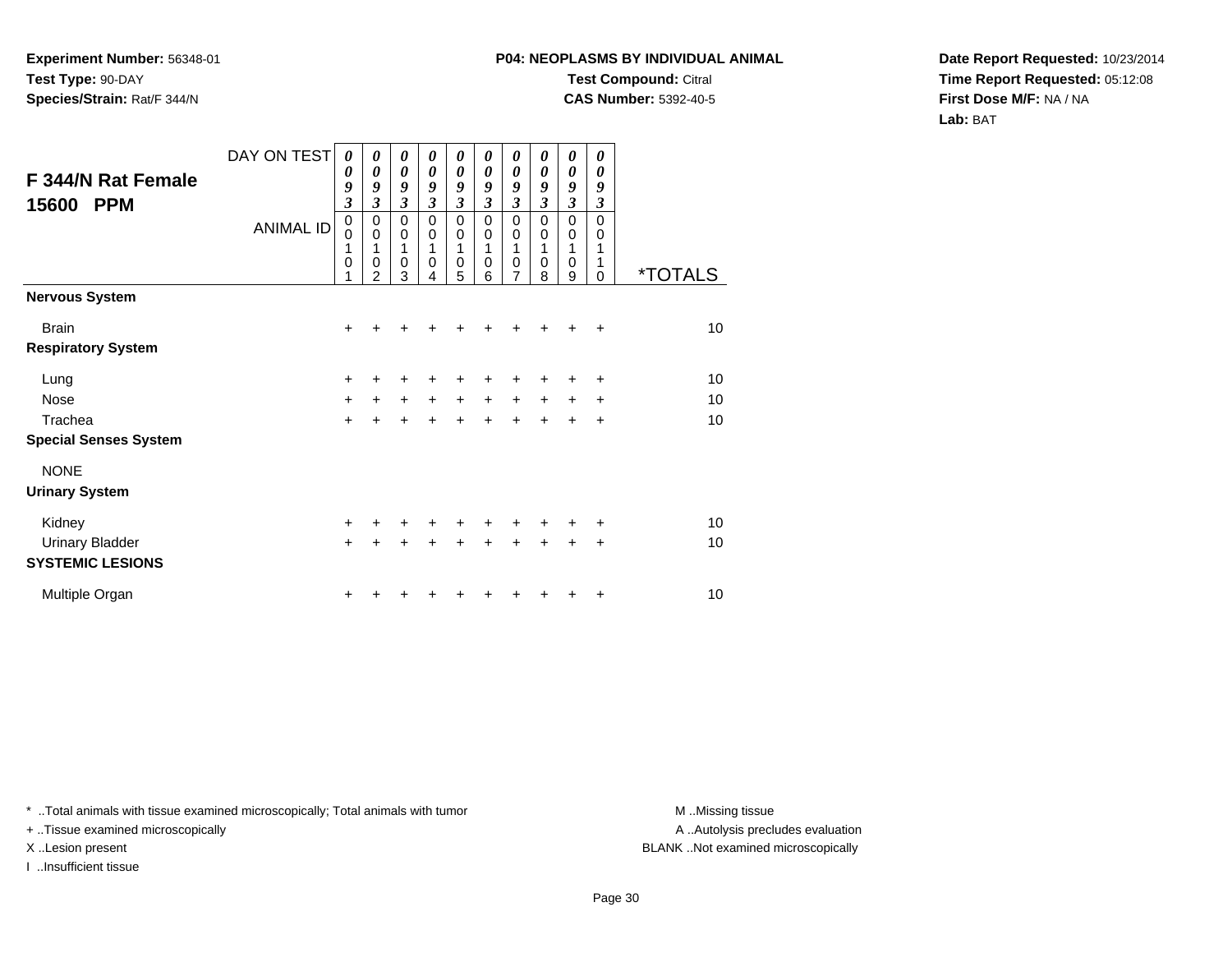## **P04: NEOPLASMS BY INDIVIDUAL ANIMALTest Compound:** Citral **CAS Number:** 5392-40-5

**Date Report Requested:** 10/23/2014**Time Report Requested:** 05:12:08**First Dose M/F:** NA / NA**Lab:** BAT

| F 344/N Rat Female<br>31300<br><b>PPM</b> | DAY ON TEST<br><b>ANIMAL ID</b> | $\boldsymbol{\theta}$<br>0<br>0<br>9<br>$\,0\,$<br>$\mathbf 0$<br>1<br>1<br>1 | $\boldsymbol{\theta}$<br>$\boldsymbol{\theta}$<br>$\boldsymbol{\theta}$<br>9<br>$\mathbf 0$<br>$\mathbf 0$<br>1<br>1<br>$\overline{2}$ | 0<br>0<br>0<br>9<br>$\mathbf 0$<br>$\mathbf 0$<br>1<br>1<br>3 | 0<br>0<br>0<br>9<br>$\mathbf 0$<br>$\Omega$<br>$\mathbf{1}$<br>1<br>4 | 0<br>0<br>0<br>9<br>$\mathbf 0$<br>0<br>1<br>1<br>5 | 0<br>0<br>0<br>9<br>$\mathbf 0$<br>$\Omega$<br>1<br>1<br>6 | 0<br>$\boldsymbol{\theta}$<br>$\boldsymbol{\theta}$<br>9<br>$\pmb{0}$<br>0<br>1<br>1<br>$\overline{7}$ | 0<br>0<br>0<br>9<br>$\mathbf 0$<br>$\Omega$<br>1<br>1<br>8 | 0<br>0<br>0<br>9<br>$\mathsf 0$<br>$\mathbf 0$<br>1<br>1<br>9 | 0<br>$\boldsymbol{\theta}$<br>0<br>9<br>0<br>0<br>1<br>$\overline{\mathbf{c}}$<br>$\Omega$ | <i><b>*TOTALS</b></i> |
|-------------------------------------------|---------------------------------|-------------------------------------------------------------------------------|----------------------------------------------------------------------------------------------------------------------------------------|---------------------------------------------------------------|-----------------------------------------------------------------------|-----------------------------------------------------|------------------------------------------------------------|--------------------------------------------------------------------------------------------------------|------------------------------------------------------------|---------------------------------------------------------------|--------------------------------------------------------------------------------------------|-----------------------|
| <b>Alimentary System</b>                  |                                 |                                                                               |                                                                                                                                        |                                                               |                                                                       |                                                     |                                                            |                                                                                                        |                                                            |                                                               |                                                                                            |                       |
| Esophagus                                 |                                 | +                                                                             | +                                                                                                                                      | +                                                             | +                                                                     | +                                                   | +                                                          | ٠                                                                                                      | +                                                          | ٠                                                             | +                                                                                          | 10                    |
| Intestine Large, Cecum                    |                                 | +                                                                             | $\ddot{}$                                                                                                                              | $\ddot{}$                                                     | $\ddot{}$                                                             | $\ddot{}$                                           | $\ddot{}$                                                  | $\ddot{}$                                                                                              | $\ddot{}$                                                  | +                                                             | +                                                                                          | 10                    |
| Intestine Large, Colon                    |                                 | +                                                                             | +                                                                                                                                      | +                                                             | +                                                                     | +                                                   | $\ddot{}$                                                  | +                                                                                                      | +                                                          | $\pm$                                                         | $\ddot{}$                                                                                  | 10                    |
| Intestine Large, Rectum                   |                                 | $\ddot{}$                                                                     | $\ddot{}$                                                                                                                              | $\ddot{}$                                                     | $\ddot{}$                                                             | $\ddot{}$                                           | $\ddot{}$                                                  | $\ddot{}$                                                                                              | $+$                                                        | $+$                                                           | $\ddot{}$                                                                                  | 10                    |
| Intestine Small, Duodenum                 |                                 | $\ddot{}$                                                                     | $\ddot{}$                                                                                                                              | $\ddot{}$                                                     | $\ddot{}$                                                             | $\ddot{}$                                           | $\ddot{}$                                                  | $\ddot{}$                                                                                              | $\ddot{}$                                                  | $+$                                                           | ÷                                                                                          | 10                    |
| Intestine Small, Ileum                    |                                 | +                                                                             | $\ddot{}$                                                                                                                              | $\ddot{}$                                                     | +                                                                     | +                                                   | $\ddot{}$                                                  | $\ddot{}$                                                                                              | $\ddot{}$                                                  | $\pm$                                                         | $\ddot{}$                                                                                  | 10                    |
| Intestine Small, Jejunum                  |                                 | +                                                                             | +                                                                                                                                      | +                                                             | +                                                                     | +                                                   | $\ddot{}$                                                  | $\ddot{}$                                                                                              | $\ddot{}$                                                  | $\pm$                                                         | $\ddot{}$                                                                                  | 10                    |
| Liver                                     |                                 | $\ddot{}$                                                                     | $\ddot{}$                                                                                                                              | $\ddot{}$                                                     | $\ddot{}$                                                             | $\ddot{}$                                           | $\ddot{}$                                                  | $+$                                                                                                    | $+$                                                        | $+$                                                           | $\ddot{}$                                                                                  | 10                    |
| Pancreas                                  |                                 | $\ddot{}$                                                                     | $\ddot{}$                                                                                                                              | $\ddot{}$                                                     | $\ddot{}$                                                             | $\ddot{}$                                           | $\ddot{}$                                                  | $\ddot{}$                                                                                              | $+$                                                        | $+$                                                           | $\ddot{}$                                                                                  | 10                    |
| Salivary Glands                           |                                 | +                                                                             | $\ddot{}$                                                                                                                              | $\ddot{}$                                                     | +                                                                     | $\ddot{}$                                           | $\ddot{}$                                                  | $\ddot{}$                                                                                              | $\ddot{}$                                                  | $\pm$                                                         | $\ddot{}$                                                                                  | 10                    |
| Stomach, Forestomach                      |                                 | $\ddot{}$                                                                     | +                                                                                                                                      | +                                                             | +                                                                     | +                                                   | $\ddot{}$                                                  | $\ddot{}$                                                                                              | $\ddot{}$                                                  | $\ddot{}$                                                     | $\ddot{}$                                                                                  | 10                    |
| Stomach, Glandular                        |                                 | $\ddot{}$                                                                     |                                                                                                                                        | $\ddot{}$                                                     | $\ddot{}$                                                             | $\ddot{}$                                           | $\ddot{}$                                                  | $\ddot{}$                                                                                              | $\ddot{}$                                                  | $\ddot{}$                                                     | $\ddot{}$                                                                                  | 10                    |
| <b>Cardiovascular System</b>              |                                 |                                                                               |                                                                                                                                        |                                                               |                                                                       |                                                     |                                                            |                                                                                                        |                                                            |                                                               |                                                                                            |                       |
| <b>Blood Vessel</b>                       |                                 | +                                                                             | +                                                                                                                                      | +                                                             | +                                                                     | +                                                   | +                                                          | +                                                                                                      | ٠                                                          | +                                                             | +                                                                                          | 10                    |
| Heart                                     |                                 | $\ddot{}$                                                                     |                                                                                                                                        |                                                               |                                                                       | $\ddot{}$                                           | ÷                                                          | $\ddot{}$                                                                                              | $\ddot{}$                                                  | $\ddot{}$                                                     | $\ddot{}$                                                                                  | 10                    |
| <b>Endocrine System</b>                   |                                 |                                                                               |                                                                                                                                        |                                                               |                                                                       |                                                     |                                                            |                                                                                                        |                                                            |                                                               |                                                                                            |                       |
| <b>Adrenal Cortex</b>                     |                                 | +                                                                             | +                                                                                                                                      | +                                                             | +                                                                     | +                                                   | +                                                          | +                                                                                                      | ٠                                                          | ٠                                                             | +                                                                                          | 10                    |
| Adrenal Medulla                           |                                 | +                                                                             | $\ddot{}$                                                                                                                              | $\ddot{}$                                                     | $\ddot{}$                                                             | +                                                   | $\ddot{}$                                                  | $\ddot{}$                                                                                              | $\pm$                                                      | $\ddot{}$                                                     | $\ddot{}$                                                                                  | 10                    |
| Islets, Pancreatic                        |                                 | +                                                                             | $\ddot{}$                                                                                                                              | +                                                             | $\ddot{}$                                                             | +                                                   | $\ddot{}$                                                  | $\ddot{}$                                                                                              | $\ddot{}$                                                  | $\ddot{}$                                                     | +                                                                                          | 10                    |
| Parathyroid Gland                         |                                 | M                                                                             | $\ddot{}$                                                                                                                              | $\ddot{}$                                                     | +                                                                     | $\ddot{}$                                           | +                                                          | $\ddot{}$                                                                                              | $\ddot{}$                                                  | M                                                             | $\ddot{}$                                                                                  | 8                     |

\* ..Total animals with tissue examined microscopically; Total animals with tumor **M** . Missing tissue M ..Missing tissue

+ ..Tissue examined microscopically

I ..Insufficient tissue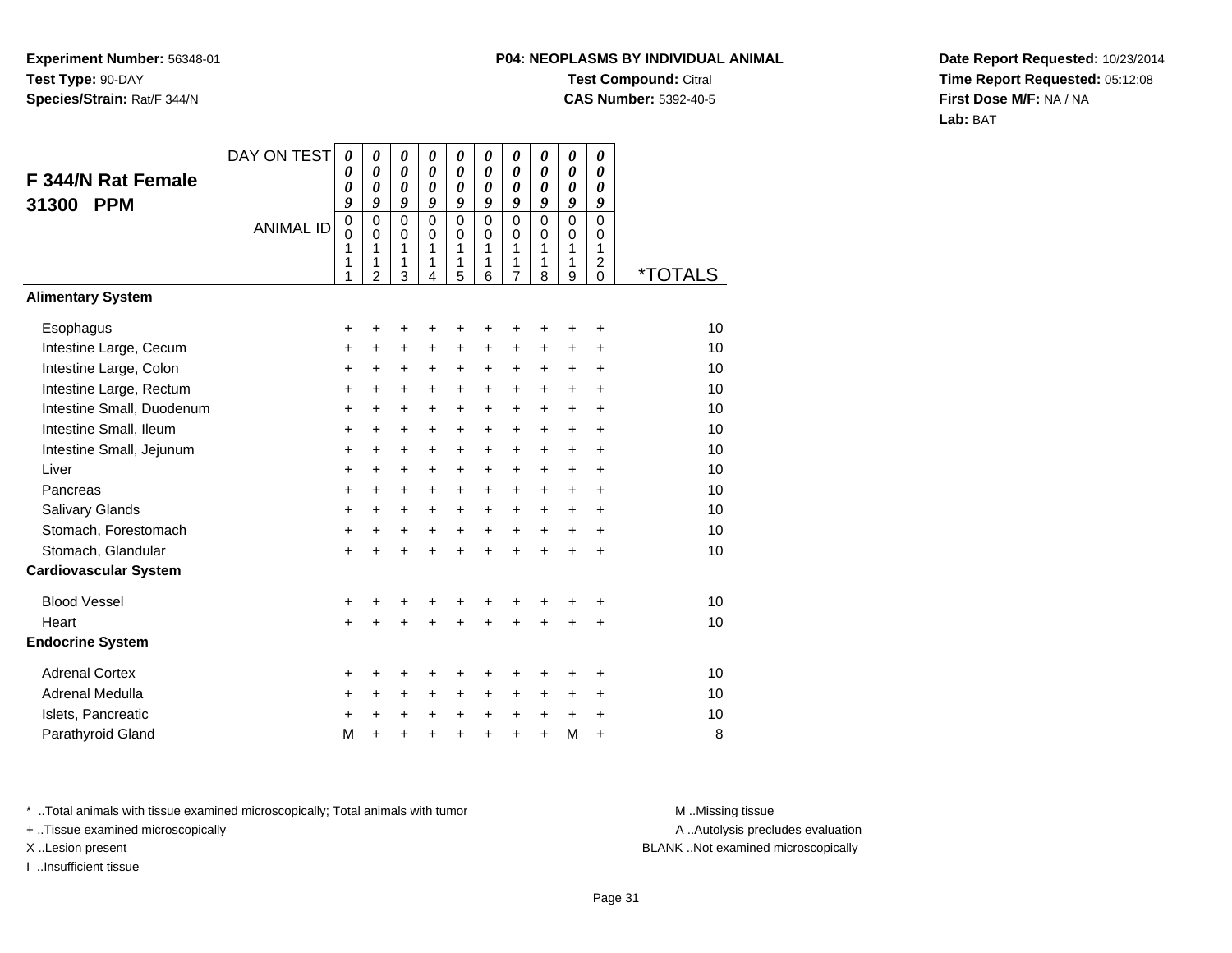# **P04: NEOPLASMS BY INDIVIDUAL ANIMALTest Compound:** Citral

**CAS Number:** 5392-40-5

**Date Report Requested:** 10/23/2014**Time Report Requested:** 05:12:08**First Dose M/F:** NA / NA**Lab:** BAT

| <b>F 344/N Rat Female</b><br>31300<br><b>PPM</b> | DAY ON TEST<br><b>ANIMAL ID</b> | 0<br>0<br>0<br>9<br>$\,0\,$<br>$\mathbf 0$<br>1<br>1<br>1 | 0<br>$\boldsymbol{\theta}$<br>0<br>9<br>0<br>0<br>1<br>1<br>2 | 0<br>$\boldsymbol{\theta}$<br>$\boldsymbol{\theta}$<br>9<br>$\mathbf 0$<br>$\mathbf 0$<br>1<br>1<br>3 | 0<br>0<br>0<br>9<br>$\mathbf 0$<br>0<br>1<br>1<br>4 | 0<br>0<br>0<br>9<br>0<br>0<br>1<br>1<br>5 | 0<br>$\boldsymbol{\theta}$<br>0<br>9<br>$\Omega$<br>0<br>1<br>1<br>6 | 0<br>$\boldsymbol{\theta}$<br>$\boldsymbol{\theta}$<br>9<br>$\mathbf 0$<br>0<br>1<br>1<br>$\overline{7}$ | 0<br>0<br>0<br>9<br>$\mathbf 0$<br>0<br>1<br>1<br>8 | 0<br>0<br>$\pmb{\theta}$<br>9<br>$\mathsf 0$<br>0<br>1<br>1<br>9 | 0<br>$\boldsymbol{\theta}$<br>0<br>9<br>0<br>0<br>1<br>$\overline{2}$<br>$\mathbf 0$ | <i><b>*TOTALS</b></i> |
|--------------------------------------------------|---------------------------------|-----------------------------------------------------------|---------------------------------------------------------------|-------------------------------------------------------------------------------------------------------|-----------------------------------------------------|-------------------------------------------|----------------------------------------------------------------------|----------------------------------------------------------------------------------------------------------|-----------------------------------------------------|------------------------------------------------------------------|--------------------------------------------------------------------------------------|-----------------------|
| <b>Pituitary Gland</b>                           |                                 | +                                                         | $\ddot{}$                                                     | $\ddot{}$                                                                                             | +                                                   | $\ddot{}$                                 | +                                                                    | $\ddot{}$                                                                                                | +                                                   | $\ddot{}$                                                        | $\ddot{}$                                                                            | 10                    |
| <b>Thyroid Gland</b>                             |                                 | +                                                         | +                                                             | +                                                                                                     | +                                                   | +                                         | +                                                                    | +                                                                                                        | ÷                                                   | +                                                                | $\ddot{}$                                                                            | 10                    |
| <b>General Body System</b>                       |                                 |                                                           |                                                               |                                                                                                       |                                                     |                                           |                                                                      |                                                                                                          |                                                     |                                                                  |                                                                                      |                       |
| <b>NONE</b>                                      |                                 |                                                           |                                                               |                                                                                                       |                                                     |                                           |                                                                      |                                                                                                          |                                                     |                                                                  |                                                                                      |                       |
| <b>Genital System</b>                            |                                 |                                                           |                                                               |                                                                                                       |                                                     |                                           |                                                                      |                                                                                                          |                                                     |                                                                  |                                                                                      |                       |
| <b>Clitoral Gland</b>                            |                                 | +                                                         | +                                                             | +                                                                                                     | +                                                   | +                                         | ٠                                                                    | ٠                                                                                                        |                                                     | +                                                                | ٠                                                                                    | 10                    |
| Ovary                                            |                                 | +                                                         | +                                                             | $\ddot{}$                                                                                             | $\ddot{}$                                           | $\ddot{}$                                 | $\ddot{}$                                                            | $\ddot{}$                                                                                                | $+$                                                 | $\pm$                                                            | $\ddot{}$                                                                            | 10                    |
| <b>Uterus</b>                                    |                                 | $\ddot{}$                                                 | $\ddot{}$                                                     | $\ddot{}$                                                                                             | $\ddot{}$                                           | $\ddot{}$                                 | $\ddot{}$                                                            | $+$                                                                                                      | $+$                                                 | $\ddot{}$                                                        | $\ddot{}$                                                                            | 10                    |
| <b>Hematopoietic System</b>                      |                                 |                                                           |                                                               |                                                                                                       |                                                     |                                           |                                                                      |                                                                                                          |                                                     |                                                                  |                                                                                      |                       |
| <b>Bone Marrow</b>                               |                                 | +                                                         | +                                                             | +                                                                                                     | +                                                   | +                                         | +                                                                    | +                                                                                                        | +                                                   | +                                                                | +                                                                                    | 10                    |
| Lymph Node, Mandibular                           |                                 | +                                                         | +                                                             | $\ddot{}$                                                                                             | +                                                   | +                                         | +                                                                    | $\ddot{}$                                                                                                | +                                                   | +                                                                | +                                                                                    | 10                    |
| Lymph Node, Mesenteric                           |                                 | $\ddot{}$                                                 | $\ddot{}$                                                     | +                                                                                                     | $\ddot{}$                                           | $\ddot{}$                                 | $\ddot{}$                                                            | $\ddot{}$                                                                                                | $\ddot{}$                                           | $\ddot{}$                                                        | $\ddot{}$                                                                            | 10                    |
| Spleen                                           |                                 | +                                                         | $\ddot{}$                                                     | $\ddot{}$                                                                                             | $\ddot{}$                                           | $\ddot{}$                                 | $\ddot{}$                                                            | $\ddot{}$                                                                                                | $+$                                                 | $\pm$                                                            | +                                                                                    | 10                    |
| Thymus                                           |                                 | $\ddot{}$                                                 | +                                                             | $\ddot{}$                                                                                             | $\ddot{}$                                           | $\ddot{}$                                 | $\ddot{}$                                                            | $\ddot{}$                                                                                                | $\ddot{}$                                           | +                                                                | +                                                                                    | 10                    |
| <b>Integumentary System</b>                      |                                 |                                                           |                                                               |                                                                                                       |                                                     |                                           |                                                                      |                                                                                                          |                                                     |                                                                  |                                                                                      |                       |
| <b>Mammary Gland</b>                             |                                 | +                                                         | +                                                             | +                                                                                                     | +                                                   | +                                         | +                                                                    | M                                                                                                        | M                                                   | +                                                                | +                                                                                    | 8                     |
| Skin                                             |                                 | $\ddot{}$                                                 | +                                                             | $\ddot{}$                                                                                             | $\ddot{}$                                           | $\ddot{}$                                 | $\ddot{}$                                                            | $\ddot{}$                                                                                                | $\ddot{}$                                           | +                                                                | +                                                                                    | 10                    |
| <b>Musculoskeletal System</b>                    |                                 |                                                           |                                                               |                                                                                                       |                                                     |                                           |                                                                      |                                                                                                          |                                                     |                                                                  |                                                                                      |                       |
| <b>Bone</b>                                      |                                 | +                                                         |                                                               |                                                                                                       |                                                     | +                                         | +                                                                    | +                                                                                                        | +                                                   | +                                                                | +                                                                                    | 10                    |

\* ..Total animals with tissue examined microscopically; Total animals with tumor **M** . Missing tissue M ..Missing tissue

+ ..Tissue examined microscopically

I ..Insufficient tissue